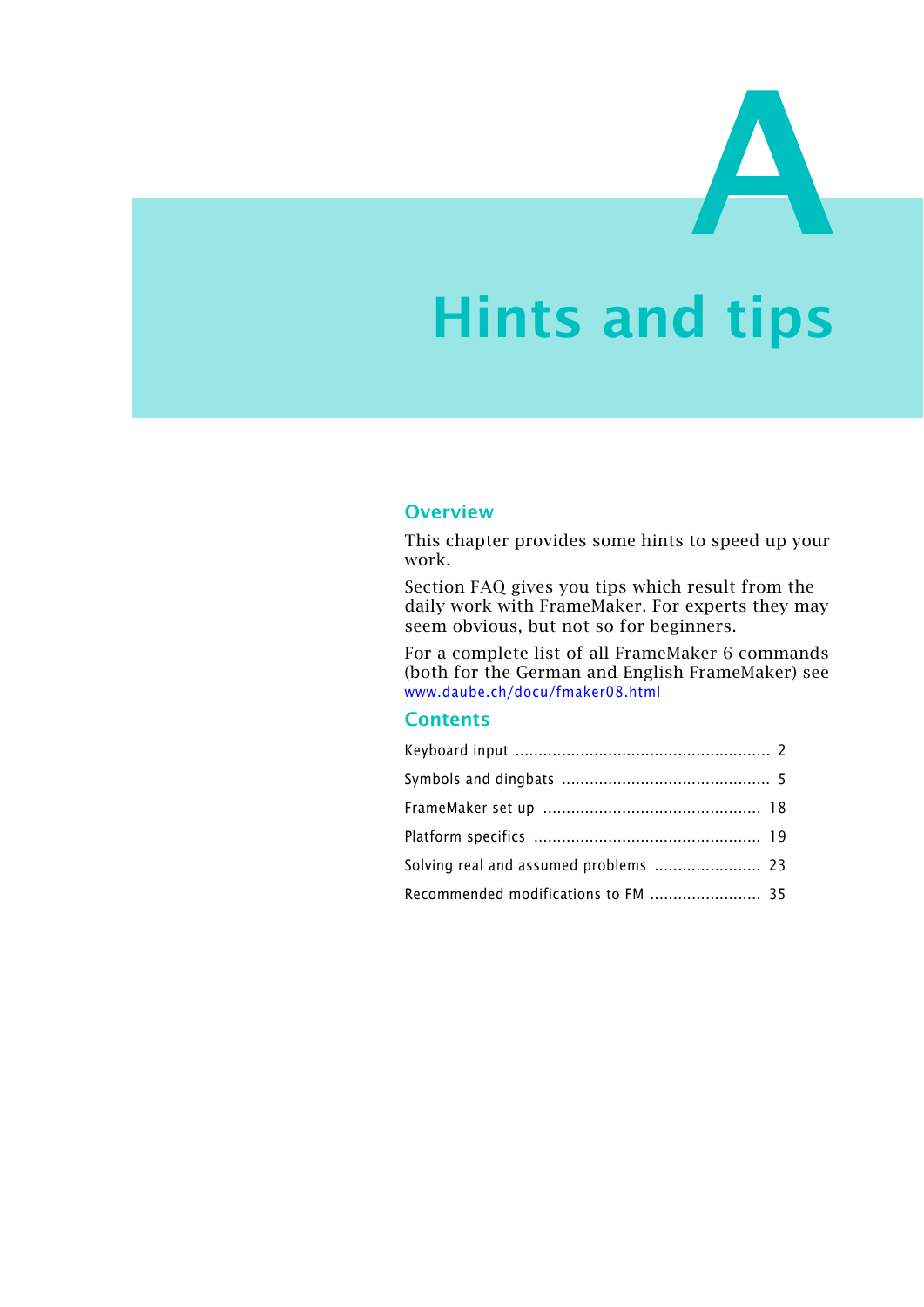# **Keyboard input Short-cuts**

Any FrameMaker function can be invoked from the keyboard. ESC sequences (for example, ESC, o, F) are independent of platform, but depend on the User Interface (UI) language. Shortcuts using special keys depend on platform and (often) UI.

| Purpose                                     | English FrameMaker version (Win)         | Deutsche FrameMaker version (Win)        |  |
|---------------------------------------------|------------------------------------------|------------------------------------------|--|
| Format paragraph <sup>a)</sup>              | F9, para_stylename, RET                  | F9, para_stylename, RET                  |  |
| Format characters <sup>a.)</sup>            | F8, char_stylename, RET                  | F8, char_stylename, RET                  |  |
| Select graphic object                       | CTRL+click on object                     | CTRL+click on object                     |  |
| Select 1st / next drawn object              | ESC, o, F                                | ESC, o, F                                |  |
| Select next drawn object                    | ESC, o, n                                | ESC, o, n                                |  |
| Keep graphic tool                           | SHIFT+click the tool                     | SHIFT+click the tool                     |  |
| Properties of selected / current object     | $ALT+g, p$                               | ALT+g, o                                 |  |
| Open Paragraph designer                     | $CTRL+m$                                 | CTRL+m                                   |  |
| Open Character designer                     | CTRL+d                                   | CTRL+d                                   |  |
| Open Table designer                         | CTRL+t                                   | CTRL+t                                   |  |
| Repeat last character modification          | ESC, c, c                                | ESC, z, w                                |  |
| Repeat last paragraph modification          | ESC, j, j                                | ESC, A, W                                |  |
| Straight single quote                       | ESC, CTRL+'                              |                                          |  |
| Straight double quote                       | ESC, $"$ (SHIFT+2)                       |                                          |  |
| · (bullet) appearance strongly depends!     | CTRL+q, % / ALT 0149                     | CTRL+q, % / ALT 0149                     |  |
| † (dagger)                                  | CTRL+q, SPACE                            | CTRL+q, SPACE                            |  |
| ‡ (double dagger)                           | CTRL+q, ' (grave accent)                 | CTRL+q, ' (grave accent)                 |  |
| ™ (trade mark)                              | $CTRL+q,$ , *                            | CTRL+q, $*$                              |  |
| © (copyright)                               | $CTRL+q,$ )                              | $CTRL+q,$ )                              |  |
| ® (registered)                              | $CTRL+q, ($                              | $CTRL+q, ($                              |  |
| ¶ (paragraph symbol)                        | $CTRL+q$ , &                             | $CTRL+q$ , &                             |  |
| § (section symbol)                          | $CTRL+q$ , \$                            | $CTRL+q$ , \$                            |  |
| (ellipsis)                                  | CTRL+q, I (uppercase i)                  | CTRL+q, I (uppercase i)                  |  |
| — m-dash                                    | CTRL+q, Q / ALT 0151                     | CTRL+q, Q / ALT 0151                     |  |
| - n-dash                                    | CTRL+q, P / ALT 0150                     | CTRL+q, P / ALT 0150                     |  |
| m-space                                     | ESC, blank, m / SHIFT+CTRL+blank         | ESC, s, m / SHIFT+CTRL+leerstelle        |  |
| $\blacksquare$ In-space (m/2)               | ESC, blank, n / ALT+CTRL+blank           | ESC, s, n / ALT+CTRL+leer                |  |
| $\blacksquare$ thin space (m/12)            | ESC, blank, t                            | ESC, s, t                                |  |
| numeric space                               | ESC, $\blacksquare$ , 1                  | ESC, $\blacksquare$ , 1                  |  |
| $\blacksquare$ I non breaking space (m/3.5) | ESC, blank, h / CTRL+blank               | ESC, s, z / CTRL+leerstelle              |  |
| nonbreakable hyphen                         | $ESC, -, h$                              | $ESC, -, w$                              |  |
| optional hyphen                             | ESC,-, D / CTRL+minus                    | ESC, -, t / CTRL+minus                   |  |
| suppress hyphenation                        | ESC, n, s (front of word)                | ESC, k, t (am wort-anfang)               |  |
| TAB in table cell                           | ESC, TAB                                 | ESC, TAB                                 |  |
| Select entire table                         | triple click in any cell                 | triple click in any cell                 |  |
| Select table column                         | Double click close to R/L border of cell | Double click close to R/L border of cell |  |
| Select table row                            | Double click in the middle of a cell     | Double click in the middle of a cell     |  |
| Add row after current row in table          | CTRL+RET                                 | CTRL+RET                                 |  |
| Go to anchor position (behind anchor)       | ESC, t, SHIFT+i (cursor to be in table)  | ESC, t, w (cursor in tabelle)            |  |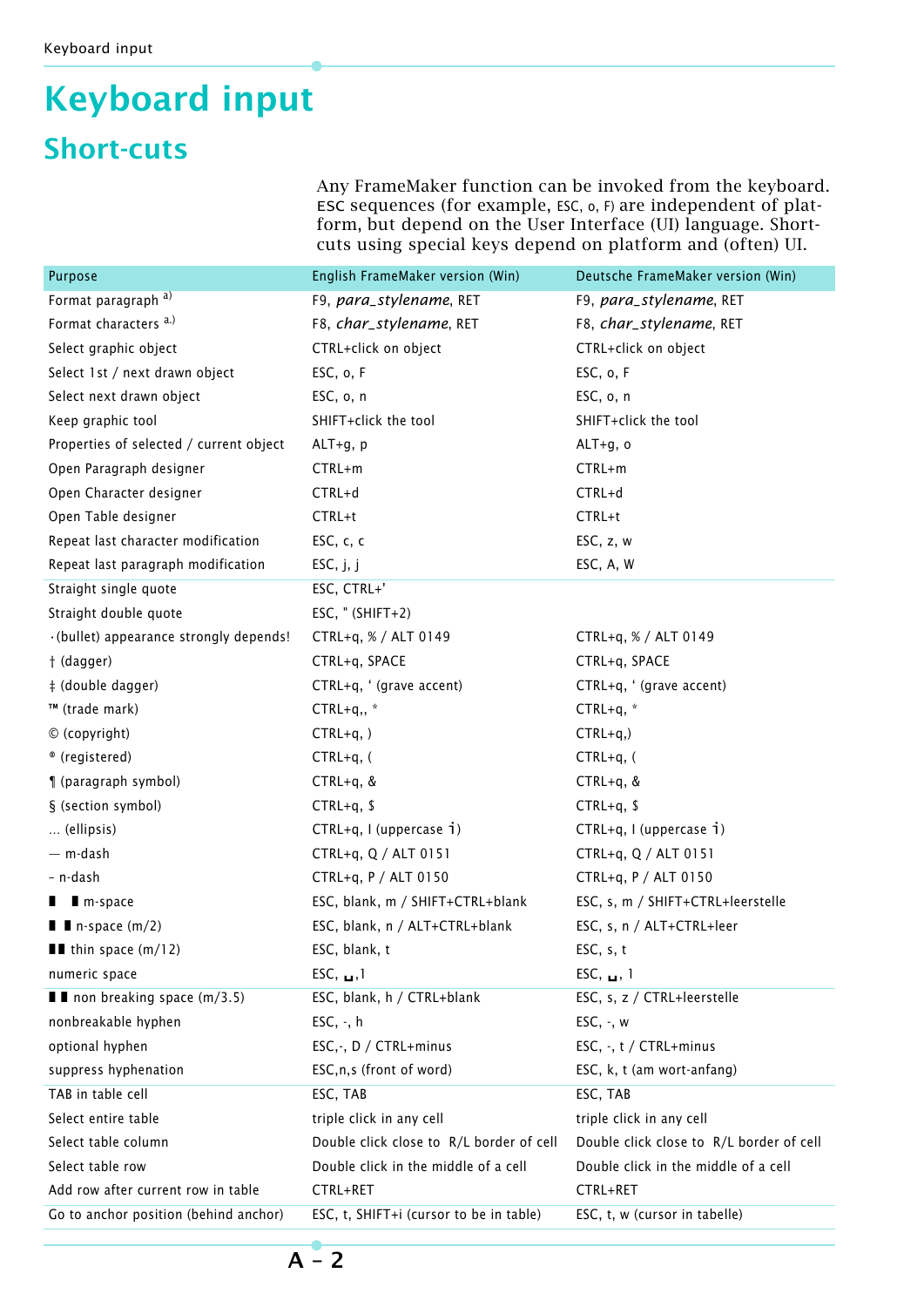| Purpose                              | English FrameMaker version (Win)                   | Deutsche FrameMaker version (Win)                 |  |  |
|--------------------------------------|----------------------------------------------------|---------------------------------------------------|--|--|
| Insert variable <i>name</i> a.)      | ESC, q, v, <i>name</i> , RET<br>CTRL+0, name, RET  | ESC, k, v, <i>name</i> , RET<br>CTRL+0, name, RET |  |  |
| Refresh display                      | CTRL+I (lower case L)                              | CTRL+I (lower case L)                             |  |  |
| Hyperjump from references            | ALT+CTRL+click on the reference                    | ALT+CTRL+click on the reference                   |  |  |
| Previous view (goback) in same file  | ESC, v, P                                          | ESC, v, v                                         |  |  |
| Pick up graphic properties           | ESC, g, O (upper case letter o)                    | ESC, g, O (upper cas letter o)                    |  |  |
| Lock / unlock document (view / edit) | ESC, F, I (lower case L), k                        | ESC, d, Y                                         |  |  |
| Heroic open b)                       | ESC o, H                                           | ESC o, H                                          |  |  |
| Open without updating references     | CTRL+click on the Open button in the Open dialogue |                                                   |  |  |

a. Name can be abbreviated to significant length

b. Another (empty) document must be open. This bypasses all sorts of checks to 'force' a file to open. Before any changes save the file and reopen it normally.

# **Special characters in dialogue boxes**

Some of the most used special characters can be entered into dialogue boxes with a meta notation  $\xxx$  (the  $\$ 'escapes' from the literal meaning of the character). These meta-notations are independent of the UI language and platform.

| <b>Desired character</b>                                                              | <b>Meta notation</b>         |                | hex | <b>Desired character</b>         | <b>Meta notation</b>          | hex         |
|---------------------------------------------------------------------------------------|------------------------------|----------------|-----|----------------------------------|-------------------------------|-------------|
| <b>TAB</b>                                                                            | $\setminus t$                | x08            |     | per thousand (%)                 | $\sqrt{\frac{2}{}}$           |             |
| forced return                                                                         | $\setminus r$                | $\x09$         |     | guillemet single left (<)        | $\setminus$                   |             |
| start of paragraph                                                                    | $\P$                         |                |     | guillemet single right $(\cdot)$ | $\setminus$                   |             |
| end of paragraph                                                                      | $\mathsf{p}$                 | $\setminus$ 0a |     | quote base single (,)            | $\setminus$ , (comma)         |             |
| start of word                                                                         | $\left\langle \right\rangle$ |                |     | quote base double (")            | $\mathcal{g}/\mathcal{g}$     |             |
| end of word                                                                           | $\left\langle \right\rangle$ |                |     | quote double left 66 (")         | $\setminus$ (grave)           | $\xdd$      |
| end of flow / end of table cell                                                       | $\sqrt{f}^{a)}$              | $\x0$          |     | quote double right 99 (")        | $\setminus$ ' (single q.)     | $\xddot{3}$ |
| non breaking hyphen                                                                   | $\setminus +$                |                |     | quote single (')                 | $\Upsilon$ (double q.) $\X27$ |             |
| optional hyphen                                                                       | $\backslash$ -               | x04            |     | accent circumflex (^)            | $\setminus \varnothing$       |             |
| suppress hyphenation                                                                  | \_ (underscore)\x05          |                |     | accent grave (`)                 | $\setminus$                   |             |
| backslash                                                                             | $\setminus$                  |                |     | accent tilde (")                 | $\backslash \sim$             |             |
| non breaking space                                                                    | $\mathcal{L}$ (space)        | x11            |     | hungarian umlaut ()              | $\setminus \&$                |             |
| numeric space                                                                         | \s# or \#                    | x10            |     | registered $(\mathscr{D})$       |                               | $\x\$ {xa8} |
| thin space                                                                            | \st or \i                    | x12            |     | copyright (©)                    |                               | $\x49$      |
| n-space                                                                               | \sn or \N                    | x13            |     | trademark (™)                    | $\setminus TM$                | $\x\$ {xaa} |
| m-space                                                                               | \sm or \M                    | $\x14$         |     | ligature fi                      | \fi                           | only on Mac |
| n-dash                                                                                | $=$                          | $\xd0$         |     | ligature f1                      | $\sqrt{f}$                    | only on Mac |
| m-dash                                                                                | $\mathsf{m}$                 | $\xdd{1}$      |     | micro sign $(\mu)$               | $\mathcal{U}$                 | only on Mac |
| bullet $(\cdot)$                                                                      | $\mathbf{b}$                 | $\xa5$         |     | ligature Œ                       | $\setminus$ OE                |             |
| dagger (†)                                                                            | $\mathsf{d}'$                | $\x0$          |     | ligature œ                       | $\setminus$ oe                |             |
| double dagger (#)                                                                     | \D                           | xe0            |     | ß (sharp s)                      | \xa7 or ALT+0223              |             |
| ellipsis ()                                                                           | \e                           | $\chi c9$      |     | Y-trema (Ÿ)                      | $Y$ :                         |             |
| florin $(f)$                                                                          | $\sqrt{F}$                   |                |     | $z$ -caron $(\check{z})$         | $\chi$                        |             |
| fraction, non breaking slash $\langle \rangle \,  \setminus \,$ (slash) <sup>b)</sup> |                              | $\lambda$ da   |     | Z-caron (Ž)                      | \.                            |             |

a. \f does not work in Windows, \x0b finds the end-of-flow mark correctly

b. This is taken from the Symbol font, hence does normally not match the body font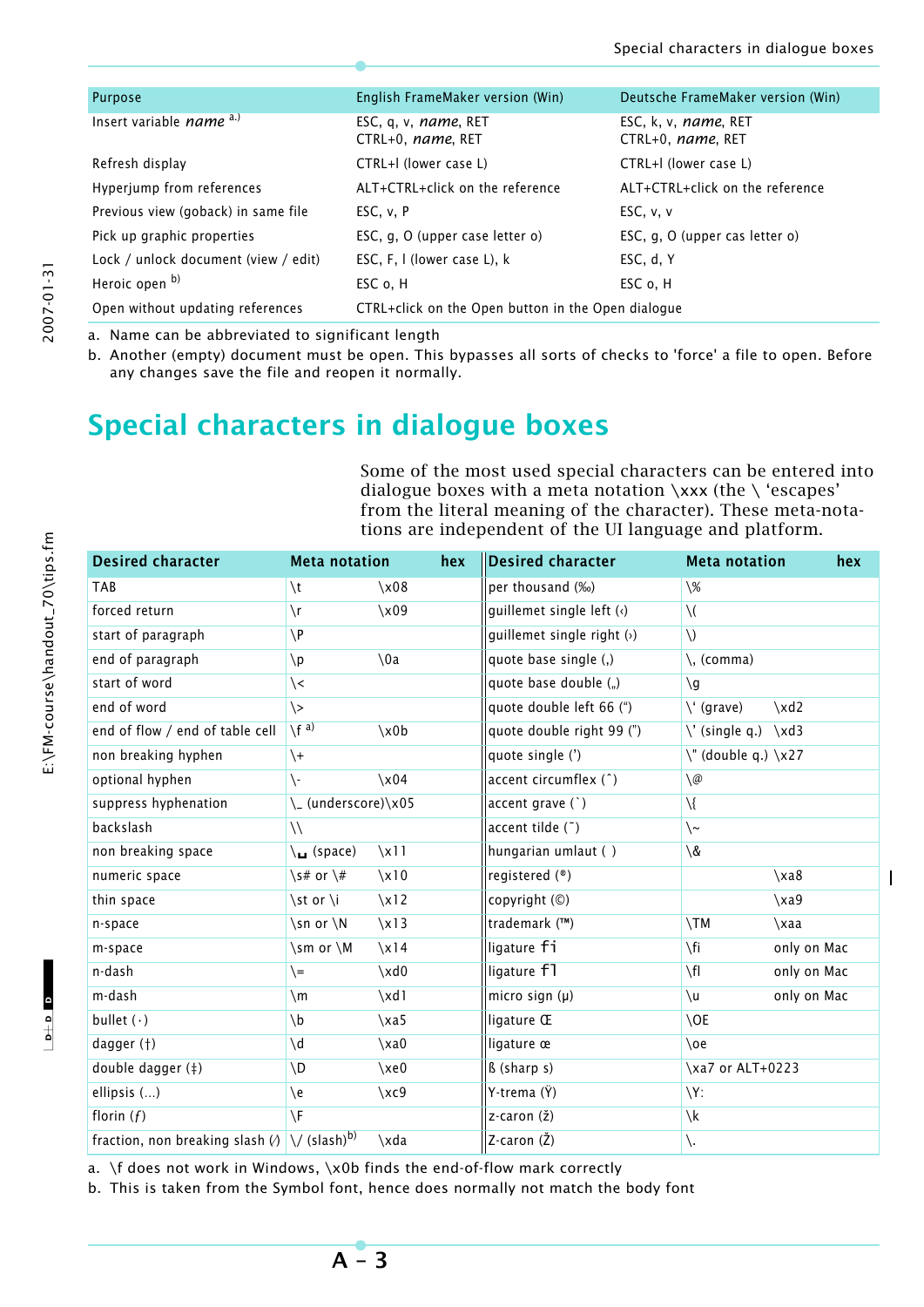# **Wildcard-characters for Find dialogue**

### *Use Wildcard* must be set ON

| <b>Matching</b>                                                         | Wild-card char.             |
|-------------------------------------------------------------------------|-----------------------------|
| Any number of characters                                                | * (asterisk)                |
| Any one character                                                       | ?                           |
| White space or punctuation                                              | (vertical bar)              |
| Start of line                                                           | $\wedge$                    |
| <b>Fnd of line</b>                                                      | \$                          |
| any character from list xyz (or alphanu [abcd] or [a-zA-Z0-9]<br>meric) |                             |
| any character except the listed                                         | [^abcd]                     |
| brackets                                                                | $\setminus$ and $\setminus$ |
| Special characters such as TAB or m-dash See table above                |                             |

To find a \$ or  $\wedge$  while searching with Wild cards use  $\S$  or  $\wedge$ 

Example To find *manually numbered* paragraphs (start the line with a figure, followed by a period and a TAB symbol), use this pattern  $\wedge$ \* $[0-9]$ . \t

# **Characters with diacritical marks etc.**

|                                   | For platform independence FrameMaker uses a special Inter-<br>nal code table on page 16 which differs from any standard<br>platform code table. Hence various methods must be used to<br>get special characters into text or into a dialogue box.                                                                  |
|-----------------------------------|--------------------------------------------------------------------------------------------------------------------------------------------------------------------------------------------------------------------------------------------------------------------------------------------------------------------|
| <b>Text entry</b>                 | A rich keyboard (e.g. the Swiss one) gives you direct access to<br>all accented characters (except those with ring). These can be<br>entered both in text and dialogue boxes.<br>Characters not on your keyboard you either use an escape<br>sequence (3 key strokes) or a CTRL-q sequence (2 keystrokes).         |
|                                   | • enter a CTRL+q sequence (if such a sequence is given) to get<br>the desired results, or                                                                                                                                                                                                                          |
|                                   | • enter an esc sequence. For example, to get an a into the<br>text, type esc, *, a (three distinct key strokes). This<br>method can not be applied in dialogue boxes.                                                                                                                                              |
| Escape sequences                  | Characters in rows 80 and 90 (of the internal code page) are<br>created with esc sequences. For example, to get a $\AA$ type ESC,<br>*, A (3 key strokes). See Internal code table on page 16.                                                                                                                     |
| CTRL-q sequence                   | Characters in rows a0  f0 (of the internal code page) are cre-<br>ated with CTRL+q, followed by a character from the ASCII code<br>page at a corresponding location (loc <sub>ascii</sub> = loc <sub>fm</sub> - 80 <sub>hex</sub> ). For<br>example, to get a $\overline{P}$ type CTRL+q, $\overline{W}$ (2 keys). |
| <b>Entry into dialogue fields</b> | For characters not supported by the keyboard neither the<br>CTR-q sequence nor the ESC sequences work. You need the<br>hexadecimal value of the code point within the FrameMaker<br>code. For example, to get an å into the entry field, type \x8c.                                                                |

*Note: There are no wildcard notations for the replacement text.*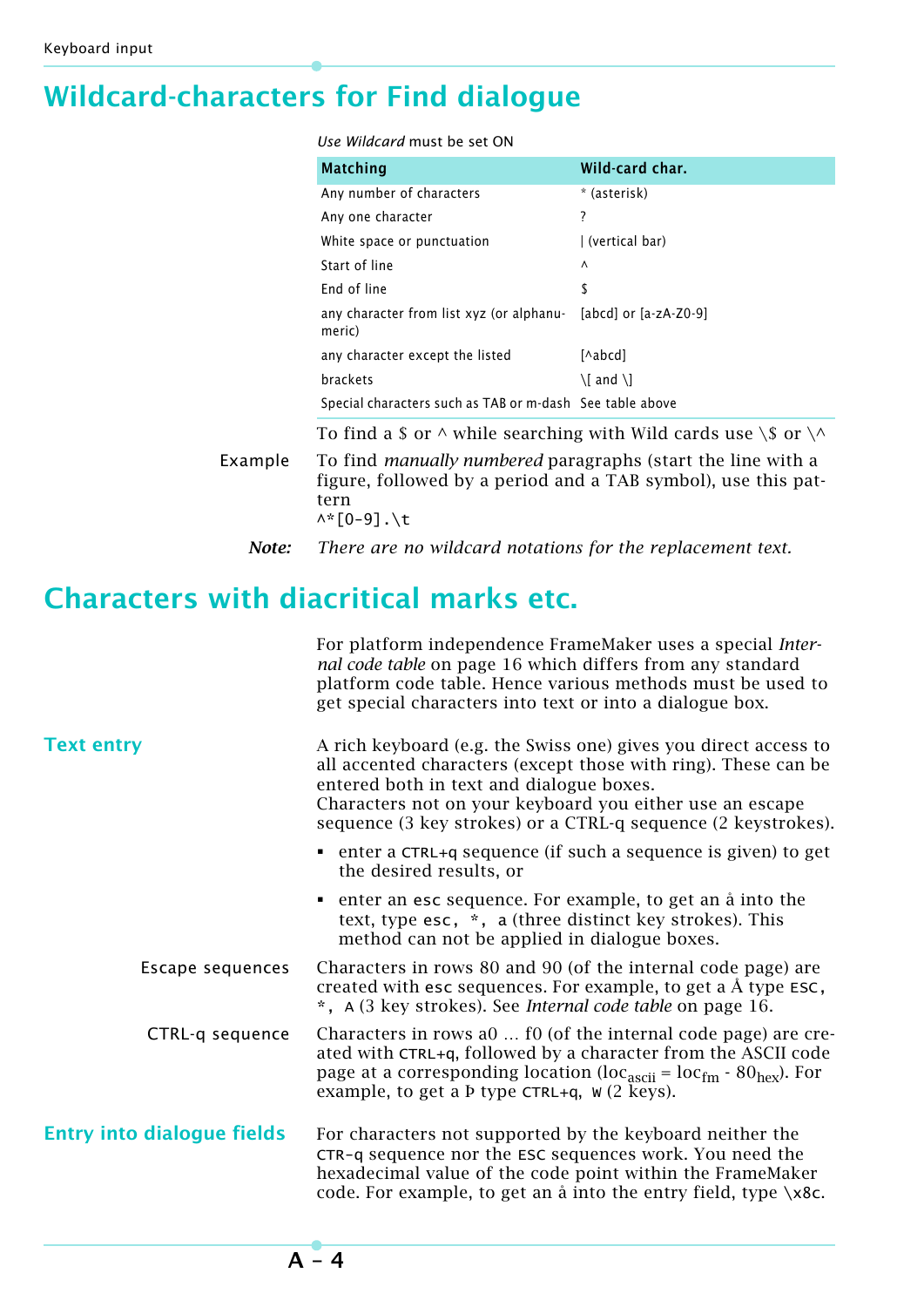# **Symbols and dingbats**

# **Place symbols into text** To get a symbol or dingbats, such as  $\subset \sigma$  **F** into text):

- 1 Use your keyboard to enter the base character  $(\hat{A})$  or  $\hat{a}$ ).
- 2 If not available on the keyboard, use the CTRL-q sequence (CTRL-q K) or the ESC sequence (esc ' a)
- 3 Apply the font property by character format (symbol) or font (Webdings).
- *Note: If you first define the font and then enter a character, you get different results, which are not correct.*

To get a symbol or dingbats, such as  $\sigma$  or  $\blacktriangleright$  into text):

- 1 Use your keyboard to enter the base character  $(\hat{A})$  or  $\hat{a}$ ).
- 2 If not available on the keyboard, use the code notation  $(\xcb \text{ or } x88)$
- 3 Define the special font by a character format.

[This table contains 217 lines, hence all codes in a Windows](http://www.microtype.com/resources/MT_Charset.zip)  character set are covered. For an interactive PDF table see [M](http://www.microtype.com/resources/MT_Charset.zip)icrotype

**Symbols from other fonts** To insert a symbol which you do not find in the table hereafter (for example  $\rightarrow$  located in font Wingdings 3:

> 1 Get the Character Code from the Windows tool **Character Map** and look it up in the *Internal code table* on page 16.

For example the symbol  $\rightarrow$  has code CA (row CO, column 0A) representing þ (which you can enter with CTRL+Q, J).

2 Insert the base character þ into the text, then apply a character format specifying the font or just apply the font (Wingdings 3).  $\rightarrow$  will appear in the text.

### More examples:

| Symbol       | Font                   | Code | <b>Base character</b> |  |
|--------------|------------------------|------|-----------------------|--|
| 슙            | Wingdings 3            | 0x59 | Υ                     |  |
| ⋗            | Wingdings 3            | 0xFE | CTRL+Q, n             |  |
|              | MS Reference Specialty | 0x44 | D                     |  |
| <b>\</b> /XV | MS Reference Specialty | 0xCB | $CTRL+Q, K$           |  |

Although every effort was taken to get a complete and accurate table, the author can not be held responsible for any errors. Various sources had to be consulted and MIF had to be examined to get as much information as possible.

PostScript font Zapf Dingbats has not been included, because the role of PS fonts (T1 type) has dwindled since 2000, when TrueType fonts were supported reliable even by Acrobat.

# **Place symbol into dialogue box**

| Character Map                         |                                |    |    |   |    |   |   |    |   |    |   |   |   |  |
|---------------------------------------|--------------------------------|----|----|---|----|---|---|----|---|----|---|---|---|--|
| Font: $\boxed{O \text{ Wingdings 3}}$ |                                |    |    |   |    |   |   |    |   |    |   |   |   |  |
|                                       |                                |    |    |   |    |   |   |    |   |    |   |   |   |  |
|                                       |                                |    | T  |   |    |   | ĸ |    |   |    | Ŧ | ₹ |   |  |
|                                       | ŧ                              | i  | ↩  |   |    |   |   | t. | 1 | Γ  |   |   |   |  |
|                                       |                                | tt | ΤŤ | U | ιŤ |   |   | Ō  |   | ାର |   |   |   |  |
|                                       |                                |    | ⇨  | ⇦ | ⇨  | ۵ | 4 | ¢  | e | €  |   | ↑ | J |  |
|                                       |                                |    |    |   |    | ⊲ | ▷ |    |   |    |   |   |   |  |
|                                       |                                |    |    |   |    |   | t | I  |   |    | t | ↓ |   |  |
|                                       |                                |    | Î  |   |    |   | t |    |   |    |   |   |   |  |
|                                       |                                |    | ï  |   |    |   |   |    |   |    |   |   |   |  |
|                                       |                                |    |    |   |    |   |   |    |   |    |   |   |   |  |
|                                       |                                |    |    |   |    |   |   |    |   |    |   |   |   |  |
|                                       |                                |    |    |   |    |   |   |    |   |    |   |   |   |  |
|                                       | Characters to copy:            |    |    |   |    |   |   |    |   |    |   |   |   |  |
|                                       | <b>▽</b> Advanced view         |    |    |   |    |   |   |    |   |    |   |   |   |  |
|                                       | Unicode<br>Ġ<br>Character set: |    |    |   |    |   |   |    |   |    |   |   |   |  |
|                                       | AII<br>Group by:               |    |    |   |    |   |   |    |   |    |   |   |   |  |
|                                       | Search for:                    |    |    |   |    |   |   |    |   |    |   |   |   |  |
|                                       | Character Code: 0xCA)          |    |    |   |    |   |   |    |   |    |   |   |   |  |

**Note about the following table**

 $\frac{1}{2}$  o  $\frac{1}{2}$ 

E:\FM-course\handout\_70\tips.fm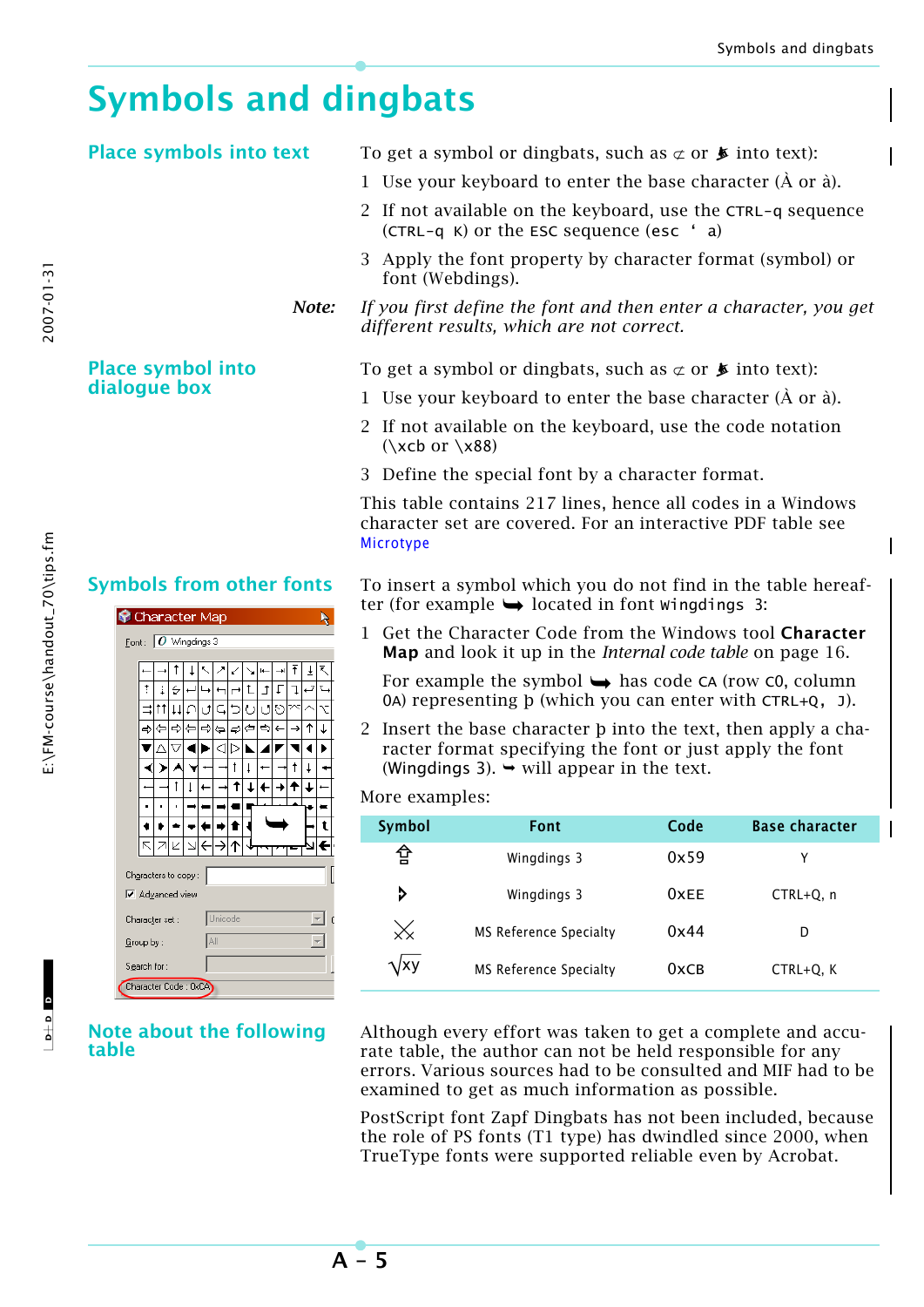|                      | <b>Standard chars</b>       |        |                  |           |                           |                                                                                                                                                                                                                                                                                                                                               |                             |
|----------------------|-----------------------------|--------|------------------|-----------|---------------------------|-----------------------------------------------------------------------------------------------------------------------------------------------------------------------------------------------------------------------------------------------------------------------------------------------------------------------------------------------|-----------------------------|
|                      | char Ctrl+q<br>or esc (hex) | $\chi$ | Symbol           | $D+DD$    | Wing<br>dings             | Wing-<br>dings2                                                                                                                                                                                                                                                                                                                               | Web<br>dings                |
| A                    |                             | 41     | $\bm{A}$         | П         | H                         |                                                                                                                                                                                                                                                                                                                                               | 歰                           |
| a                    |                             | 61     | $\alpha$         | ☑         | S                         | $\boldsymbol{\alpha}$                                                                                                                                                                                                                                                                                                                         |                             |
| Á                    | K                           | cb     | $\sigma$         |           | $\frac{1}{26}$            |                                                                                                                                                                                                                                                                                                                                               | ■                           |
| à                    | esc'<br>a                   | 88     |                  |           | $^\circledR$              | $\mathcal{L}$                                                                                                                                                                                                                                                                                                                                 | 五                           |
| Á                    | g                           | e7     |                  |           | ←                         |                                                                                                                                                                                                                                                                                                                                               | Ïê                          |
| á                    | esc $\degree$<br>a          | 87     |                  |           | $\oslash$                 | $\Omega$                                                                                                                                                                                                                                                                                                                                      | 支                           |
| $\overline{\hat{A}}$ | e                           | e5     | $\sum$           |           | K                         | ⋏                                                                                                                                                                                                                                                                                                                                             | Y                           |
| â                    | esc ^<br>a                  | 89     |                  |           | $\circledS$               | $\mathbb{C}$                                                                                                                                                                                                                                                                                                                                  | $\overline{\boldsymbol{l}}$ |
| Ã                    |                             | cc     |                  |           | Ж                         |                                                                                                                                                                                                                                                                                                                                               |                             |
| ã                    | esc $\sim$<br>a             | 8b     |                  |           | $\boldsymbol{\omega}$     | $\mathbb{C}^2$                                                                                                                                                                                                                                                                                                                                | 盂                           |
| Ä                    | esc :<br>A                  | 80     |                  |           | $^\text{\textregistered}$ | $\odot$                                                                                                                                                                                                                                                                                                                                       | Ť                           |
| $\ddot{a}$           | esc :<br>a                  | 8a     |                  |           | $^\text{\textregistered}$ | $\binom{1}{k}$                                                                                                                                                                                                                                                                                                                                | s.,                         |
| Å                    | esc *<br>A                  | 81     |                  |           | $\left( 1\right)$         |                                                                                                                                                                                                                                                                                                                                               | ŧ                           |
| $\circ$<br>a         | esc $*$<br>a                | 8c     | ┍                | П         | Y                         |                                                                                                                                                                                                                                                                                                                                               | â                           |
| Æ                    |                             | ae     |                  |           | $\odot$                   | $C\mathcal{Z}$                                                                                                                                                                                                                                                                                                                                | Gg                          |
| æ                    | $\bf >$                     | be     |                  |           | X                         | ╋                                                                                                                                                                                                                                                                                                                                             | $\Box$                      |
| b                    |                             | 62     | β                | $\boxdot$ | $\delta$                  | $\infty$                                                                                                                                                                                                                                                                                                                                      | ÀФ                          |
| B                    |                             | 42     | $\boldsymbol{B}$ | 曰         | A                         | $\bigcirc$                                                                                                                                                                                                                                                                                                                                    | î,                          |
| $\mathsf C$          |                             | 43     | $\boldsymbol{X}$ | Ф         | ☝                         | ←                                                                                                                                                                                                                                                                                                                                             |                             |
| $\mathsf C$          |                             | 63     | $\chi$           |           | M                         | ဢ                                                                                                                                                                                                                                                                                                                                             |                             |
| Ç                    | esc,<br>C                   | 82     |                  |           | $\circled{2}$             | $\mathcal{D}% _{M_{1},M_{2}}^{\alpha,\beta}(\varepsilon)$                                                                                                                                                                                                                                                                                     | $\mathring{\mathbb{F}}$     |
| Ç                    | esc,<br>$\mathsf{c}$        | 8d     |                  |           | $\boldsymbol{\Theta}$     | $\begin{picture}(42,10) \put(0,0){\line(1,0){155}} \put(15,0){\line(1,0){155}} \put(15,0){\line(1,0){155}} \put(15,0){\line(1,0){155}} \put(15,0){\line(1,0){155}} \put(15,0){\line(1,0){155}} \put(15,0){\line(1,0){155}} \put(15,0){\line(1,0){155}} \put(15,0){\line(1,0){155}} \put(15,0){\line(1,0){155}} \put(15,0){\line(1,0){155}} \$ | శాబ                         |
| D                    |                             | 44     | $\Delta$         | $D+D$ D   | G                         |                                                                                                                                                                                                                                                                                                                                               |                             |

 $A - 6$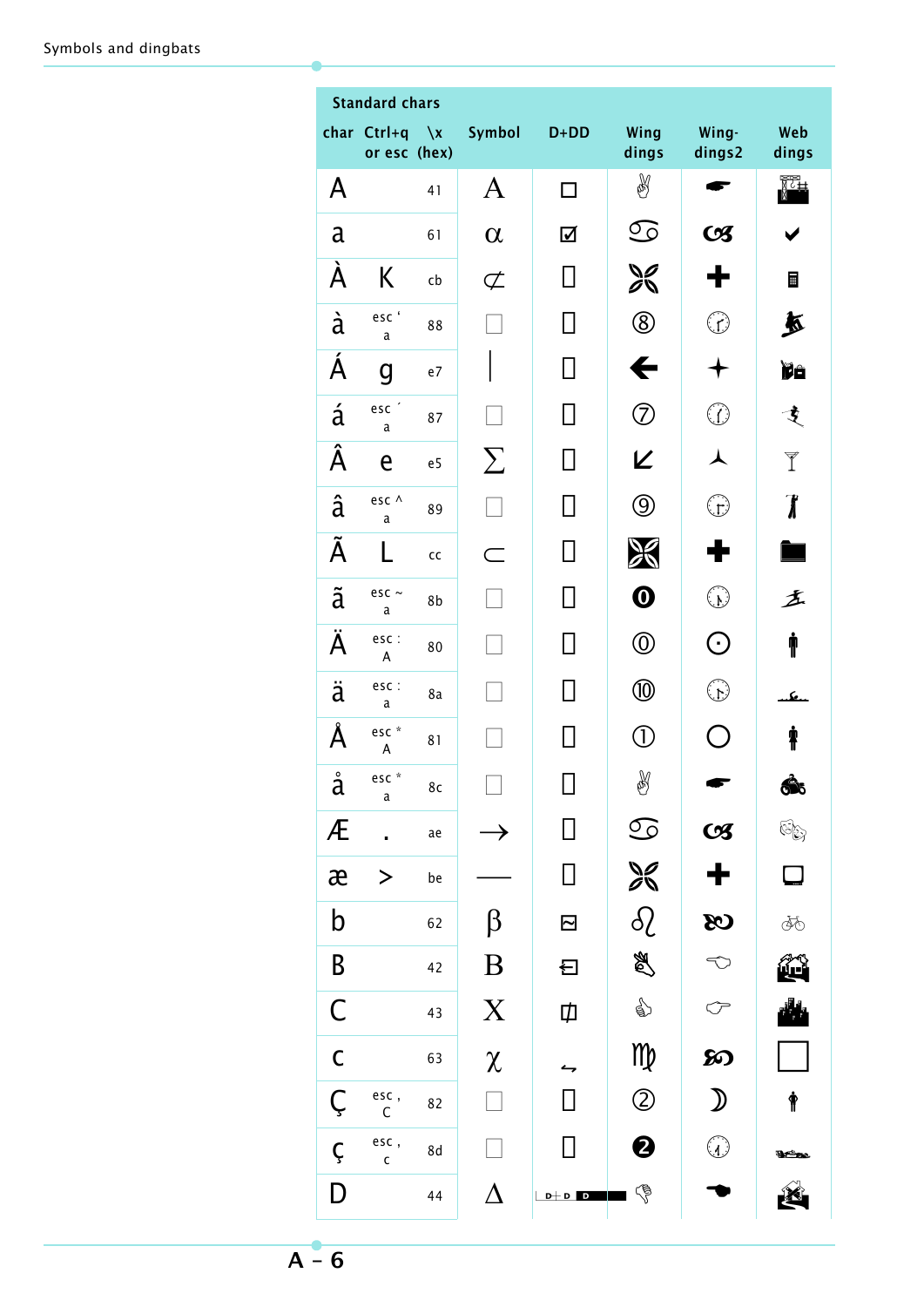| C<br>n. |
|---------|
|         |
| נ<br>٢  |
| г       |
|         |
|         |
|         |

 $-1$ 

|                         | <b>Standard chars</b>                                 |                          |                       |                    |                       |                                   |                          |
|-------------------------|-------------------------------------------------------|--------------------------|-----------------------|--------------------|-----------------------|-----------------------------------|--------------------------|
|                         | har Ctrl+q<br>or esc (hex)                            | $\lambda$                | Symbol                | $D+DD$             | Wing<br>dings         | Wing-<br>dings2                   | Web<br>dings             |
| d                       |                                                       | 64                       | $\delta$              |                    | $\boldsymbol{\Omega}$ | $\alpha$                          |                          |
| Đ                       | C                                                     | c3                       | $\wp$                 |                    | P                     |                                   |                          |
| ð                       | 2                                                     | b2                       | $\boldsymbol{\prime}$ |                    |                       | ◈                                 | 79                       |
| E                       |                                                       | 45                       | E                     | E                  | තු                    |                                   | ΙЦ                       |
| e                       |                                                       | 65                       | $\epsilon$            | €                  | m.                    | જે                                |                          |
| È                       | i                                                     | e9                       |                       |                    | Т                     | $\bigstar$                        | Ġ                        |
| è                       | esc'<br>$\mathsf{e}% _{t}\left( t\right)$             | 8f                       |                       |                    | ❹                     | $\left(\tau\right)$               | $\overline{\mathbb{C}}$  |
| É                       | esc'<br>E                                             | 83                       |                       |                    | ③                     | $\mathbb C$                       | ŧ                        |
| $\acute{\text e}$       | esc <sup>'</sup><br>$\mathsf{e}% _{t}\left( t\right)$ | 8e                       |                       |                    | ❸                     | $\begin{pmatrix} 1 \end{pmatrix}$ | پ                        |
| Ê                       | f                                                     | e <sub>6</sub>           |                       |                    | $\boldsymbol{\Delta}$ |                                   | X                        |
| ê                       | esc ^<br>$\mathsf{e}% _{t}\left( t\right)$            | 90                       |                       |                    | ❺                     | ؚ                                 |                          |
| Ë                       | h                                                     | $\mathsf{e}\,\mathsf{8}$ |                       |                    | $\mathbf{z}$          |                                   | $\mathbf P$              |
| ë                       | esc :<br>$\mathsf{e}% _{t}\left( t\right)$            | 91                       |                       |                    | ❻                     | $\langle 1 \rangle$               | ŏ                        |
| F                       |                                                       | 46                       | Ф                     | F                  | ☞                     | ิ                                 | Y)                       |
| $\mathsf f$             |                                                       | 66                       | φ                     | ↤                  | $\times$              | S                                 |                          |
| G                       |                                                       | 47                       | $\Gamma$              | $\mathbf{r}$       | S                     | $\varnothing$                     | 画                        |
| $\mathsf{g}$            |                                                       | 67                       | $\gamma$              |                    | $\sqrt{\frac{2}{2}}$  | Ŀ                                 |                          |
| $\overline{\mathsf{H}}$ |                                                       | 48                       | $\rm H$               | $\pmb{\uparrow}$   | P                     |                                   | Щ                        |
| h                       |                                                       | 68                       | $\eta$                | $\pmb{\downarrow}$ |                       | حرب                               | (İ.                      |
|                         |                                                       | 49                       | $\bf{I}$              | $\bigcirc$         | W                     |                                   | 處                        |
| Ĭ                       |                                                       | 69                       | $\mathbf{1}$          |                    | $\mathcal{H}$         | $\circledcirc$                    | $\hat{0}$                |
|                         | m                                                     | ed                       |                       |                    | K                     | $\ast$                            | $\overline{\mathcal{M}}$ |
| ì                       | escʻ<br>i                                             | 93                       |                       |                    | $\odot$               |                                   | 磨                        |

$$
\overline{A-7}
$$

 $\epsilon$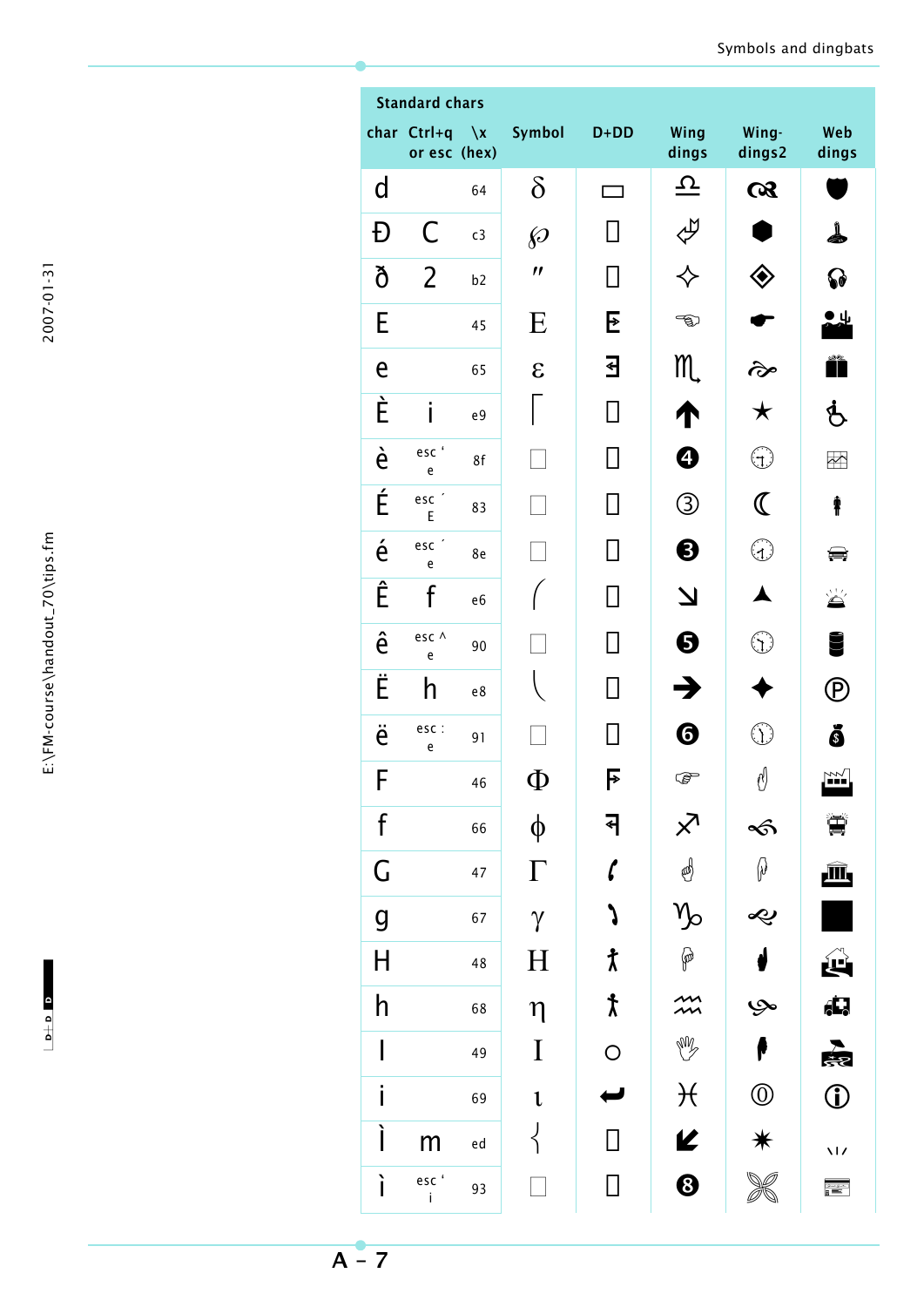| <b>Standard chars</b>   |                             |                         |                |                         |                                          |                           |                 |  |  |
|-------------------------|-----------------------------|-------------------------|----------------|-------------------------|------------------------------------------|---------------------------|-----------------|--|--|
|                         | char Ctrl+q<br>or esc (hex) | $\mathbf{x}$            | Symbol         | $D+DD$                  | Wing<br>dings                            | Wing-<br>dings2           | Web<br>dings    |  |  |
| ĺ                       | J                           | ea                      |                | $\mathsf{L}$            | 业                                        | Ŧ                         |                 |  |  |
| í                       | esc <sup>'</sup><br>Ť       | 92                      |                |                         | 0                                        | $\bigoplus$               | $\mathbb{R}^-$  |  |  |
| Î                       | k                           | eb                      |                |                         | K                                        | ☀                         | Í               |  |  |
| î                       | esc ^<br>i                  | 94                      |                |                         | $\boldsymbol{\Theta}$                    |                           | <b>iÑ</b> i     |  |  |
| Ï                       | 1                           | ec                      |                |                         | 71                                       |                           |                 |  |  |
| ï                       | esc :<br>i                  | 95                      |                |                         | $\boldsymbol{\Phi}$                      |                           |                 |  |  |
|                         |                             | 4a                      | $\partial$     | $\mathcal H$            | $\mathbf{\widehat{\mathbb{C}}}$          | Ӄ                         |                 |  |  |
| $\overline{\mathsf{I}}$ |                             | 6a                      | $\varphi$      | ${\cal S}$              | $e\hspace{-1.5pt}\rule{0pt}{1.5pt} \tau$ | $\overline{\mathbb{O}}$   | ≠               |  |  |
| Κ                       |                             | 4b                      | K              | ⊞                       | ⊕                                        | 9                         | Ä               |  |  |
| k                       |                             | 6b                      | K              | ∰                       | $\widetilde{\nabla}$                     | $\circledZ$               | Á               |  |  |
| L                       |                             | 4c                      | $\Lambda$      | ⇨                       | ව                                        |                           | $\mathbb Q$     |  |  |
|                         |                             | бc                      | λ              | ↤                       |                                          | $\circledS$               |                 |  |  |
| Μ                       |                             | 4d                      | M              | Σ                       | ᢟ                                        |                           |                 |  |  |
| m                       |                             | 6d                      | $\mu$          | $\overline{\mathsf{N}}$ |                                          | $\bigcirc$                | Ŧ               |  |  |
| $\overline{\mathsf{N}}$ |                             | 4e                      | N              | ¥                       | %                                        | W                         | $\circledcirc$  |  |  |
| $\mathsf{n}$            |                             | 6e                      | $\mathbf V$    |                         |                                          | $\circledS$               |                 |  |  |
| Ñ                       | esc $\sim$<br>${\sf N}$     | 84                      |                | $\Box$                  | $\bigcirc$                               | $\overline{\P}$           |                 |  |  |
| ñ                       | esc $\sim$<br>$\sf n$       | 96                      |                | П                       | $\mathcal{C}\mathcal{S}$                 |                           | ⇔               |  |  |
| $\bigcirc$              |                             | 4f                      | $\overline{O}$ | 全                       | $\beta$                                  | $\boldsymbol{\mathsf{x}}$ | $\circledS$     |  |  |
| $\mathbf 0$             |                             | 6f                      | $\mathbf O$    |                         | $\Box$                                   | $\circledS$               |                 |  |  |
| Ò                       | q                           | $\mathsf{f} \mathsf{1}$ | $\big\rangle$  | $\mathsf{I}$            | 仚                                        | $\blacktriangle$          | $\bigstar$      |  |  |
| Ò                       | esc'<br>$\mathsf{o}$        | 98                      |                |                         | တ                                        |                           | ☆               |  |  |
| Ó                       | n                           | ee                      |                | П                       | Y                                        |                           | 71 <sup>2</sup> |  |  |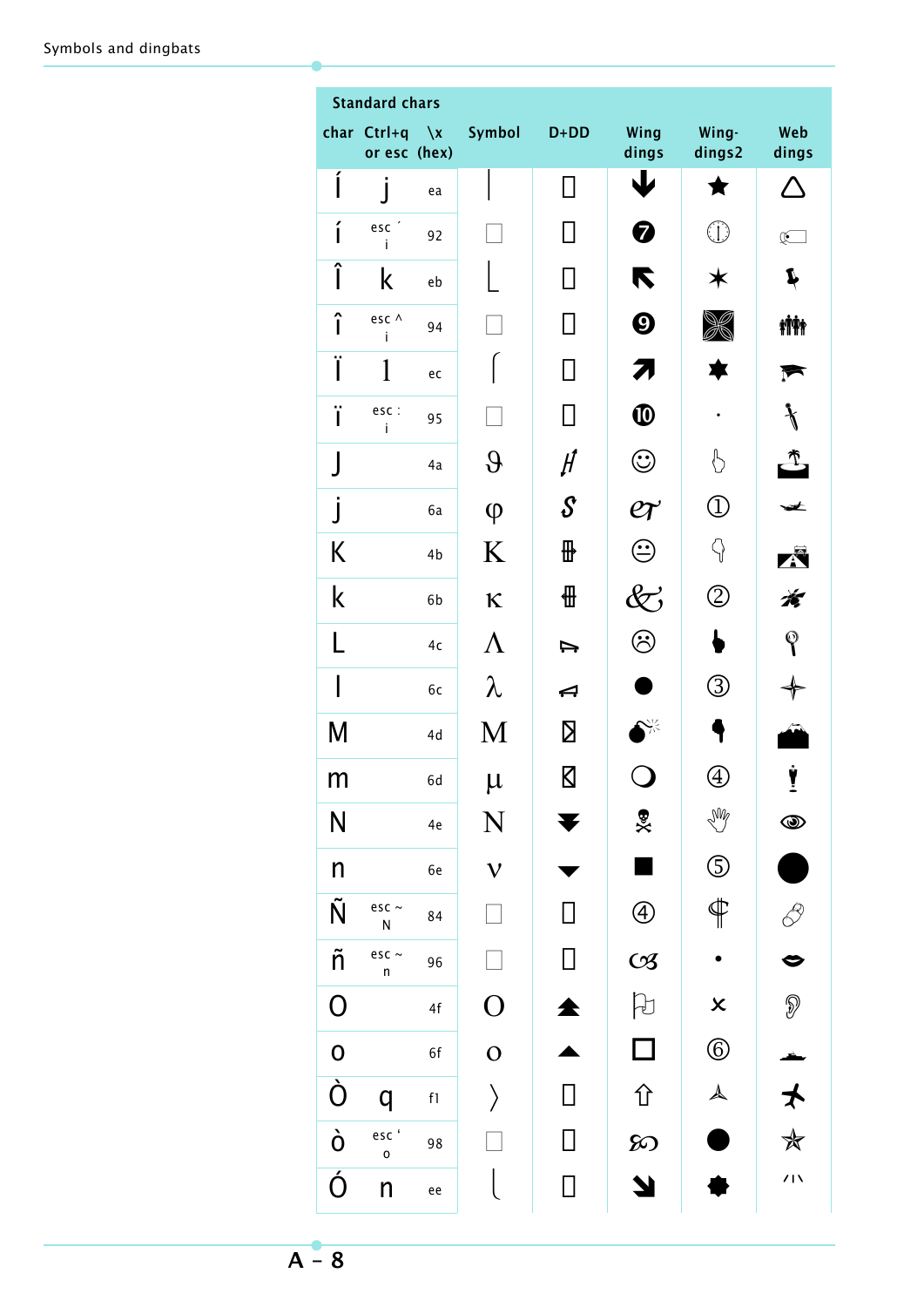### *Note*

On a Swiss (and many other European) keyboard the tilde is an accent, hence you must type a character (e.g. blank) after it.

ESC,  $\sim$ , o creates the same as  $\sim$ , o

To get the straight single quote either «Smart Quotes» must be switched off in **Format > Document > Text Options...** or you type ESC, CTRL+'

|                      | <b>Standard chars</b>       |                        |             |                |                    |                                        |                        |
|----------------------|-----------------------------|------------------------|-------------|----------------|--------------------|----------------------------------------|------------------------|
|                      | char Ctrl+q<br>or esc (hex) | $\sqrt{x}$             | Symbol      | $D+DD$         | Wing<br>dings      | Wing-<br>dings2                        | Web<br>dings           |
| ó                    | esc <sup>2</sup><br>0       | 97                     |             | П              | $\infty$           |                                        | 医                      |
| Ô                    | $\mathbf 0$                 | $\mathsf{e}\mathsf{f}$ |             | l I            | ⇦                  | ☀                                      | ミ                      |
| ô                    | esc ^<br>0                  | 99                     |             | $\blacksquare$ | $\alpha$           | $\begin{pmatrix} 1 \\ 1 \end{pmatrix}$ | M                      |
| Õ                    | M                           | cd                     | $\subseteq$ | $\mathsf{I}$   | Ø                  | $\times$                               | <u>ie,</u>             |
| Õ                    | esc $\sim$<br>O             | 9b                     |             | $\mathsf{L}$   | କ୍ତ                | O                                      | $\equiv$               |
| Ö                    | esc :<br>$\circ$            | 9a                     |             | $\mathsf{I}$   | જે                 | O                                      | ≢≡7                    |
| Ö                    | esc :<br>$\circ$            | 85                     |             | $\mathsf{L}$   | ⑤                  | ╈                                      | $\bullet$              |
| Œ                    | N                           | ce                     | $\in$       | $\mathsf{L}$   |                    | $\times$                               | F                      |
| œ                    | O                           | cf                     | ∉           | $\mathsf{I}$   | $\bm{\mathcal{N}}$ | $\times$                               | 8                      |
| Ø                    | Τ                           | af                     |             | $\mathsf{I}$   | ₩                  | $\zeta$ )                              | ß                      |
| Ø                    | ?                           | bf                     |             | $\mathcal{L}$  |                    |                                        |                        |
| P                    |                             | 50                     | 11          | ¥              | r                  |                                        |                        |
| р                    |                             | 70                     | $\pi$       |                |                    | 7)                                     |                        |
| Q                    |                             | 51                     | $\Theta$    |                | ,                  | $ \mathsf{x} $                         | LI L                   |
| q                    |                             | 71                     | $\theta$    |                |                    | $^{\circledR}$                         | $\Omega$               |
| R                    |                             | 52                     | ${\bf P}$   | Ø              | ⇔                  | $\blacktriangledown$                   | A                      |
| r                    |                             | 72                     | $\rho$      | Ф              |                    | $\circledS$                            | $\bm{\times}$          |
| $\mathsf S$          |                             | 53                     | $\sum$      | ඦ              |                    | $ \mathsf{X} $                         |                        |
| $\mathsf S$          |                             | 73                     | $\sigma$    | $\blacksquare$ |                    | ⑩                                      | ?                      |
| ß                    | J<br>single<br>quote        | a7                     | ♣           | П              | ш                  | $\blacksquare$                         | $\widehat{\mathbb{R}}$ |
| Š                    | 3                           | b <sub>3</sub>         | $\geq$      | П              | $\mathbb{Z}$       | $\otimes$                              | $\bullet$              |
| $\check{\mathsf{s}}$ | p                           | ${\sf f0}$             |             | $\Box$         |                    |                                        | $\leq$                 |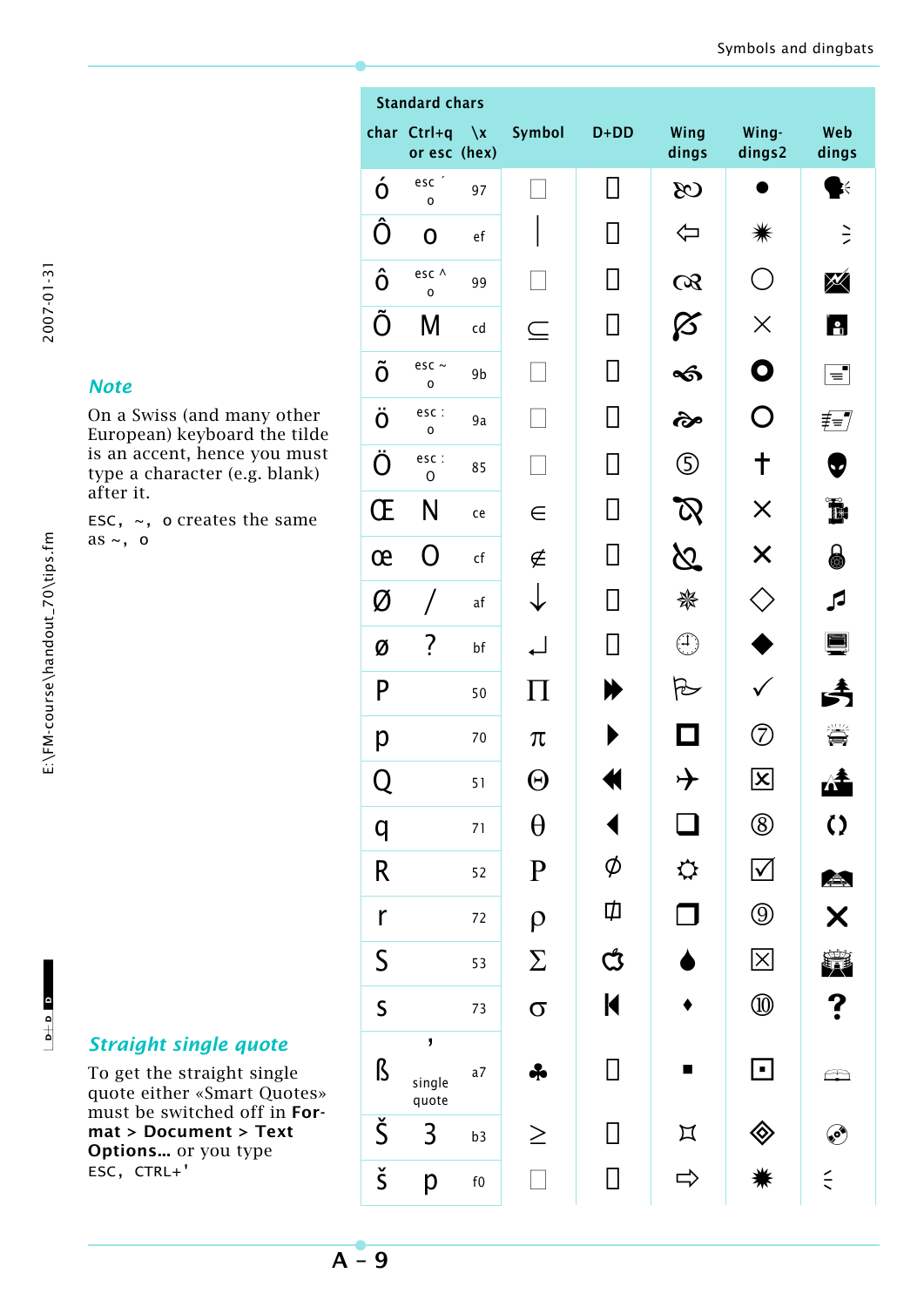|                                 | <b>Standard chars</b>       |                |                       |                 |                         |                               |                           |
|---------------------------------|-----------------------------|----------------|-----------------------|-----------------|-------------------------|-------------------------------|---------------------------|
|                                 | char Ctrl+q<br>or esc (hex) | $\sqrt{x}$     | Symbol                | $D+DD$          | Wing<br>dings           | Wing-<br>dings2               | Web<br>dings              |
| þ                               | W                           | d7             | $\bullet$             | П               | $\blacktriangleleft$    | $\bigstar$                    | $\sum_{i=1}^{n}$          |
| þ                               | $\rfloor$                   | ca             |                       |                 | $\mathbf{r}$            | ╈                             | 圖                         |
| Τ                               |                             | 54             | $\rm T$               | ₩               | ఘ                       | $\overline{\mathbf{X}}$       |                           |
| t                               |                             | 74             | $\tau$                | N               |                         | $\boldsymbol{\Phi}$           | ₽                         |
| U                               |                             | 55             | Y                     | $\langle \Xi  $ | ╬                       | $\otimes$                     | $\blacktriangle$          |
| U                               |                             | 75             | $\mathbf U$           |                 |                         | $\boldsymbol{0}$              | 9                         |
| Ù                               | t                           | f4             |                       |                 | 1ţ                      | ☀                             |                           |
| ù                               | esc'<br>u                   | 9d             |                       |                 | అ                       | $\boldsymbol{\odot}$          | ≣                         |
| Ú                               | r                           | f2             |                       |                 | ſ}                      | $\color{red} \blacklozenge$   | <b>)</b>                  |
| ú                               | esc <sup>'</sup><br>u       | 9c             |                       |                 | や                       | ۰                             |                           |
| Û                               | $\mathsf S$                 | f3             |                       |                 |                         | ✬                             | Ø                         |
| û                               | esc ^<br>u                  | 9e             |                       |                 |                         | $\boldsymbol{\odot}$          | 圖                         |
| Ü                               | esc:<br>U                   | 86             |                       |                 | $^\copyright$           | ╈                             | <b>'Y'</b>                |
| ü                               | esc:<br>u                   | 9f             |                       | $\Box$          |                         |                               | A                         |
| $\mathsf{V}$                    |                             | 56             | $\varsigma$           | $\mathbb{Z}$    | <b>[}</b>               | $\circledR$                   | $\blacklozenge$           |
| $\pmb{\mathsf{V}}$              |                             | 76             | $\boldsymbol{\varpi}$ | П               | ❖                       | $\boldsymbol{\Theta}$         | ₽                         |
| W                               |                             | 57             | $\Omega$              | 仚               | $\hat{\phi}$            | $\bigcirc$                    | $\blacktriangleright$     |
| W                               |                             | $77 \,$        | $\omega$              | $\Box$          |                         | $\boldsymbol{\Theta}$         | $\overline{\mathsf{L}}$   |
| $\pmb{\mathsf{X}}$              |                             | 58             | $\Xi$                 | 숍               | $\tilde{\mathbf{F}}$    | $\circledcirc$                | $\blacktriangleleft$      |
| $\boldsymbol{\mathsf{X}}$       |                             | $7\,8$         | $\xi$                 | $\Box$          | $\overline{\mathbf{X}}$ | $\bf \bm{\Theta}$             | $\mathcal{Q}% _{A}^{(n)}$ |
| Y                               |                             | 59             | $\Psi$                |                 | ✿                       | $e\hspace{-1.5pt}\mathcal{r}$ |                           |
| y                               |                             | 79             | $\Psi$                | $\mathsf{I}$    | $\overline{\triangle}$  | $\boldsymbol{\Theta}$         | $\ominus$                 |
| $\overline{\acute{\mathsf{Y}}}$ | E                           | c <sub>5</sub> | $\oplus$              | П               | $\overline{\mathbb{R}}$ | ı                             | $\mathbf{r}$              |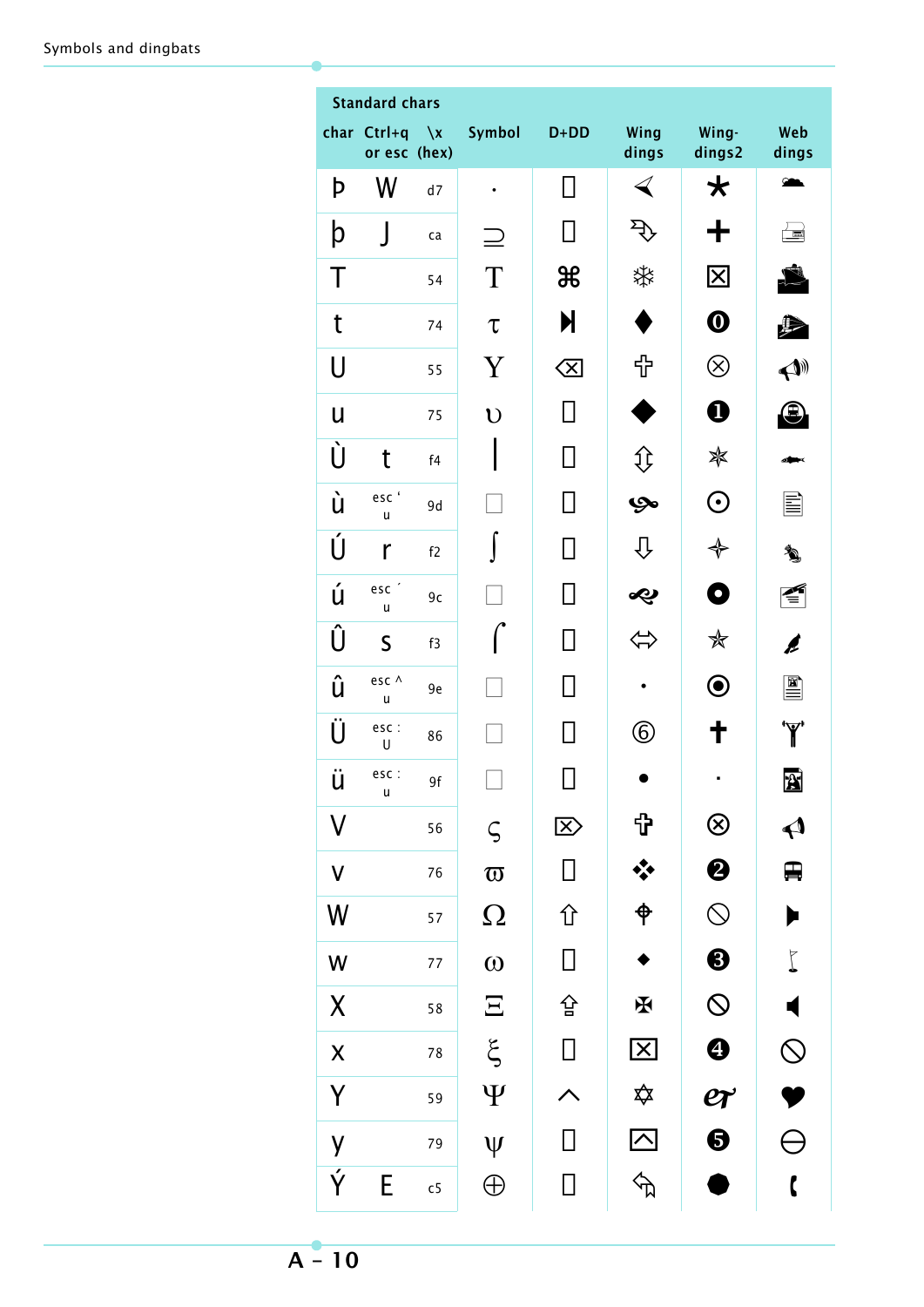2007-01-31

 $\frac{1}{2}$  o  $\frac{1}{2}$ 

 $-1$ 

|                      | char Ctrl+q<br>or esc (hex) | $\chi$ | Symbol           | $D+DD$               | Wing<br>dings                            | Wing-<br>dings2        | Web<br>dings                                                    |
|----------------------|-----------------------------|--------|------------------|----------------------|------------------------------------------|------------------------|-----------------------------------------------------------------|
| ý                    | F                           | c6     | Ø                | $\mathsf{I}$         | ራ                                        |                        | $\biguplus$                                                     |
| $\ddot{\mathsf{Y}}$  | Y                           | d9     | Λ                |                      | $\blacktriangle$                         | ₩                      |                                                                 |
| ÿ                    | Χ                           | d8     | ٦                | $\Box$               | $\blacktriangleright$                    | $\bigstar$             |                                                                 |
| $\mathsf{Z}$         |                             | 5a     | $\boldsymbol{Z}$ | べ                    | $\mathbf C$                              | $\boldsymbol{\&}$      |                                                                 |
| $\mathsf Z$          |                             | 7a     | $\zeta$          | $C \in$              | $\mathfrak{B}$                           | ❻                      |                                                                 |
| $\check{\mathsf{Z}}$ | z                           | fa     |                  |                      | $\Box$                                   | П                      |                                                                 |
| $\check{\mathsf{z}}$ |                             | fe     |                  |                      | $\boldsymbol{\mathsf{\underline{\vee}}}$ | $\Box$                 |                                                                 |
| $\overline{0}$       |                             | 30     | 0                | $\mathbf 1$          |                                          |                        |                                                                 |
| $\mathbf{1}$         |                             | 31     | 1                | ⟩                    |                                          |                        |                                                                 |
| $\overline{2}$       |                             | 32     | $\overline{2}$   | く                    | e                                        |                        | 8                                                               |
| 3                    |                             | 33     | 3                | ш                    | E                                        | ī                      |                                                                 |
| 4                    |                             | 34     | 4                |                      |                                          |                        |                                                                 |
| 5                    |                             | 35     | 5                |                      | H                                        |                        |                                                                 |
| 6                    |                             | 36     | 6                |                      | $\boxtimes$                              |                        |                                                                 |
|                      |                             | 37     | 7                |                      | ◢<br>                                    | 县                      | $\blacklozenge$                                                 |
| 8                    |                             | 38     | 8                | $\rightarrow$        |                                          | $\bigodot$             | ▶▶                                                              |
| 9                    |                             | 39     | 9                |                      | \@                                       | $\boxed{\mathsf{p}_2}$ | $\blacktriangleleft$                                            |
| ļ                    |                             | 21     | İ                |                      |                                          |                        | $\frac{1}{2}$                                                   |
| П                    | esc"                        | 22     | $\forall$        |                      | $\cancel{\times}$                        |                        |                                                                 |
| #                    |                             | 23     | #                | G                    | $\rightarrow$                            |                        | $\textcolor{red}{\textcircled{\footnotesize{1}}}\hspace{1.5ex}$ |
| \$                   |                             | 24     | 3                | $\bigotimes$         |                                          |                        | UT.                                                             |
| $\frac{0}{0}$        |                             | 25     | $\frac{0}{0}$    | $\frac{1}{\epsilon}$ |                                          |                        | $\Psi$                                                          |
| &                    |                             | 26     | $\&$             | <u>p</u>             |                                          | $rac{1}{2}$            | $\overline{g}$                                                  |

# *Straight double quote*

To get the straight double quote either «Smart Quotes» must be switched off in **Format > Document > Text Options...** or you type ESC, " Standard chars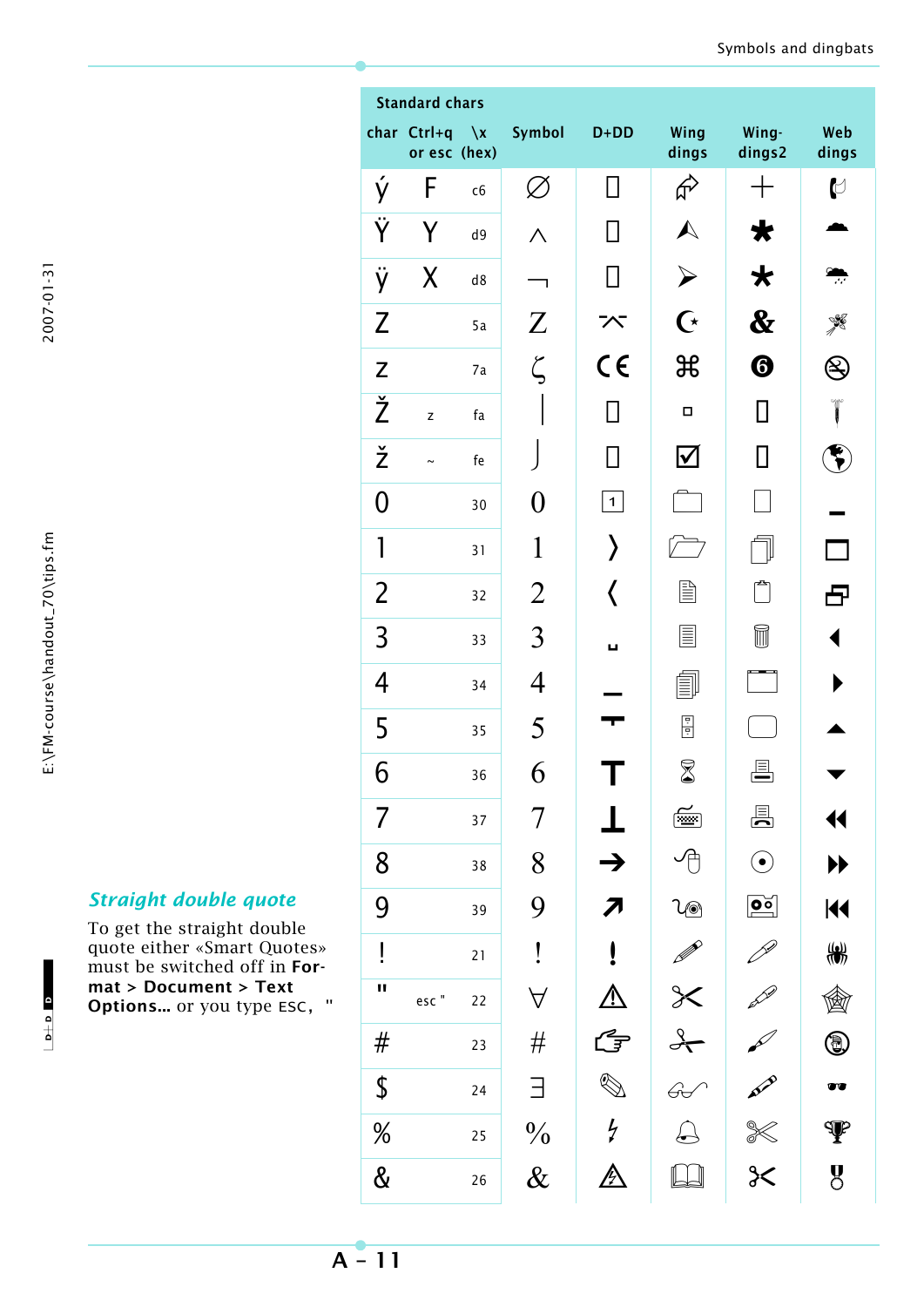## *Straight single quote*

To get the straight single quote either «Smart Quotes» must be switched off in **Format > Document > Text Options...** or you type ESC, CTRL+'

| <b>Standard chars</b>          |                             |                                  |                          |              |                           |                      |                           |
|--------------------------------|-----------------------------|----------------------------------|--------------------------|--------------|---------------------------|----------------------|---------------------------|
|                                | char Ctrl+q<br>or esc (hex) | $\sqrt{x}$                       | Symbol                   | $D+DD$       | Wing<br>dings             | Wing-<br>dings2      | Web<br>dings              |
| $\mathbf{I}$                   | ctrl+<br>single<br>quote    | 27<br>$\mathcal{q}$              | Э                        | $\Box$       | $\overline{\mathring{0}}$ | 梵                    | S                         |
|                                |                             | 28                               |                          |              | Ŧ                         | "                    |                           |
| $\big)$                        |                             | 29                               |                          |              | $\mathbf{\mathfrak{D}}$   | 飞                    |                           |
| $\star$                        |                             | 2a                               | $\ast$                   | ☶            |                           |                      |                           |
| $\pm$                          |                             | 2 <sub>b</sub>                   | $\mathrm{+}$             |              | $\equiv$                  |                      | $\mathbf{M}$              |
| J                              |                             | 2c                               | $\overline{\phantom{a}}$ | ≃            | ি⊉                        | 昏                    |                           |
|                                |                             | 2d                               |                          |              | $\cap \Gamma$             | 圁                    | $\boldsymbol{\mathsf{R}}$ |
| $\blacksquare$                 |                             | 2e                               |                          | Ø            | ନ                         | 闫                    | ſ                         |
|                                |                             | 2f                               |                          | $\boxed{2}$  |                           |                      | Ą                         |
|                                |                             | 3a                               |                          | ↑            | ₹                         | $\sqrt{\phantom{a}}$ | $\blacktriangleright$     |
| ٠<br>$\mathbf{I}$              |                             | 3 <sub>b</sub>                   | $\overline{\phantom{a}}$ | R            | $\equiv$                  | ⑪                    | II                        |
| ≺                              |                             | 3c                               | $\,<\,$                  | $\leftarrow$ | لطا                       | 端                    |                           |
| =                              |                             | 3d                               |                          | K            | $\overline{\cdot}$        | P                    |                           |
| $\geq$                         |                             | 3e                               | >                        | $\downarrow$ | $\odot$                   | $\bigcirc$           | AA                        |
| $\overline{\cdot}$             |                             | 3f                               | $\overline{\mathcal{L}}$ | N            | €                         | ٦                    | Ŝ                         |
| @                              |                             | 40                               | $\cong$                  | $\Box$       | Á                         |                      | X                         |
| [                              |                             | 5b                               | [                        |              | $\bf Q$                   | $\sigma$             | Q                         |
|                                |                             | 5 <sub>c</sub><br>$\bar{\cal U}$ |                          | П            | ŠÓ                        | $\mathbf{\hat{a}}$   |                           |
| $\begin{array}{c} \end{array}$ |                             | 5d                               |                          |              | ₩                         | $\sum_{i=1}^{n}$     | Į                         |
| $\lambda$                      |                             | 5e                               |                          | П            | $\gamma$                  | $\mathbf{P}$         | r                         |
|                                |                             | 5f                               |                          | $\Box$       | $\forall$                 | p                    | 4                         |
| grave                          |                             | 60<br>$\setminus Q$              |                          |              | $\rm \Pi$                 | P                    | E <sup>4</sup>            |

### *Grave*

On a Swiss keyboard (and other European) this is an accent. Nevertheless you can not create it like a tilde.

CTRL+Q, CTRL+'creates `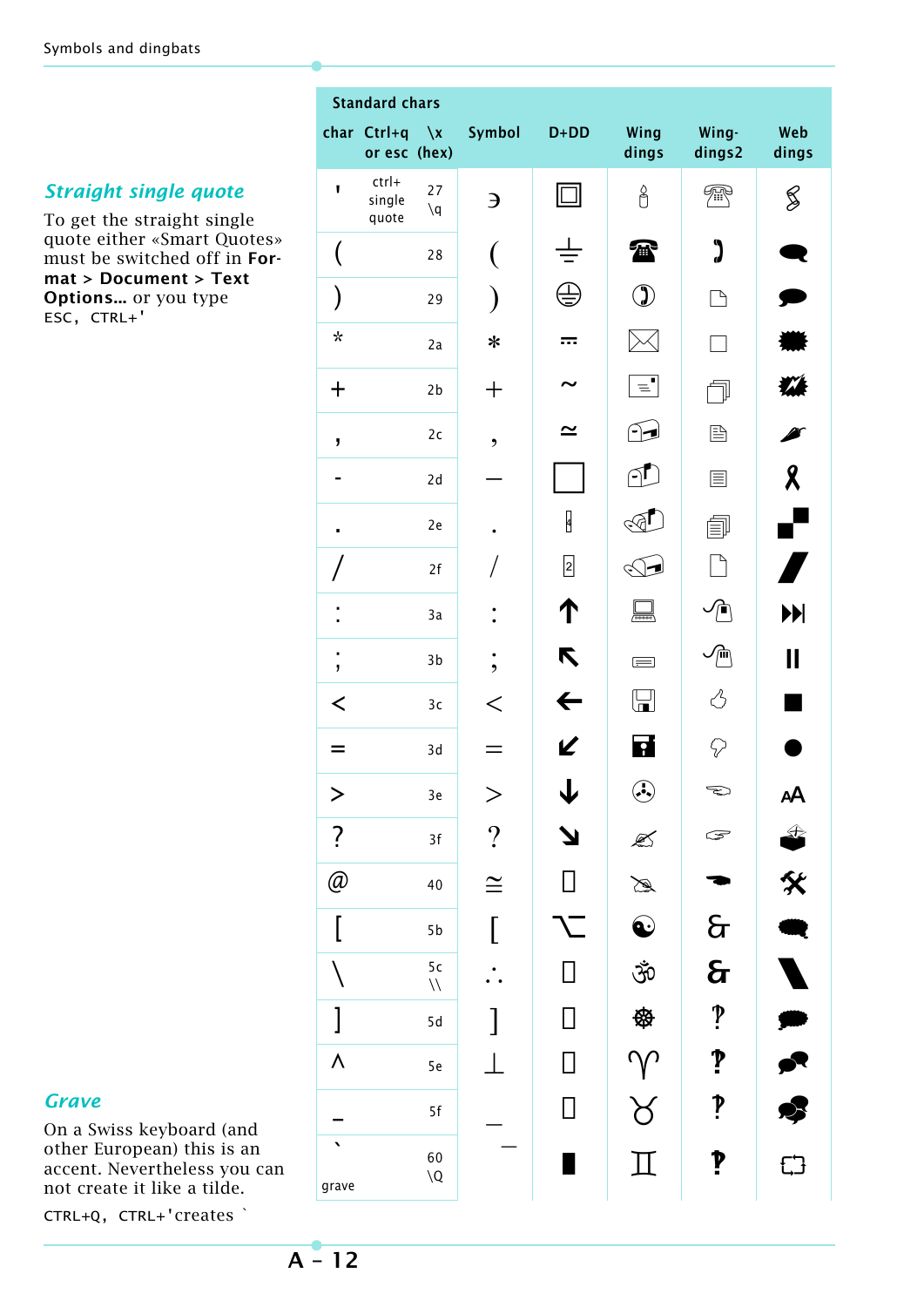2007-01-31

*Vertical bar*

*Example*

the Symbol font.

On a Swiss keyboard the key ¦

To get an Aleph symbol (ℵ) into the text, enter CTRL+q, @ (two key strokes) and apply to the appearing  $\lambda$  a character format which provides

(ALTGR+7) must be used!

| г<br>v |  |
|--------|--|
|        |  |

|                | <b>Standard chars</b>              |                |                |                                                                                                                                                    |                                                                                                                                                                                                                                                                                                                                                     |                       |                                                                                                                                                                                                                                                                                                                                                     |
|----------------|------------------------------------|----------------|----------------|----------------------------------------------------------------------------------------------------------------------------------------------------|-----------------------------------------------------------------------------------------------------------------------------------------------------------------------------------------------------------------------------------------------------------------------------------------------------------------------------------------------------|-----------------------|-----------------------------------------------------------------------------------------------------------------------------------------------------------------------------------------------------------------------------------------------------------------------------------------------------------------------------------------------------|
|                | char Ctrl+q $\chi$<br>or esc (hex) |                | Symbol         | $D+DD$                                                                                                                                             | Wing<br>dings                                                                                                                                                                                                                                                                                                                                       | Wing-<br>dings2       | Web<br>dings                                                                                                                                                                                                                                                                                                                                        |
| {              |                                    | 7b             | $\big\{$       | $\langle\!\!\!\langle \mathstrut\overline{\mathstrut}_{\mathstrut\overline{\mathstrut}_{\mathstrut\!\!\!\langle}}\mathstrut\rangle\!\!\!\!\rangle$ | 쓩                                                                                                                                                                                                                                                                                                                                                   | 0                     |                                                                                                                                                                                                                                                                                                                                                     |
|                |                                    | 7c             |                | 调                                                                                                                                                  | Ø                                                                                                                                                                                                                                                                                                                                                   | ❸                     |                                                                                                                                                                                                                                                                                                                                                     |
| }              |                                    | 7d             | $\}$           |                                                                                                                                                    | "                                                                                                                                                                                                                                                                                                                                                   | $\boldsymbol{\Theta}$ |                                                                                                                                                                                                                                                                                                                                                     |
|                |                                    | 7e             |                | 調                                                                                                                                                  | "                                                                                                                                                                                                                                                                                                                                                   | $\boldsymbol{\Phi}$   |                                                                                                                                                                                                                                                                                                                                                     |
| $\blacksquare$ | a                                  | e l            |                |                                                                                                                                                    |                                                                                                                                                                                                                                                                                                                                                     | $\,$ $\,$             | J                                                                                                                                                                                                                                                                                                                                                   |
| i              | A                                  | c1             | $\mathfrak{I}$ |                                                                                                                                                    | $\bigcirc$                                                                                                                                                                                                                                                                                                                                          |                       | է                                                                                                                                                                                                                                                                                                                                                   |
| į              | @                                  | ${\sf c}0$     | $\aleph$       |                                                                                                                                                    | $\bigcirc$                                                                                                                                                                                                                                                                                                                                          |                       | <u>E</u>                                                                                                                                                                                                                                                                                                                                            |
| £              | #                                  | a <sub>3</sub> | $\leq$         |                                                                                                                                                    | 0                                                                                                                                                                                                                                                                                                                                                   |                       | $\overline{\mathbb{X}}$                                                                                                                                                                                                                                                                                                                             |
| ¥              | 4                                  | b4             | $\times$       |                                                                                                                                                    | ♢                                                                                                                                                                                                                                                                                                                                                   |                       |                                                                                                                                                                                                                                                                                                                                                     |
| f              | D                                  | c4             | $\otimes$      |                                                                                                                                                    |                                                                                                                                                                                                                                                                                                                                                     |                       |                                                                                                                                                                                                                                                                                                                                                     |
| ¢              | П                                  | a2             | $\mathbf{r}$   |                                                                                                                                                    | O                                                                                                                                                                                                                                                                                                                                                   |                       |                                                                                                                                                                                                                                                                                                                                                     |
| $\alpha$       |                                    | db             |                |                                                                                                                                                    | $\mathbf \subseteq$                                                                                                                                                                                                                                                                                                                                 | 氺                     | $\overline{\mathcal{L}}$                                                                                                                                                                                                                                                                                                                            |
| $^\circledR$   |                                    | a8             |                |                                                                                                                                                    |                                                                                                                                                                                                                                                                                                                                                     | $\Box$                |                                                                                                                                                                                                                                                                                                                                                     |
| $\odot$        | )                                  | a9             |                | Ц                                                                                                                                                  |                                                                                                                                                                                                                                                                                                                                                     | Ш                     | 62°                                                                                                                                                                                                                                                                                                                                                 |
| <b>TM</b>      | $\star$                            | aa             |                |                                                                                                                                                    |                                                                                                                                                                                                                                                                                                                                                     | 回                     | e)                                                                                                                                                                                                                                                                                                                                                  |
| $\frac{1}{4}$  | 9                                  | b9             | $\neq$         | П                                                                                                                                                  | $\bigoplus$                                                                                                                                                                                                                                                                                                                                         | ♦                     | đĹ                                                                                                                                                                                                                                                                                                                                                  |
| $\frac{1}{2}$  | $\ddot{\ }$                        | ba             |                | П                                                                                                                                                  | $\begin{picture}(22,20) \put(0,0){\line(1,0){10}} \put(15,0){\line(1,0){10}} \put(15,0){\line(1,0){10}} \put(15,0){\line(1,0){10}} \put(15,0){\line(1,0){10}} \put(15,0){\line(1,0){10}} \put(15,0){\line(1,0){10}} \put(15,0){\line(1,0){10}} \put(15,0){\line(1,0){10}} \put(15,0){\line(1,0){10}} \put(15,0){\line(1,0){10}} \put(15,0){\line(1$ |                       | $\overline{\mathbf{q}}$                                                                                                                                                                                                                                                                                                                             |
| $\frac{3}{4}$  | =                                  | bd             |                | $\Box$                                                                                                                                             | $\begin{picture}(22,20) \put(0,0){\line(1,0){10}} \put(15,0){\line(1,0){10}} \put(15,0){\line(1,0){10}} \put(15,0){\line(1,0){10}} \put(15,0){\line(1,0){10}} \put(15,0){\line(1,0){10}} \put(15,0){\line(1,0){10}} \put(15,0){\line(1,0){10}} \put(15,0){\line(1,0){10}} \put(15,0){\line(1,0){10}} \put(15,0){\line(1,0){10}} \put(15,0){\line(1$ |                       | <b>a</b><br>0                                                                                                                                                                                                                                                                                                                                       |
| $\mathsf a$    | $\frac{1}{2}$                      | bb             | $\approx$      | П                                                                                                                                                  | $\bigcirc$                                                                                                                                                                                                                                                                                                                                          |                       | $\begin{picture}(20,20) \put(0,0){\line(1,0){10}} \put(15,0){\line(1,0){10}} \put(15,0){\line(1,0){10}} \put(15,0){\line(1,0){10}} \put(15,0){\line(1,0){10}} \put(15,0){\line(1,0){10}} \put(15,0){\line(1,0){10}} \put(15,0){\line(1,0){10}} \put(15,0){\line(1,0){10}} \put(15,0){\line(1,0){10}} \put(15,0){\line(1,0){10}} \put(15,0){\line(1$ |
| $\mathbf{o}$   | $\prec$                            | bc             |                | $\Box$                                                                                                                                             | $\bigcirc$                                                                                                                                                                                                                                                                                                                                          |                       | $\begin{bmatrix} 1 \ 1 \end{bmatrix}$                                                                                                                                                                                                                                                                                                               |
| $\pm$          | 1                                  | b1             | 土              | $\Box$                                                                                                                                             | $\Rightarrow$                                                                                                                                                                                                                                                                                                                                       | ◈                     | Ş                                                                                                                                                                                                                                                                                                                                                   |
| $\times$       | $\pmb{0}$                          | b <sub>0</sub> | $\circ$        | $\Box$                                                                                                                                             | \$                                                                                                                                                                                                                                                                                                                                                  | $\Diamond$            | Ì.                                                                                                                                                                                                                                                                                                                                                  |
|                | V                                  | d6             |                | $\mathsf{I}$                                                                                                                                       | $\bm{\mathsf{X}}$                                                                                                                                                                                                                                                                                                                                   | $\star$               | $\Rightarrow$                                                                                                                                                                                                                                                                                                                                       |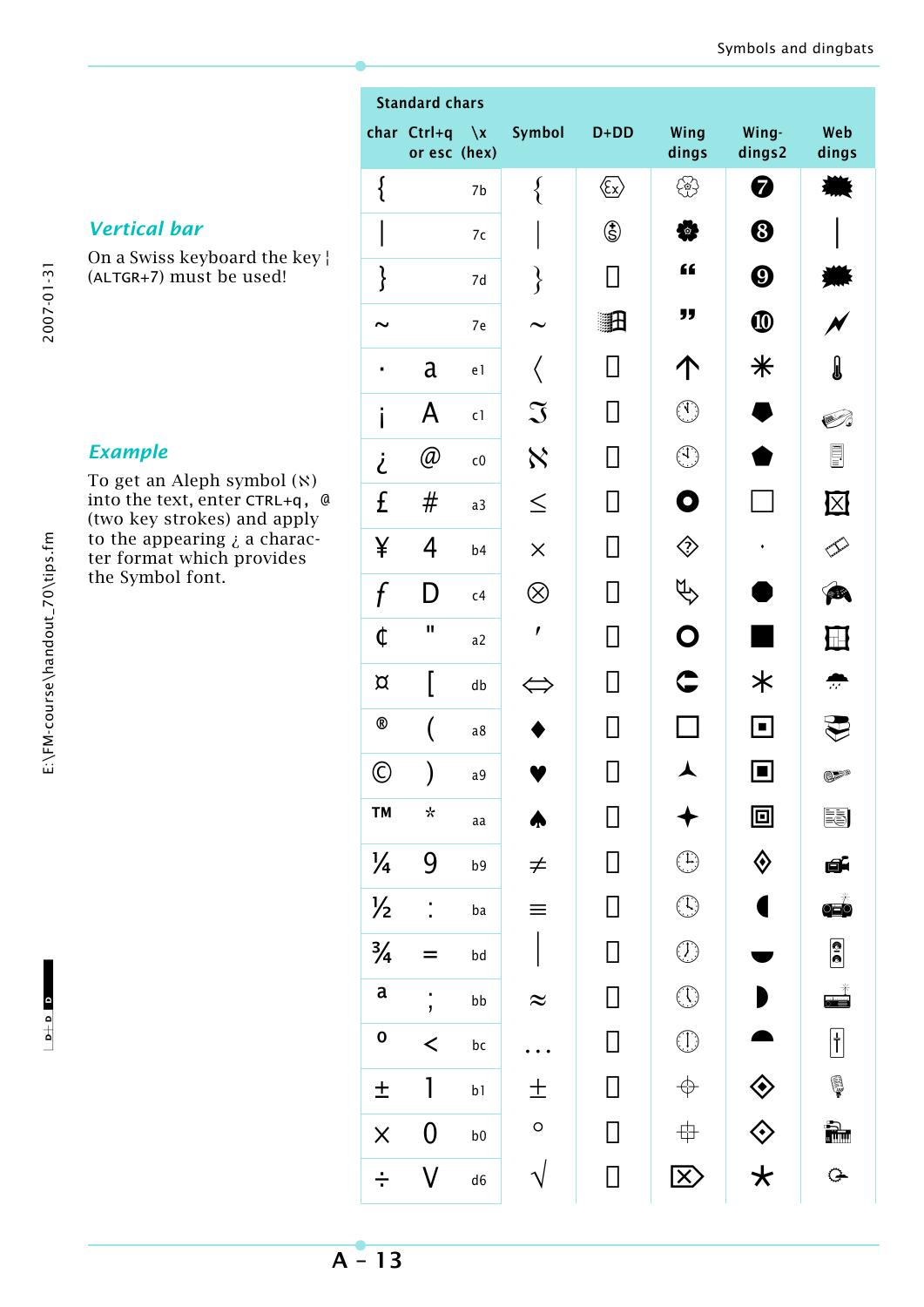|                         | <b>Standard chars</b>       |                                                                |                   |              |                                               |                             |                          |  |
|-------------------------|-----------------------------|----------------------------------------------------------------|-------------------|--------------|-----------------------------------------------|-----------------------------|--------------------------|--|
|                         | char Ctrl+q<br>or esc (hex) | $\chi$                                                         | Symbol            | $D+DD$       | Wing<br>dings                                 | Wing-<br>dings2             | Web<br>dings             |  |
| Γ                       | Z                           | da                                                             | $\checkmark$      | Ш            | $\blacktriangledown$                          | $\ast$                      | $x^*x^*$                 |  |
| μ                       | 5                           | b <sub>5</sub>                                                 | $\infty$          |              | ♦                                             |                             | ÉÓ                       |  |
| 1                       | $\&$                        | a6                                                             |                   |              | $\Box$                                        | $\Box$                      | $\dddot{\mathbf{1}}$     |  |
| $\S$                    | \$                          | a <sub>4</sub>                                                 |                   |              | $\boldsymbol{\odot}$                          | О                           | $\mathcal{L}$            |  |
| $\dagger$               | blank                       | a0<br>$\mathsf{d}'$                                            |                   | $\mathsf{L}$ | п                                             | $\blacksquare$              | 々                        |  |
|                         | B                           | c2                                                             | $\mathfrak{R}$    |              | $\bigcirc$                                    |                             | _¤°⊒                     |  |
| $\%$                    | d                           | e4                                                             | <b>TM</b>         | $\mathsf{L}$ | 7                                             |                             | <b>io</b> i              |  |
| $\mathbf{1}$            | 6                           | b6                                                             | $\partial$        |              | $\boldsymbol{\chi}$                           |                             |                          |  |
| $\overline{\mathbf{c}}$ | 7                           | b7                                                             |                   |              | $\bigcirc$                                    |                             |                          |  |
| 3                       | 8                           | b8                                                             | $\div$            |              | $\left( 1\right)$                             |                             |                          |  |
| I<br>I                  |                             | ad                                                             |                   | $\mathsf{I}$ |                                               |                             | 図                        |  |
| $\mathbf{o}$            | ļ                           | a <sub>1</sub>                                                 | $\mathbf{r}$      |              | $\left(\begin{array}{c} 1 \end{array}\right)$ |                             | $\boldsymbol{\varOmega}$ |  |
|                         | %                           | a <sub>5</sub>                                                 | $\infty$          |              | $\circledcirc$                                | $\mathcal{L}_{\mathcal{A}}$ |                          |  |
|                         | P                           | ${\rm d}0$                                                     |                   |              | 9                                             | X                           |                          |  |
|                         | Q                           | d1                                                             |                   | $\mathsf{I}$ | $\beta$                                       | X                           | $8 - 1$                  |  |
|                         | I                           | c <sub>9</sub>                                                 |                   | П            | $\mathcal{L}$                                 | $\bm{+}$                    | 8                        |  |
|                         | $\boldsymbol{\mathsf{X}}$   | $\ensuremath{\mathsf{f}}\xspace\ensuremath{\mathsf{8}}\xspace$ |                   | $\Box$       | $\hat{\mathbf{y}}$                            | X                           |                          |  |
| Ā                       | $\checkmark$                | f6                                                             |                   | П            | $\bigtriangledown$                            |                             | √                        |  |
|                         | W                           | f7                                                             |                   | $\Box$       | $\overline{2}$                                | X                           | ⊷                        |  |
| ∕                       | $+$                         | ab                                                             | $\leftrightarrow$ | П            | $\bigstar$                                    |                             |                          |  |
| ٠.                      | j,                          | ac                                                             | $\leftarrow$      |              | $\bigstar$                                    |                             | ķ                        |  |
| $\circ$                 | {                           | fb                                                             |                   | $\prod$      | ×                                             | l l                         | ९ल,                      |  |
| $t^{\prime}$            | $\big\}$                    | fd<br>$\backslash \&$                                          |                   | П            | $\mathbf{\overline{x}}$                       | $\Box$                      |                          |  |

### **Broken vertical bar**

On a Swiss keyboard the key |<br>(ALTGR+1) must be used!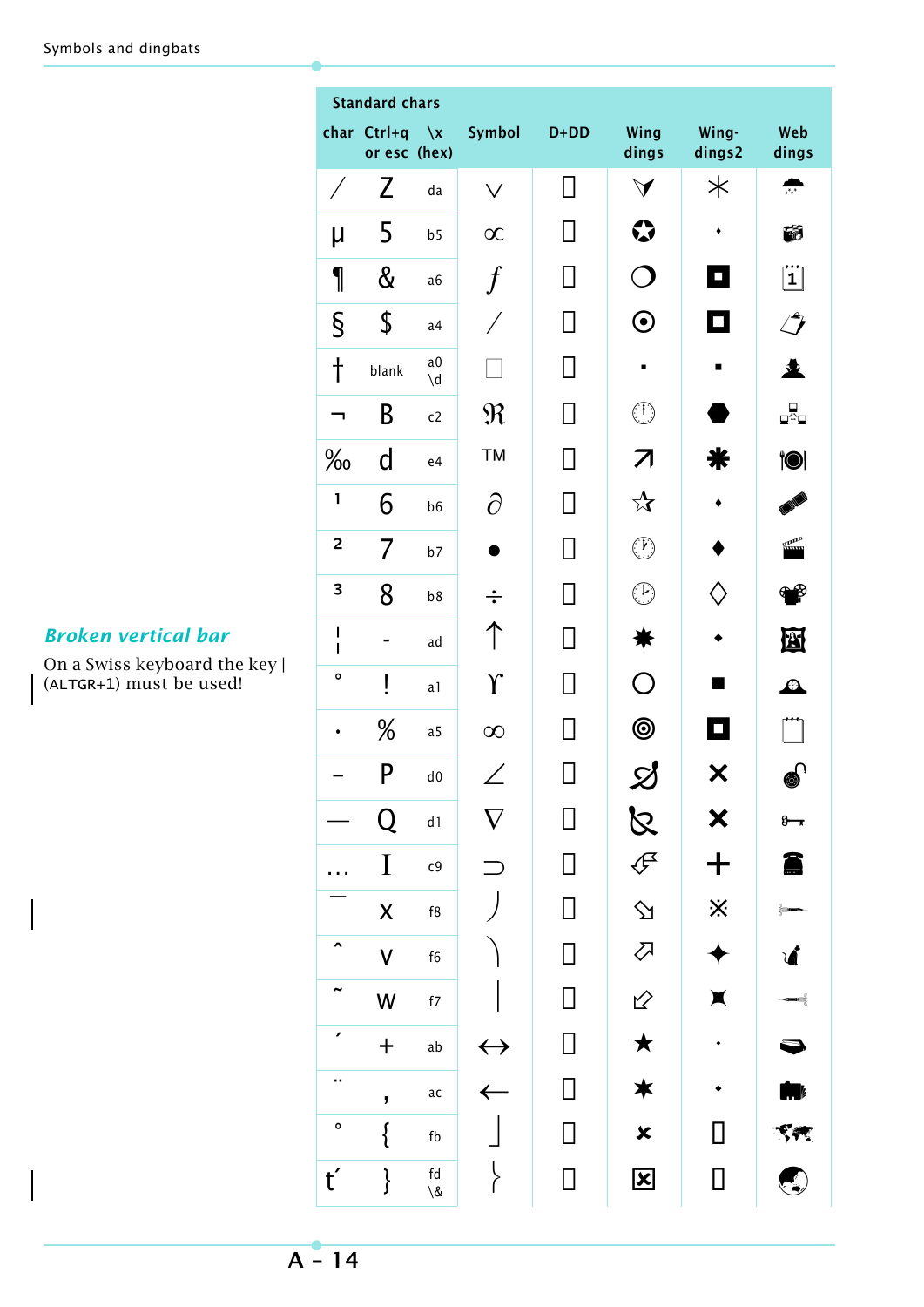$\mathbf{I}$ 

|                          | <b>Standard chars</b>              |                                 |                   |              |                                  |                  |              |
|--------------------------|------------------------------------|---------------------------------|-------------------|--------------|----------------------------------|------------------|--------------|
|                          | char Ctrl+q $\chi$<br>or esc (hex) |                                 | Symbol            | $D+DD$       | Wing<br>dings                    | Wing-<br>dings2  | Web<br>dings |
| $\mathbf{f}$             | R                                  | d2                              | $^{\circledR}$    | l l          | $\boldsymbol{\vartriangleright}$ | ×                | ♨            |
| "                        | $\mathsf S$                        | d3                              | $\copyright$      | $\mathsf{I}$ |                                  | X                | 3            |
| $\pmb{\mathsf{f}}$       | Τ                                  | d4                              | TM                | l I          |                                  | $\star$          |              |
| J                        | $\cup$                             | d5                              | $\prod$           |              | X.                               | $\bigstar$       | $\circ$      |
| 11                       | $\mathsf C$                        | e3                              | $^{\copyright}$   | $\mathsf{I}$ | K                                | ₩                | ଇ            |
| $\overline{\phantom{a}}$ | b                                  | e <sub>2</sub>                  | $\circledR$       |              | 业                                | $\ast$           | أيتللن       |
| $\ddagger$               | acc.<br>grave                      | e <sub>0</sub><br>$\setminus D$ | $\langle \rangle$ |              | $\rightarrow$                    | $\divideontimes$ | $\mathbb{C}$ |
| 5                        |                                    | fc                              |                   |              |                                  | П                |              |
| $\overline{\textbf{C}}$  |                                    | dc                              |                   |              |                                  | ≭                |              |
| $\overline{\phantom{0}}$ | 1                                  | dd                              |                   |              |                                  | ≭                |              |
| $\langle \langle$        | G                                  | c7                              |                   |              | ᡃᢗᡫᢦ                             |                  | Œ            |
| $\lambda$                | H                                  | c8                              |                   |              |                                  |                  | (<br>-<br> - |

# 2007-01-31

## Double dagger

On a Swiss keyboard the grave character can not be entered directly into FM. A CTRL-Q sequence is needed:

CTRL+Q, `creates ‡ You type the `as ALTGR+`

## **Vertical bar (solid)**

On a Swiss keyboard the broken vertical must be used  $(ALTGR+7).$ 

### **Example**

To enter the  $\checkmark$  symbol in text, type the  $\checkmark$  character and apply a character format which defines the font Wingdings

To get a list 'numbered' with the  $\checkmark$  symbol, enter the sequence \xfc into the numbering field and apply a character format which defines the font Wingdings.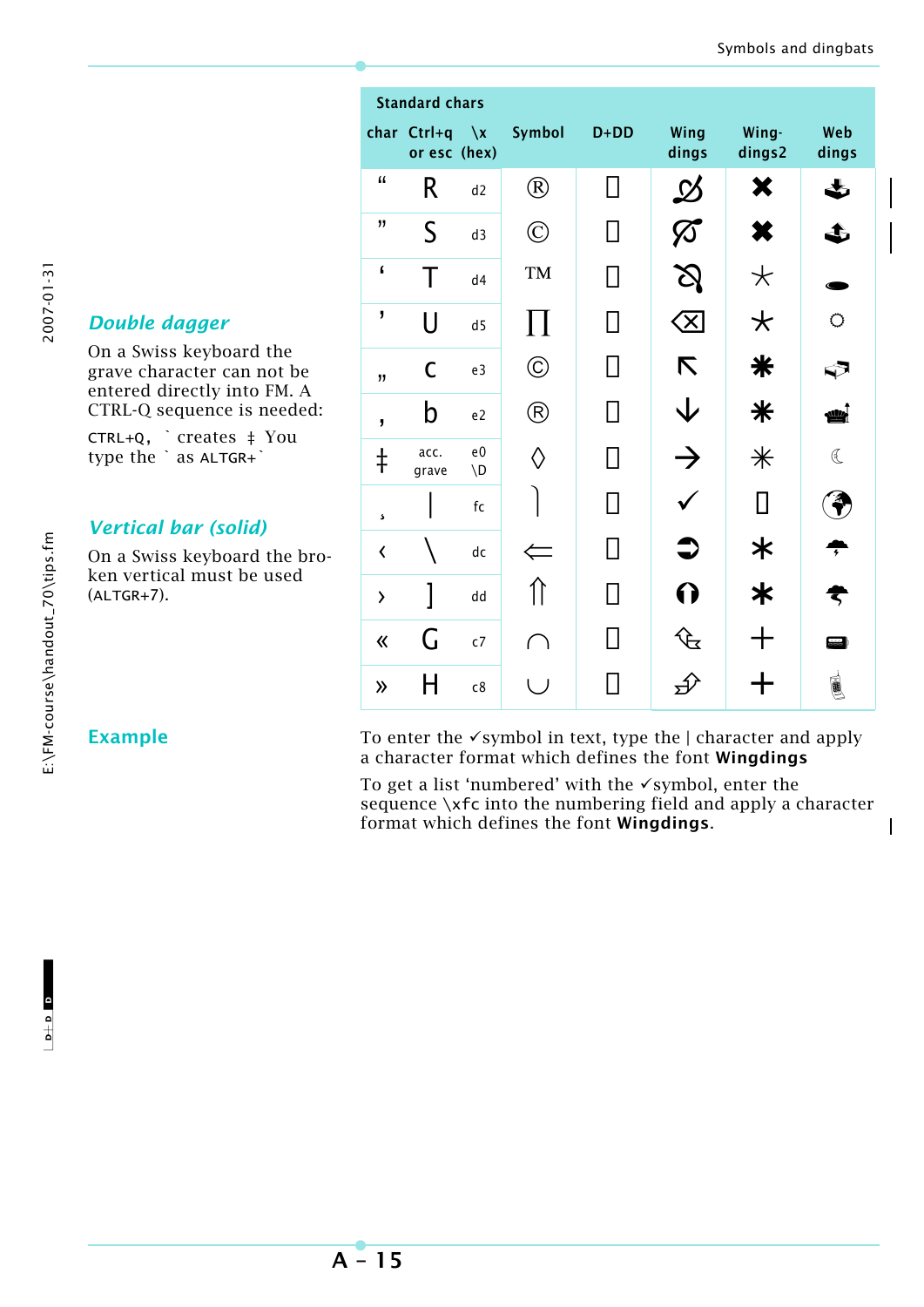# **Internal code table**

The small character (sequences) below a row indicate the reference characters needed in ESC sequence or the CTRL-q sequence (see note).

|                | 00                   | 01                               | 02             | 03                      | 04                          | 05                             | 06                              | 07                      | 08                                  | 09                                | 0a                 | 0b                | 0c                                     | 0d                        | 0e                    | 0f                      |
|----------------|----------------------|----------------------------------|----------------|-------------------------|-----------------------------|--------------------------------|---------------------------------|-------------------------|-------------------------------------|-----------------------------------|--------------------|-------------------|----------------------------------------|---------------------------|-----------------------|-------------------------|
| 00             |                      |                                  |                |                         | hyph                        | descr. suppr<br>hyph           |                                 |                         | <b>TAB</b>                          | $\sf NL$                          | para<br>end        | flow<br>end       |                                        |                           |                       |                         |
| 10             | num                  | nonbr<br>space space space space | thin           | en                      | em<br>space                 | nonbr<br>hyph                  |                                 |                         |                                     |                                   |                    |                   |                                        |                           |                       |                         |
| 20             | blank                |                                  | ш              | #                       | \$                          | %                              | &                               | J                       |                                     | )                                 | $\star$            | $\pm$             | ,                                      |                           |                       |                         |
| 30             | 0                    | 1                                | 2              | 3                       | 4                           | 5                              | 6                               | 7                       | 8                                   | 9                                 |                    | $\mathbf{J}$      | く                                      |                           |                       | 7                       |
| 40             | @                    | A                                | B              | $\mathsf C$             | D                           | Е                              | F                               | G                       | H                                   | I                                 | $\rfloor$          | Κ                 | L                                      | M                         | N                     | O                       |
| 50             | P                    | Q                                | R              | S                       | Т                           | U                              | V                               | W                       | X                                   | Y                                 | Z                  |                   |                                        |                           | Λ                     |                         |
| 60             | $\pmb{\zeta}$        | a                                | b              | $\mathsf C$             | $\mathsf{d}$                | e                              | f                               | $\mathsf g$             | h                                   | $\mathbf I$                       | j                  | k                 |                                        | m                         | n                     | O                       |
| 70             | р                    | q                                | $\mathsf{r}$   | S                       | t                           | U                              | V                               | W                       | $\boldsymbol{\mathsf{X}}$           | y                                 | Z                  | $\{$              |                                        | }                         | $\tilde{\phantom{a}}$ | <b>DEL</b>              |
|                | A                    | Å                                | Ç              | É                       | $\tilde{\mathsf{N}}$        | $\overline{\bullet}$           | Ü                               | á                       | à                                   | â                                 | ä                  | $\tilde{a}$       | å                                      | Ç                         | {<br>e                | è                       |
| 80             | : A                  | $* A$                            | , C            | $^{\prime}$ E           | $\sim N$                    | : $O$                          | : $\sf U$                       | $^{\prime}$ a           | $\cdot a$                           | $\wedge$ a                        | : a                | $\sim a$          | $^{\star}$ a                           | , c                       | $^{\prime}$ e         | $^{\prime}$ e           |
| 90             | ê                    | $\bullet$ $\bullet$<br>e         | ◢              | ì                       | Î                           | $\blacksquare$<br>$\mathbf{I}$ | ñ                               | ∕<br>Ō                  | $\blacktriangledown$<br>$\mathbf O$ | Ô                                 | $\sim$ $\sim$<br>O | Õ                 | ◢<br>U                                 | $\blacktriangledown$<br>Ū | ^<br>U                | ü                       |
|                | $\wedge$ e           | : e                              | 'i             | $\cdot$ i               | Λj                          | $\pm$ i                        | $\sim$ n                        | $^{\prime}$ o           | $^{\prime}$ 0                       | $\wedge$ 0                        | $\therefore$ 0     | $\sim 0$          | $^\prime$ u                            | $^{\prime}$ u             | ∧ u                   | : u                     |
| a <sub>0</sub> | $\dagger$            | $\bullet$                        | ¢              | £                       | $\S$                        | ٠                              | 1                               | ß                       | ®                                   | $\copyright$                      | <b>TM</b>          | ∕                 | ٠.                                     | I<br>П                    | Æ                     | Ø                       |
|                | blank                | Ţ                                | $\mathbf H$    | $\#$                    | \$                          | $\%$                           | &                               | $\pmb{\jmath}$          | $\overline{(\ }$                    | $\mathcal{E}$                     | ×                  | $\ddot{}$         | $\mathbf{I}$                           |                           |                       | $\sqrt{2}$              |
| b <sub>0</sub> | $\times$             | 土                                | ð              | $\check{\sf S}$         | ¥                           | μ                              | 1                               | $\overline{\mathbf{c}}$ | 3                                   | $\frac{1}{4}$                     | ½                  | a                 | $\mathbf 0$                            | $\frac{3}{4}$             | æ                     | Ø                       |
|                | $\pmb{0}$            | 1                                | $\overline{c}$ | 3                       | 4                           | 5<br>╭                         | 6                               | 7                       | 8                                   | 9                                 |                    |                   | $\,<\,$                                | $=$                       | $\, >$                | $\overline{\mathbf{?}}$ |
| c0             | と                    |                                  |                | Đ                       | $\boldsymbol{f}$            |                                | $\boldsymbol{r}$<br>y           | 巜                       | $\lambda$                           | .                                 | þ                  | А                 | А                                      | $\cap$                    | Œ                     | œ                       |
|                | @                    | А                                | В              | C                       | D                           | E                              | F                               | $\mathsf C$             | $\mathsf{H}$                        | $\mathbf{I}$                      | J                  | K                 | L                                      | М                         | N                     | $\mathsf{O}\xspace$     |
| ${\rm d}0$     |                      |                                  | "              | 33                      | $\pmb{\zeta}$               | J                              |                                 | Þ                       | ÿ                                   |                                   |                    | $\alpha$          | $\checkmark$                           | $\mathbf{\lambda}$        | Ź                     | ff                      |
|                | P                    | Q                                | R              | S                       | T                           | U                              | ٧                               | W                       | Χ                                   | Y                                 | Z                  |                   |                                        |                           | ٨                     |                         |
| $\rm e0$       | $\ddagger$           | ٠                                | J              | $\overline{\mathbf{H}}$ | $\%$                        | $\mathbf{\hat{A}}$             | Ê                               | A                       | Ë                                   |                                   |                    |                   |                                        |                           |                       |                         |
|                | $\pmb{\epsilon}$     | a                                | b              | C                       | $\operatorname{\mathsf{d}}$ | e                              | $\mathsf f$                     | g                       | h                                   | j.                                |                    | k                 |                                        | ${\sf m}$                 | n                     | o                       |
| ${\sf f0}$     | $\check{\mathsf{S}}$ |                                  | U              | Û                       | Ù                           | €                              | $\rightarrow$<br>circum<br>flex | $\sim$<br>tilde         | macron                              | $\overline{\phantom{0}}$<br>breve |                    | $\bullet$<br>ring | $\overset{\text{codilla}}{\mathbf{J}}$ | $\mathsf{t}'$             | Ž                     | undef                   |
|                | p                    | q                                | r              | s                       | $\sf t$                     | $\sf u$                        | $\mathsf{V}$                    | W                       | $\pmb{\times}$                      | у                                 | Z                  | {                 |                                        | $\}$                      | $\thicksim$           |                         |

Use one of these methods for characters not on the keyboard:

Escape sequences

CTRL-q sequence

Characters in rows 80 and 90 are created with esc sequences, e.g. to get a  $\AA$  type ESC,  $*$ ,  $\AA$  (3 key strokes).

Characters in rows a0 ... f0 are created by CTRL+q, followed by a character from the ASCII code page at a resp. location  $(loc<sub>ascii</sub> = loc<sub>fm</sub> - 80<sub>hex</sub>)$ ; e.g. to get a b type CTRL+q, w (2 keys). Characters require FrameMaker 7.2p158 and Win CE font. These characters are available only on the Mac.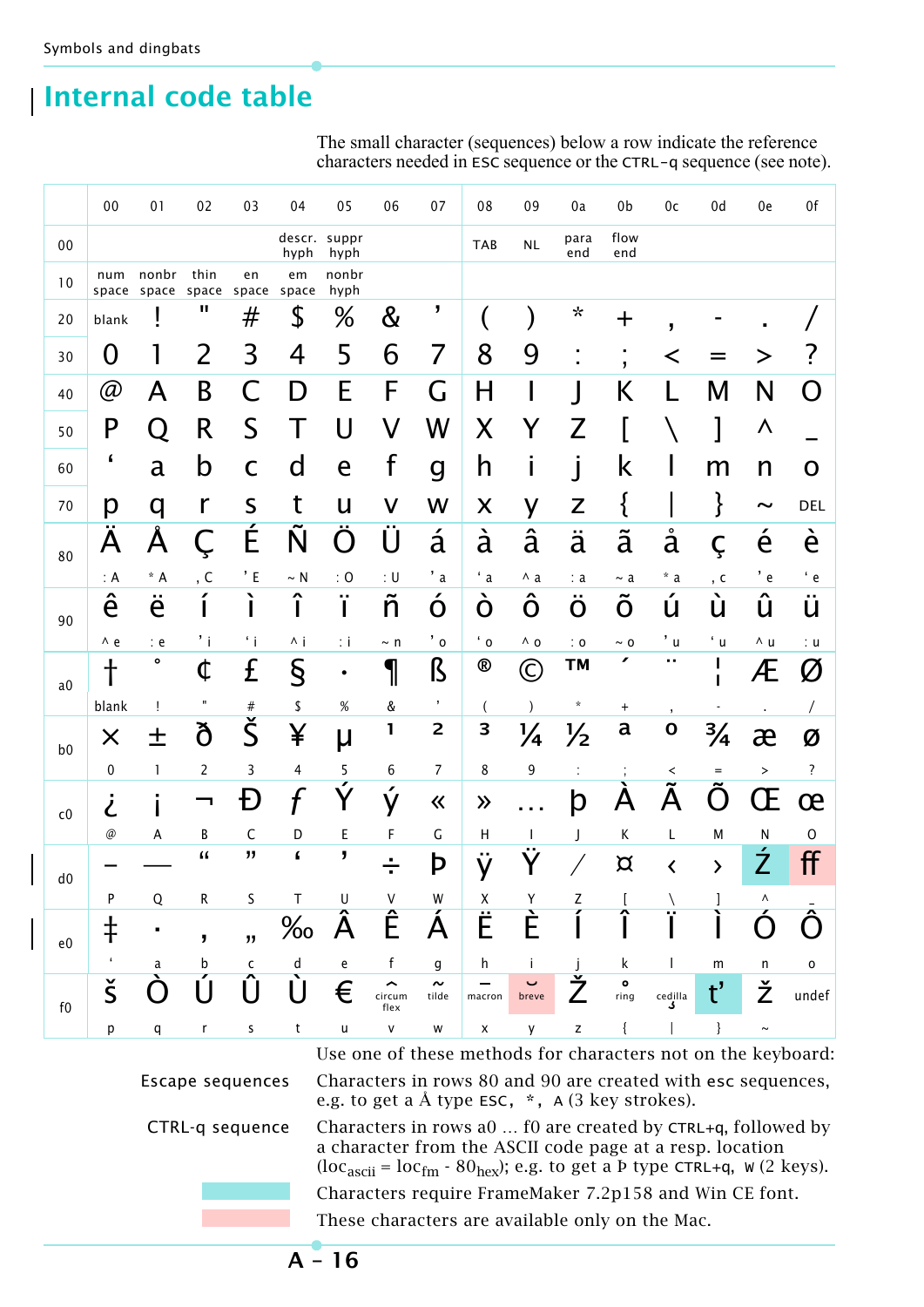*Note: Characters* CTRL-q v … } *are accents. For example* CTRL-q v *(ˆ) and ^ are different characters. The code table is based on Mac-Roman.*

# **Non-width characters**

With **View > Text Symbols** active FrameMaker displays special symbols such as anchors, optional hyphens etc. This display must not disturb the layout – hence these characters have no width.

No width characters can be stacked at a place – for example, anchoring several tables at the same place. This makes it very difficult, to select a distinct element, which is either the special character itself (e.g. optional hyphen) or the anchored item. Even with 500% zoom factor you can not grab an individual anchor.

### 1 Place the cursor behind the last recognisable character or the end of the paragraph (as in this diagram)

- 2 With the **arrow left key** move through the characters (in this case, before the closing parenthesis)
- 3 Hold down **shift key** while moving with the **arrow left key** over the anchor. This «extends the selection» (GUI term).
- 4 The anchored object becomes selected also. So you know, whether you have selected the right stuff...

| This is any text with an anchor<br>for the following table just here |  |
|----------------------------------------------------------------------|--|
|                                                                      |  |
|                                                                      |  |

**Select a non-width character (or narrow** 

**characters)**



If you didn't catch the right thing, release the **shift key**, move back one character (in our case with the **arrow right key**) and repeat step 3 for any anchor which may be present left to the already found one.

Of course you can apply this procedure also from left to right.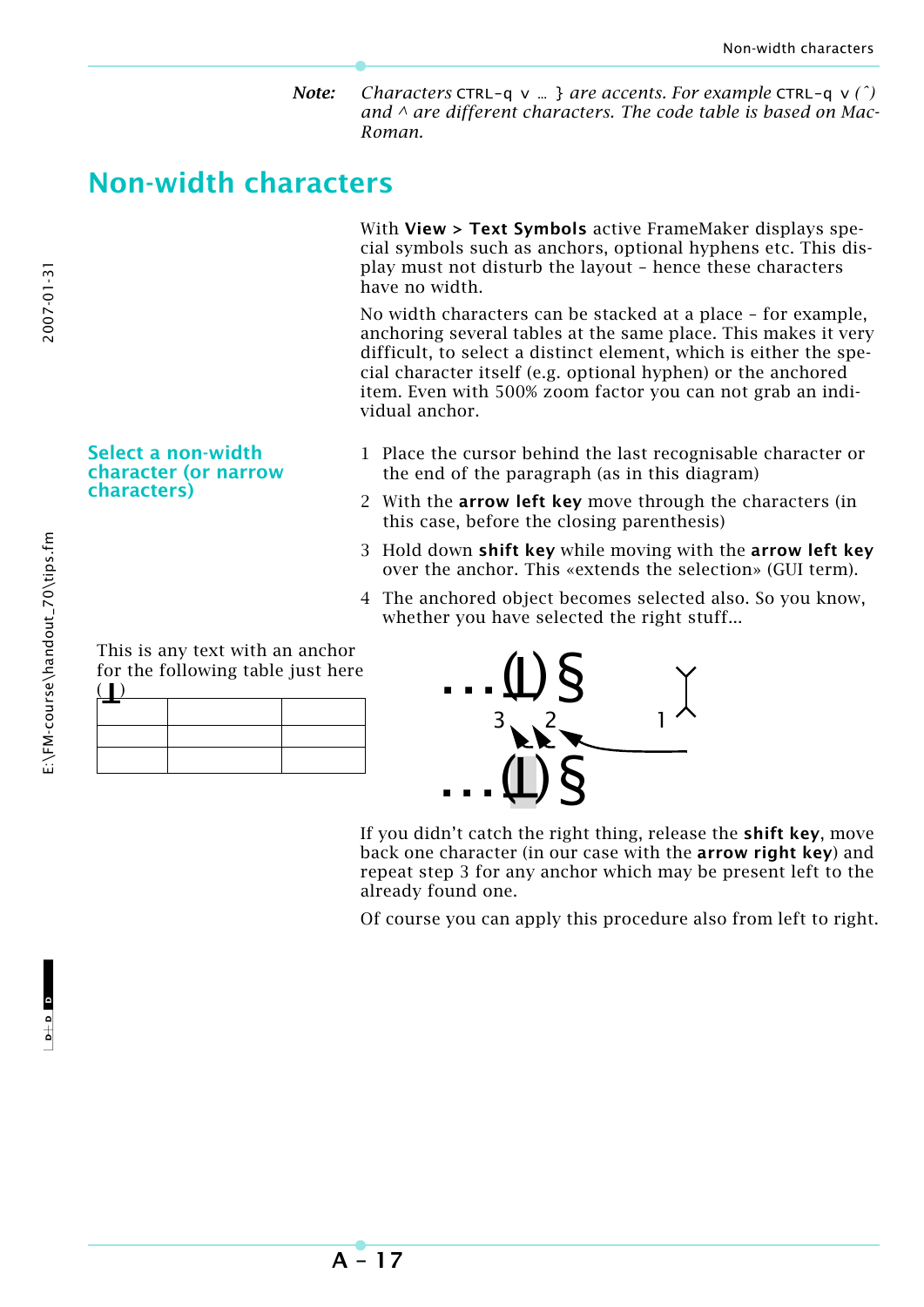# **FrameMaker set up**

# **General preferences**

| <b>Preferences</b>                              |
|-------------------------------------------------|
| User Preferences:                               |
| □ Automatic Backup on Save                      |
| Automatic Save - Every: 5<br>Minutes            |
| □ Show File Translation Errors                  |
| 17.0 pt<br>Greek Screen Text Smaller Than:      |
| Monitor Size:<br>Default                        |
| $\nabla$ Show warnings while clearing history   |
| C Once for every history clearing command       |
| <b>C</b> Always                                 |
| Compatibility Preferences:                      |
| Cross- <u>P</u> latform File Naming:<br>Windows |
| Save Framelmage with Imported Graphics          |
| Ⅳ Network File Locking                          |
| □ Remember Missing Font Names                   |
| Information<br>Asian Language Features:         |
| FrameMaker<br>Product Interface:                |
| Cancel<br>Set                                   |

### **Be aware of unavailable fonts**

With **File > Preferences > General** you set the most used preferences:

Saving a file in FrameMaker does not take much time. Even for large files (200 pages) it is possible to **automatically save** every 10 minutes without significant delay of the work.

**Automatic backup** creates a backup file whenever you open the file. This file is over written at the next open. If you want to preserve versions, you need to rename the backups.

Sharing files in a network requires the option **Network File Locking** to be set. FrameMaker will create a file *document*.lck which existence is checked at open to prevent an additional open by an other user.

After selecting a different **Product Interface** (standard FrameMaker or Structured FrameMaker) you need to restart the program.

Since FM 7.2 the warnings about clearing the **Undo History** can be specified.

In the preferences dialogue you can set **Remember Missing Font Names**. Always set this option when you receive documents from other platforms.

Set this option also, if you receive a document for revision and need to give it back again. The font situation differs on most systems - even with the same operating system!

If a document contains fonts which are not available on the Windows platform and this option is not set then all unknown fonts are replaced by Times Roman and the information concerning the original fonts used is lost.

# **Units of measure**

### [www.cl.cam.ac.uk](http://www.cl.cam.ac.uk/~mgk25/metric-typo/) states:

The length of an inch changed from 1/0.3937 cm to 2.54 cm in 1959; the size of a point did not. Consequently, the imperial 'size' of a point changed from 1/72 inch to 1/72.27 inch. [Knuth 1984, The  $T_FXbook$ , p. 58]

DTP point = PostScript point. 1 ATA pt (American Typefounders  $Association) = 0.013837$ ". 1 T<sub>F</sub>X pt =  $1/72.27$ "

When entering just a numeric value into an entry field in a dialogue, FrameMaker uses the default unit (which depends on purpose). Hence for clarity always enter also the unit.

| Unit        | <b>Enter into</b><br>dialogue | metric<br><b>Equivalent</b> | <b>Imperial</b><br>equivalent | <b>Definition</b> |
|-------------|-------------------------------|-----------------------------|-------------------------------|-------------------|
| cm          | cm                            | $10 \text{ mm}$             | 03937. inch                   |                   |
| mm          | mm                            | $0.1 \text{ cm}$            | 0.03937 inch                  |                   |
| inch        | in, "                         | $2.54$ cm                   | 1 inch                        | USA, UK           |
| pica        | pc, pi, pica                  | 4.2175176 mm                | $1/6$ inch                    | 12 points (ATA)   |
| DTP point   | pt, point                     | 0.35278 mm                  | $1/72 = 0.0139$ "             | $1/72$ US inch    |
| Didot point | dd                            | $0.376$ mm                  | $1.07$ pt                     | 1/72 French inch  |
| Cicero      | cc, cicero                    | 4.531 mm                    | 12.84 pt                      | 12 Didot point    |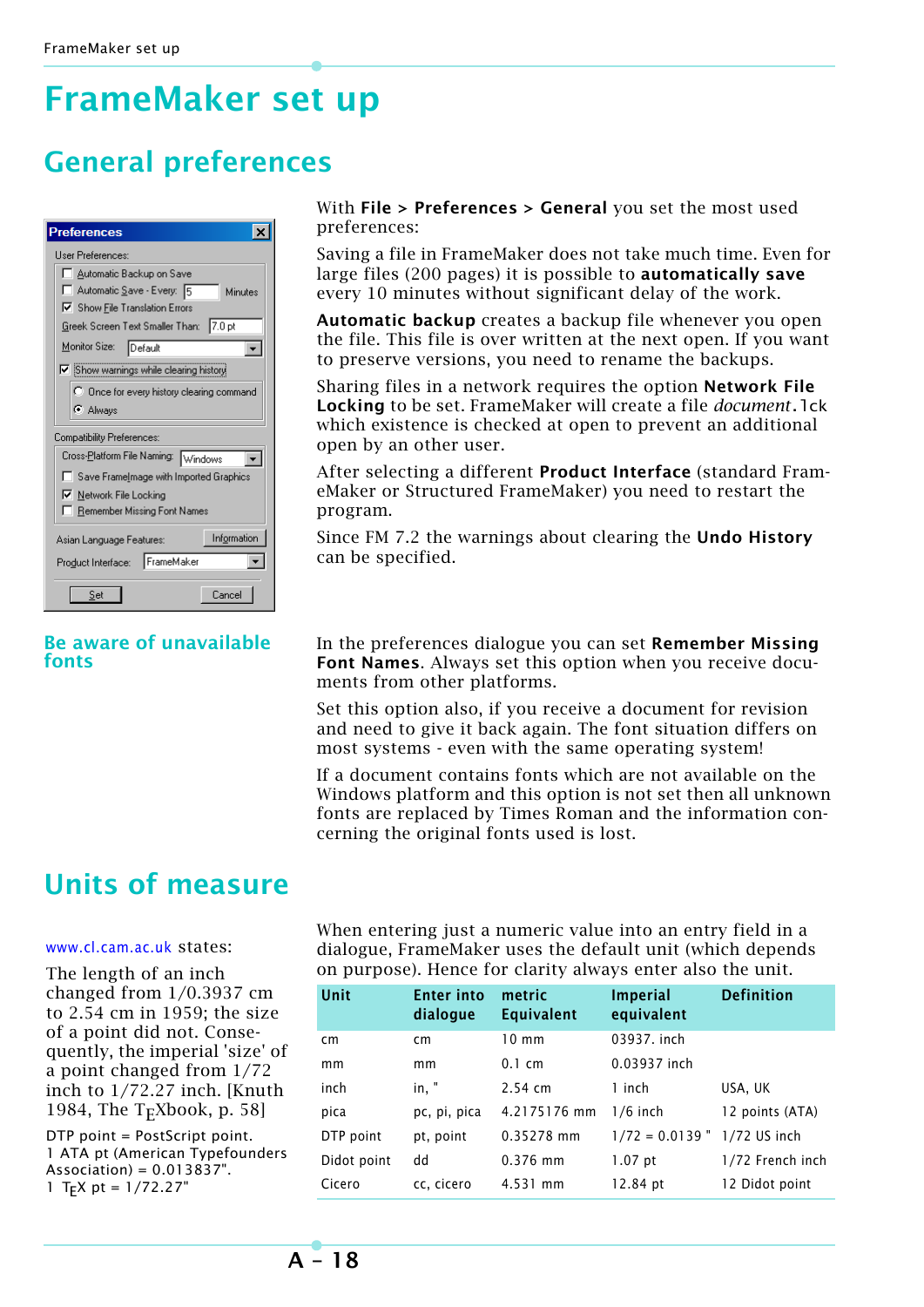# **Platform specifics**

# **Macintosh system 9**

### **Windows handling**

Palettes and non-modal windows

Quick access bar The quick access bar (button bar) is part of the document interface and hence only available with an open document

> Palettes (¶-catalogue, graphic tools etc.) and non-modal windows (Find/Replace etc.) are not automatically kept on top of the displayed windows. To avoid frequent re-calling them, either install an appropriate system extension or reduce the document window width to allow grabbing the ancillary windows at the right of the document window.

**Keyboard input** All entries using **ESC** sequences and **CTR+q** sequences are also valid on the Macintosh. The keyboard short cut using the modifier keys are different to those on Windows:

|                    | Key Meaning |    | Key Meaning                    |
|--------------------|-------------|----|--------------------------------|
| _ 1 î              | Shift       |    | ◯ Option, sometimes called Alt |
| $\curvearrowright$ | Control     | Ж≍ | Command                        |

### Operations and typographic characters

Style name can be abbreviated to significant length

| <b>Purpose</b>                        | <b>Short cut</b> | <b>Purpose</b>                    | <b>Short cut</b>                |
|---------------------------------------|------------------|-----------------------------------|---------------------------------|
| Format paragraph                      | $\sim +9$        | — m-dash                          | $\hat{u} + \sum + \text{minus}$ |
| Format characters                     | $\sim +8$        | – n-dash                          | $\Sigma$ +minus                 |
| Open Paragraph designer               | <b>\</b> _+#+m   | n m-space<br>n                    | ገ⊂+#8+9                         |
| Open Character designer               | ገ_+##+d          | n n-space $(m/2)$<br>n            | ጉ⊡+ን <del>8</del> +8            |
| Open Table designer                   | <b>`</b> ⊂+₩+t   | $nn$ thin space $(m/12)$          | ገ∑+#∔7                          |
| Repeat last character<br>modification | $A + C$          | numeric space                     | ጉ⊡+ን <del>0</del> 8+0           |
| Repeat last paragraph<br>modification | $A+A$            | n n non breaking space<br>(m/3.5) | て+blank                         |
| Straight single quote                 | $\wedge$ +'      | optional hyphen                   | $\mathcal{H}$ +minus            |
| Straight double quote                 | $\wedge +\times$ | suppress hyphenation              | N-#8+minus                      |
|                                       |                  | Refresh display                   | ヘ+l (lower<br>case L)           |

Special characters Some of these you might have forgotten how to type:

| char keys         | char keys |                                                                        | char keys |                     |
|-------------------|-----------|------------------------------------------------------------------------|-----------|---------------------|
| $\sim +5$         |           | $\left  \right $ $\left  \right $ $\left  \right $ $\left  +6 \right $ |           | \ 10+√−+7           |
| $\mathsf{L}_{+8}$ |           | $\sim$ -9                                                              |           | $\oslash$ $\sum +g$ |
| $\wedge$ +'       | ш         | │ û+ヘ+'                                                                |           | # $\sum +3$         |

### **Appearance of check boxes**

The «As Is» state occurs, if some of the selected items have set properties and some have not set (cleared) properties.

|                           | checked  | unchecked  | As Is    |
|---------------------------|----------|------------|----------|
|                           | (active) | (inactive) | (may be) |
| Appearance in Mac<br>OS 9 |          |            |          |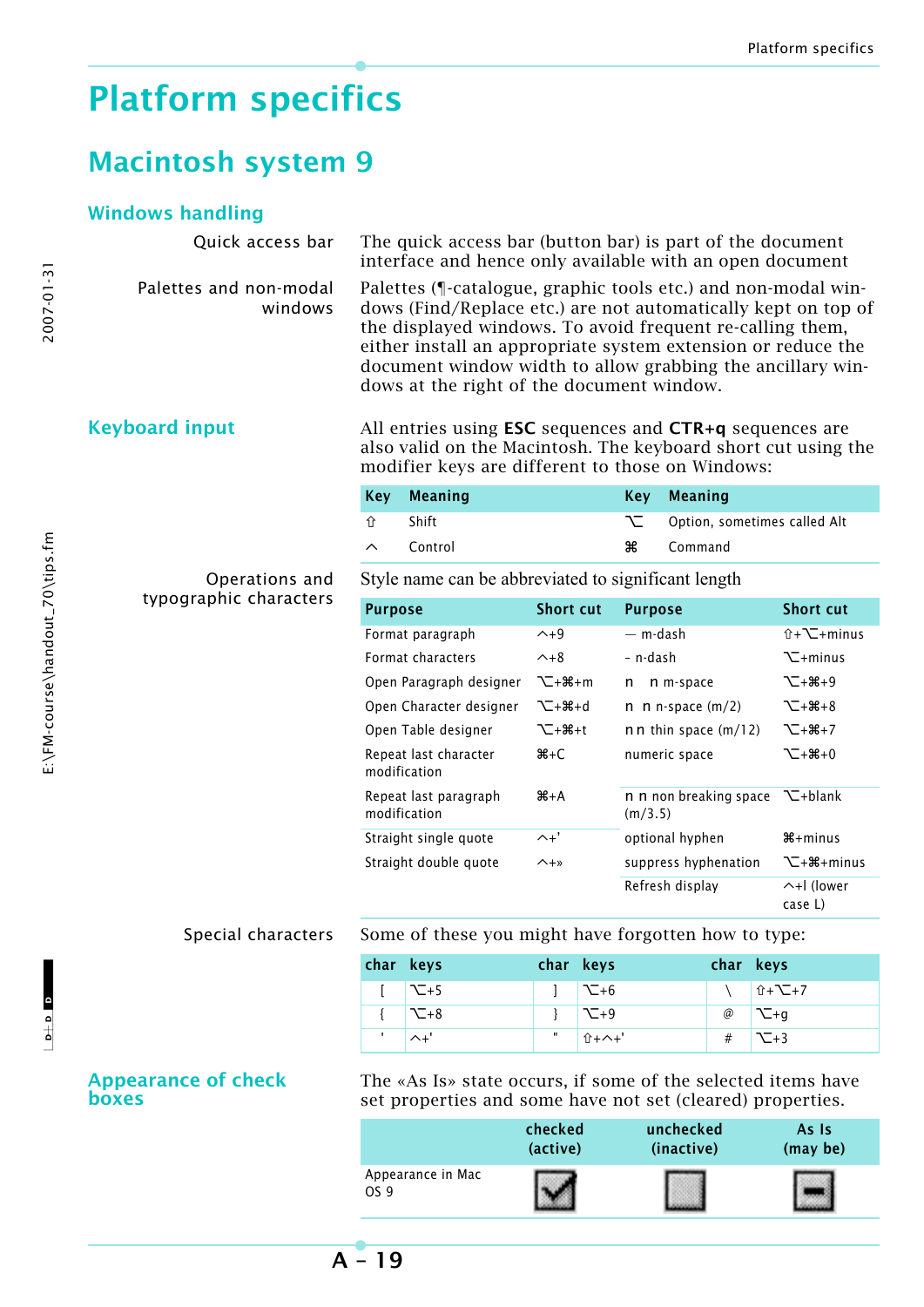# **Unix (Sun Solaris)**

**Window handling Quick access bar, palettes and all non-modal windows are dis**tinct windows and are not 'integrated' into the document window. For easy access reduce the document window width to allow grabbing the ancillary windows at the right of the document window.

### **Appearance of check boxes**

The «As Is» state occurs, if some of the selected items have set properties and some have not set (cleared) properties.

|                  | checked  | unchecked  | As Is    |
|------------------|----------|------------|----------|
|                  | (active) | (inactive) | (may be) |
| UNIX Solaris KDE |          |            |          |

**Keyboard specials** The following relates to a Swiss-German keyboard only. I do not have experience with other keyboards on Sun Solaris.

- $\Box$  There is no forward delete (deleting character to the right of the cursor) only the Backspace function exists.
- $\Box$  A common keyboard layout includes function keys to the left of the typewriter layout:



Sole accents These can not be entered by using the compose + accent key followed by a blank (as on Windows and Mac). This method allows only to construct accented characters from the ISO Latin 1 set (e.g. ã ñ). To create accent characters of their own, do the following:

|                 | Tilde      | press $ALTGR + 5$                                                                                                                                                                                                                                                                                                             |
|-----------------|------------|-------------------------------------------------------------------------------------------------------------------------------------------------------------------------------------------------------------------------------------------------------------------------------------------------------------------------------|
|                 | Circumflex | press $ALTGR + 4$                                                                                                                                                                                                                                                                                                             |
|                 | Grave      | press $ALTGR + 0$ <sup>11)</sup>                                                                                                                                                                                                                                                                                              |
|                 | Aigu       | press $ALTGR + ?$ (key right to the 0)                                                                                                                                                                                                                                                                                        |
| Closing bracket |            | The character   can not be entered from the keyboard. It<br>needs to be created in a text editor and then pasted to FM.                                                                                                                                                                                                       |
| Degree symbol   |            | The degree symbol is very unruly when entered with the top<br>left key. In some fonts it does not show up; in others it<br>appears an infinity symbol $(\infty)$ . When entered into a dialogue<br>field it results in $xbo$ . Using CTRL+Q, ! results in $xbb1$ . You<br>need to copy this symbol from a text editor or Word |

<sup>11</sup> On the systems I had available this created an aigu accent (´) in text, but a correct grave accent (') in dialogue fields.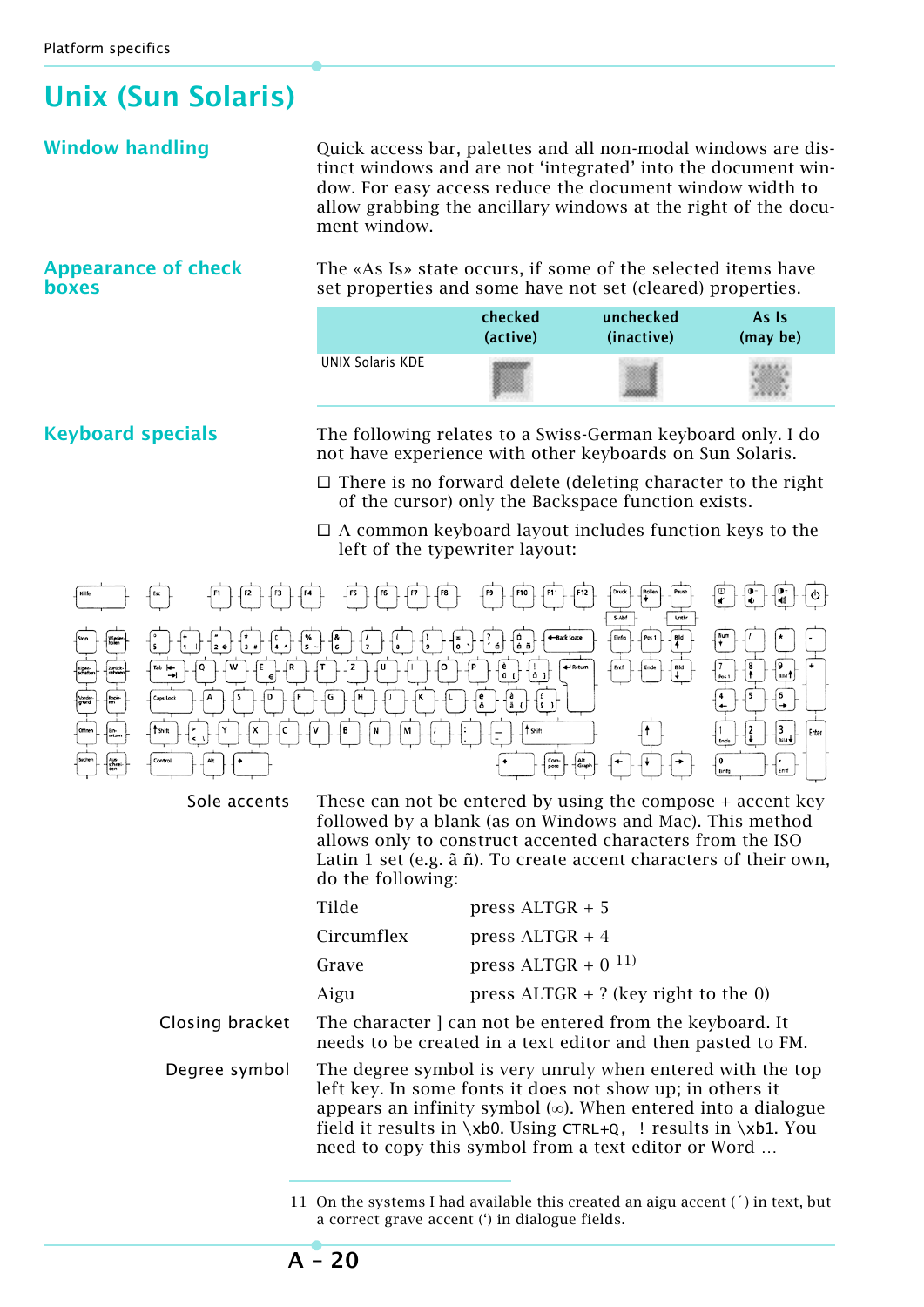| <b>Copy and paste</b>                                   | To handle all situations (including copy/paste from other<br>applications), different methods are necessary.                                                                                                                                                      |  |  |
|---------------------------------------------------------|-------------------------------------------------------------------------------------------------------------------------------------------------------------------------------------------------------------------------------------------------------------------|--|--|
| Within FrameMaker text                                  | The left key group contains Again, Undo, Copy, Paste and<br><b>Cut. Within</b> FrameMaker these keys must be used - if you do<br>not like to use the <b>ESC</b> sequences (for example <b>ESC</b> , <b>e</b> , <b>c</b> for<br>copy) or menu entries.             |  |  |
|                                                         | This method can not be used to transfer data from the docu-<br>ment into a dialogue field.                                                                                                                                                                        |  |  |
| Into FrameMaker<br>dialogues and<br>across applications | To transfer data from the FM document text into a FM dia-<br>logue field the X-windows buffer must be used. The same is<br>true for transferring data between FM and another applica-<br>tions.                                                                   |  |  |
|                                                         | The X-buffer is automatically filled if text is selected. It is<br>pasted into a new location by the middle mouse button:                                                                                                                                         |  |  |
|                                                         | 1 Select the text to be copied with the left mouse. Get a word<br>including the trailing space by double click or a paragraph<br>by triple click.                                                                                                                 |  |  |
|                                                         | 2 Paste the buffer contents at the new location by placing the<br>cursor and middle click.                                                                                                                                                                        |  |  |
| <b>Hyperlinks</b>                                       | Hypertext (e.g. a cross-reference) is activated by <b>CTRL-right-</b><br><b>click.</b> Under some circumstances (e.g. X-Window client is an<br>emulation on Windows) an additional read-only document is<br>created and jumped into this.                         |  |  |
|                                                         | In case of URLs (web link, e-mail) nothing may happen,<br>because no connection to a browser or e-mail client may be<br>established.                                                                                                                              |  |  |
| <b>Keyboard macros</b>                                  | Unix allows to create keyboard macros via menu File > Utili-<br><b>ties &gt; Macro.</b> It is good practice to invoke macros with a spe-<br>cial key such as the meta key $(\bullet)$ , located on both sides of<br>the space bar:                                |  |  |
| seiten-<br>spalten-<br>kein<br>1<br>Umbruch             | Masterpage<br>т<br>default f<br>e-mail<br>URL<br>f<br>٦ı.<br>zuordnung<br>format<br>Designer<br>Hyperlinks                                                                                                                                                        |  |  |
| Set Zoom<br>ä 95%<br>ä 180%<br>Camera                   | highl. marker<br>Copy <b>T</b> fmt                                                                                                                                                                                                                                |  |  |
|                                                         | For example, to open the $\P$ designer: press $\bullet$ + F5. Or to copy<br>a paragraph format press $\bullet + 0$ .                                                                                                                                              |  |  |
| Code of macro Copy<br>Paragraph Format                  | Copy para format (meta null):<br><macro macro10<br=""><label macro10=""><br/><math>\langle</math>Trigger <math>\sim</math>0&gt;<br/><triggerlabel ~0=""><br/><math>\leq</math>Definition \!bf&gt;<br/><mode nonmath="">&gt;</mode></triggerlabel></label></macro> |  |  |
|                                                         | Macros can not contain symbolic entries. It is quite difficult<br>also to handle dialog input.                                                                                                                                                                    |  |  |
| Macros can not                                          | • Wait for keyboard input in a dialogue and then continue<br>the macro. You will need to set up two macros.                                                                                                                                                       |  |  |
|                                                         | Record mouse actions<br>$\bullet$                                                                                                                                                                                                                                 |  |  |
|                                                         | Record F10 (put focus on menu bar)<br>٠                                                                                                                                                                                                                           |  |  |
|                                                         | • Record F4 (display context menu)                                                                                                                                                                                                                                |  |  |

 $\frac{1}{2}$  o  $\frac{1}{2}$ 

 $-1$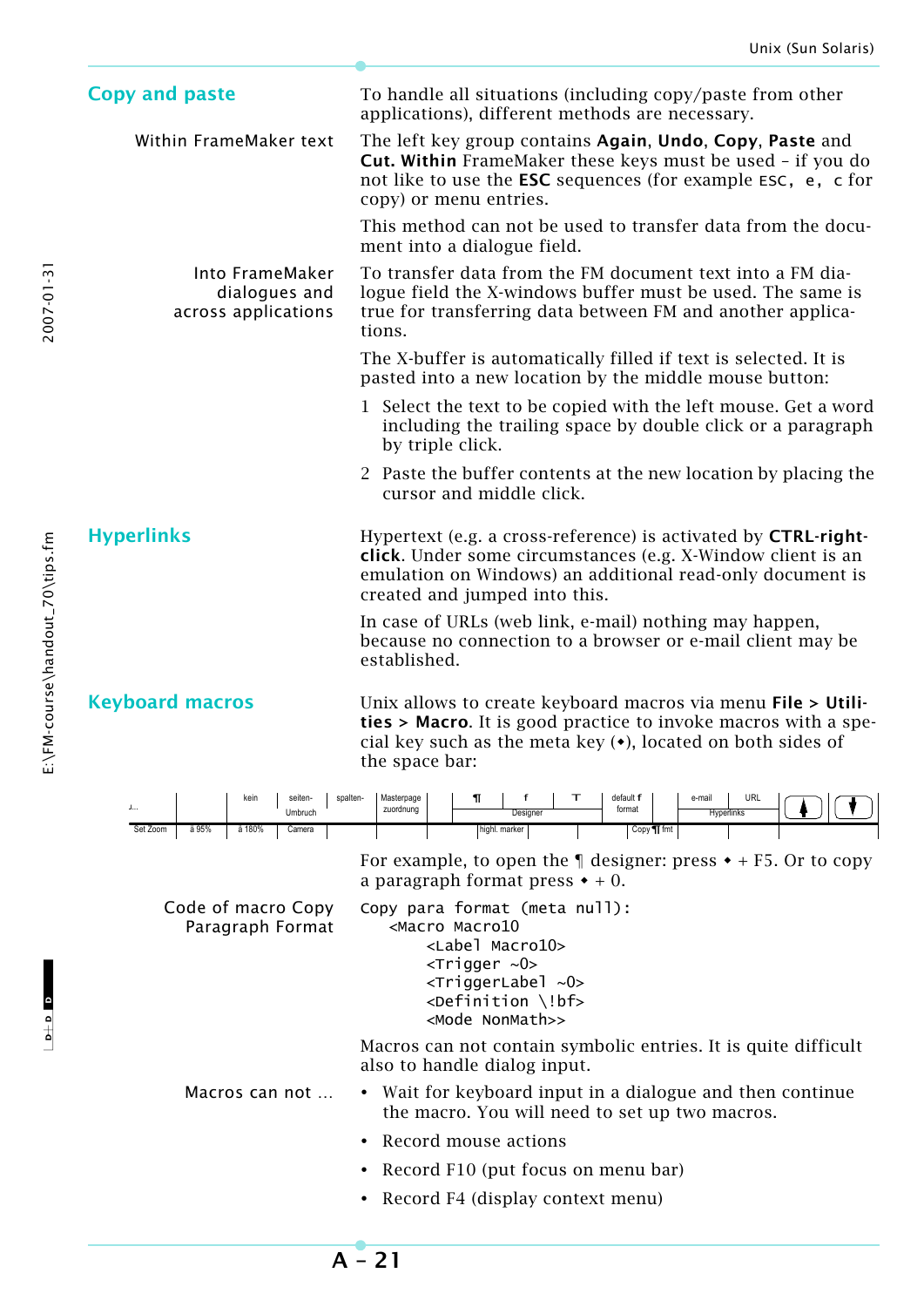| Macro with<br>dialogue input     | 1 Start recording. Use only keyboard input for the actions to<br>be recorded.                                                                                     |
|----------------------------------|-------------------------------------------------------------------------------------------------------------------------------------------------------------------|
|                                  | 2 When at the dialogue, press <b>CTRL+TAB</b> to get to the first<br>entry. This start is essential.                                                              |
|                                  | 3 Enter the first value in the first field and jump to the next<br>field with TAB or SHIFT+TAB to jump back.                                                      |
|                                  | 4 Fill all fields, also those which already contain the desired<br>values. Use the UP/DOWN arrow keys to navigate in scroll<br>lists.                             |
|                                  | 5 Enter <b>RETURN</b> to close the dialogue and get the values                                                                                                    |
|                                  | Stop the macro and save it with appropriate name and trig-<br>6<br>ger.                                                                                           |
| Stop macro at<br>dialogue $12$ ) | To create a macro which stops at a dialogue to enter values<br>manually, enter <b>CTRL+</b> ] when the dialogue appears in the<br>recording. Then save the macro. |
|                                  | In the running macro (which stops at the open dialogue) enter<br>the values, then press CTRL+].                                                                   |
| Macro with repeated              | 1 Record the actions to be repeated in a macro A                                                                                                                  |
| actions                          | Set up a second macro B, in which macro A is invoked as<br>$\mathbf{2}^{\prime}$<br>often as necessary.                                                           |
| Location of macros               | Macros are located in a text file in the current account, for<br>example at /home/afs99/fmMacros. The name must be<br>fmMacros.                                   |

<sup>12</sup> Procedure not rally clear - need to verify at LuStat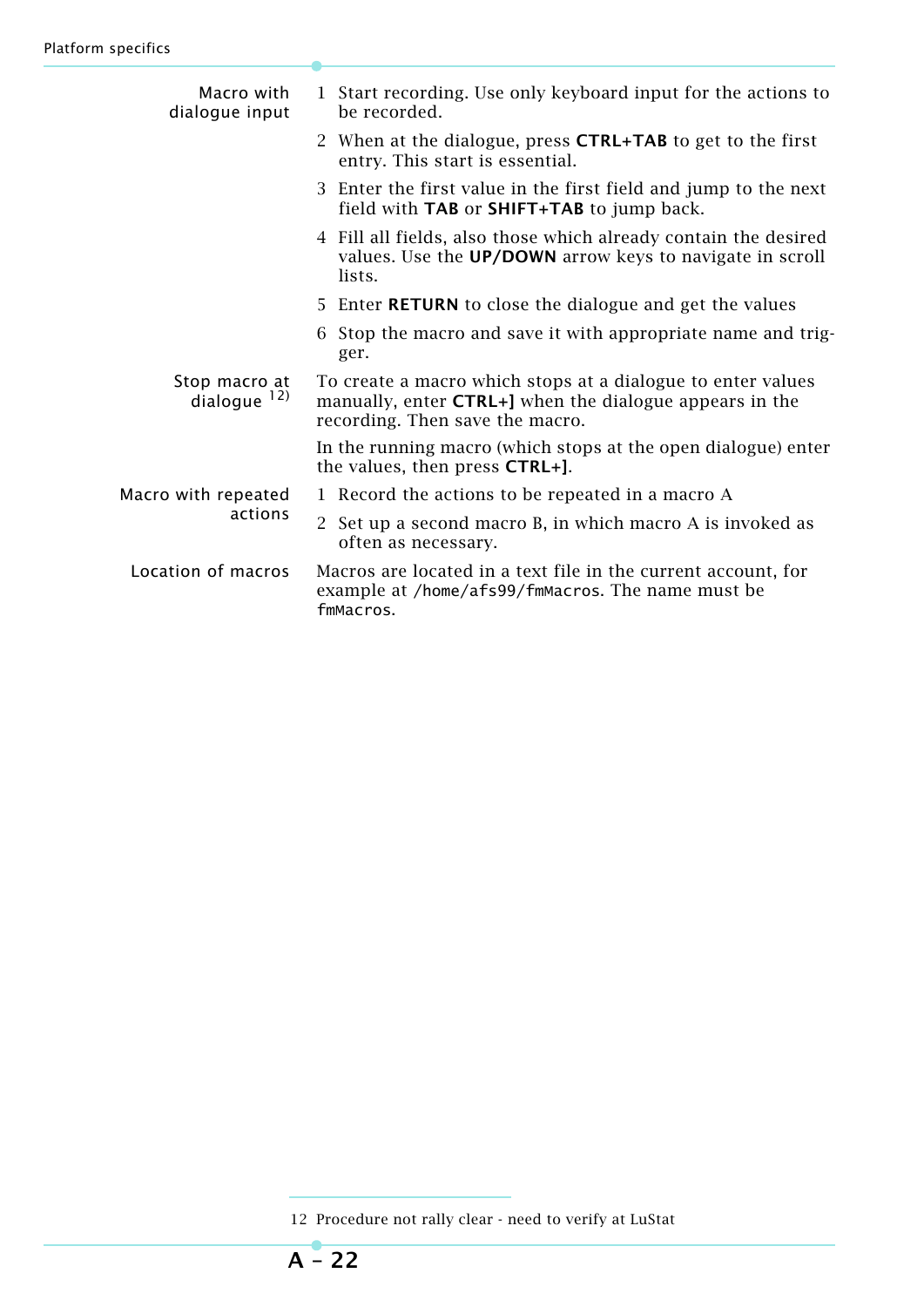# **Solving real and assumed problems**

See also hints and tips on the web: [www.daube.ch/docu/](http://www.daube.ch/docu/fmaker00.html) [fmaker00.html](http://www.daube.ch/docu/fmaker00.html)

**Method to find the cause of problems**

The general method to encircle problems is to bisect the document and check each halve.

By further narrowing down to one page and then to paragraphs, tables, graphics etc. you can find the culprit.

# **General problems**

**Warning: only one Undo level until version 7.1**

**Strange behaviour of document**

Until version 7.1 FrameMaker has only *one undo level*. Hence save the file before you start any experiments or are not certain about the usefulness of a specific manipulation! From my long lasting experience with FrameMaker I can tell You that there is no reason to bemoan this situation. After some time of familiarity with FrameMaker You don't need much undo.

Since version 7.2 FrameMaker provides multiple undo. However there are still operations which can not be undone and which therefore clear the undo-history. See [this Adobe document](http://www.adobe.com/support/techdocs/331774.html) for details of the function.

There are situations where FrameMaker seems to have lost all its 'sense'. What's going on?

FrameMaker relies on the Windows system services for storage management, and these are not very water tight. Hence you may get situations which are the result of lost pointers or other garbage in storage.

Most of these situations can be fixed with the following:

- Save the file in MIF
- Close the document (do not save it)
- Open the MIF file
- Save the file again as FrameMaker (you may wish to use a different name to the original one).

In most cases the file now behaves 'normal' again.

**Can not copy/paste text** Text selected from a text line (produced with graphic tool **A**) can be copied to the clipboard, however:

- it *can only* be pasted into a text frame (like this one);
- it *can not* be pasted into dialogue boxes;
- it *can not* be pasted into another application.

**Find does not find** You may need to switch to the masterpages or the reference pages to find the requested item. You can not search within text inserts - they are independent files.

See also *Can not find words* on page A-27

2007-01-31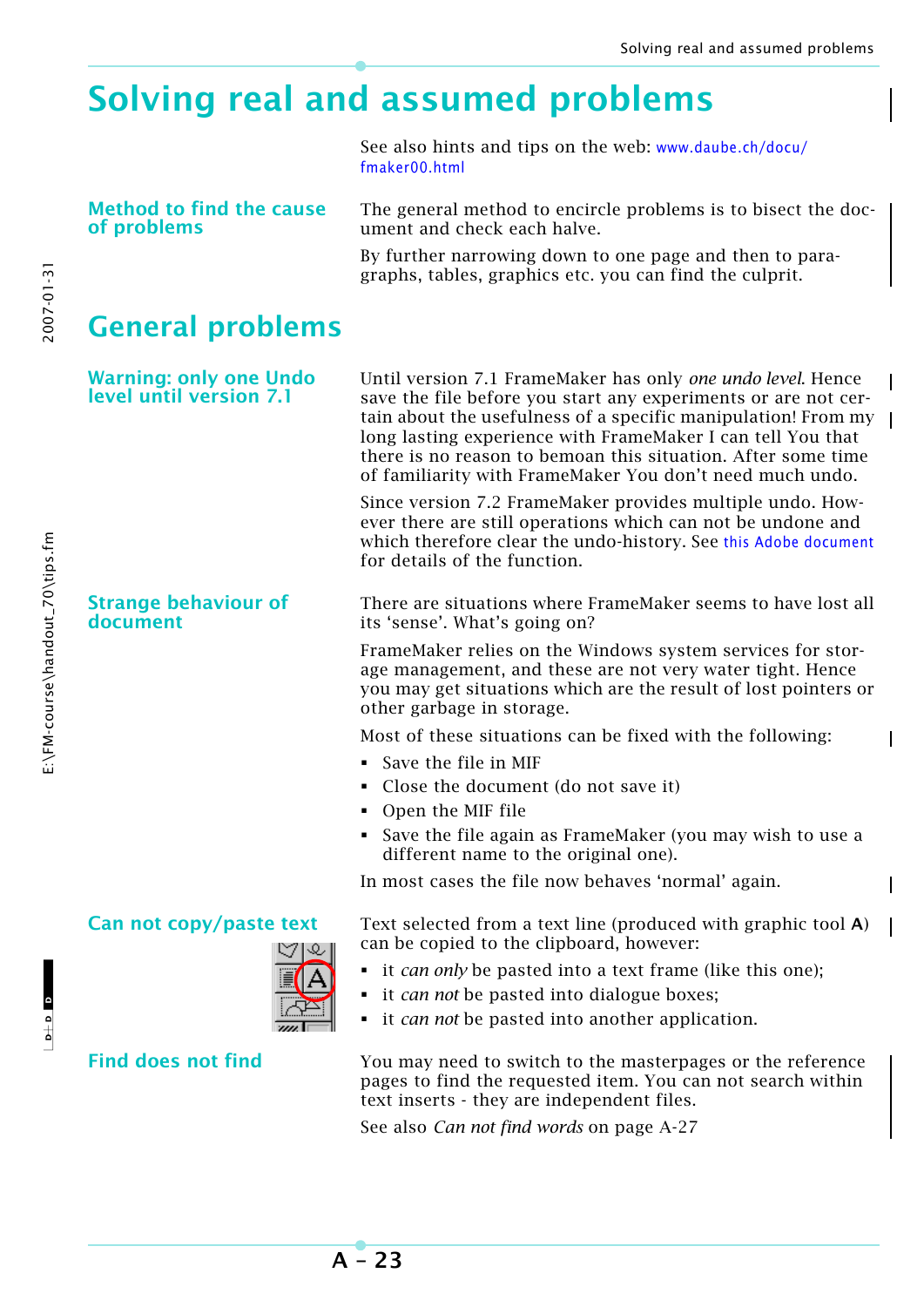# **Display and layout issues**

| Display and layout issues                             |                                                                                                                                                                                                                                                         |                         |  |  |
|-------------------------------------------------------|---------------------------------------------------------------------------------------------------------------------------------------------------------------------------------------------------------------------------------------------------------|-------------------------|--|--|
| Display jumps back when<br>scrolling                  | This is a known bug since version 4 at least. The problem is<br>caused by graphics with property «run around» which<br>touches or overlaps a text frame (which may be on a master<br>page).                                                             |                         |  |  |
| Solution according to                                 | 1 FrameMaker 6.0 should have cleared this problem.                                                                                                                                                                                                      |                         |  |  |
| Adobe KNB document<br>322405                          | 2 Locate the graphic that triggers the jump and                                                                                                                                                                                                         |                         |  |  |
|                                                       | Adjust the adjacent text frame to remove the overlap /<br>touching; or remove the run-around property from the<br>graphic (if applicable).                                                                                                              |                         |  |  |
|                                                       | Terminate the behaviour for the current FM session:<br>3                                                                                                                                                                                                |                         |  |  |
|                                                       | - Click outside any text frame and scroll through the com-<br>plete document.                                                                                                                                                                           |                         |  |  |
|                                                       | After any close / re-open or File > Revert to Save, this<br>procedure must be repeated.                                                                                                                                                                 |                         |  |  |
| <b>General solution</b>                               | Install the free plug-in RunaroundNone<br>(www.frameexpert.com)                                                                                                                                                                                         |                         |  |  |
| <b>EPS looks awful on</b><br>screen                   | An eps may contain a preview image, which is displayed on<br>the screen. The resolution of this preview image can be set in<br>most graphic applications. If not, a default of 72 dpi (dots to<br>the inch) is used. Compare the two screen images:     |                         |  |  |
|                                                       | 72 dpi preview<br>Premag 63<br>R – DRĪSLAS                                                                                                                                                                                                              | Promag 53<br>H = DN 225 |  |  |
|                                                       | 300 dpi preview                                                                                                                                                                                                                                         | ⊕                       |  |  |
|                                                       | If you need to position graphic elements (arrows, pointers)<br>precisely or to get an idea of small print on an imported eps,<br>you need to create it with a good preview picture. Just zoom-<br>ing into the image in FrameMaker does not do the job. |                         |  |  |
| <b>EPS prints, but on screen</b><br>is only gray area | The cause is trivial: the eps does not contain a preview image.<br>If you need to overlay some information on such an image,<br>you do not have a clue where to place things. Hence you need<br>to recreate the eps with a preview image.               |                         |  |  |
|                                                       | If the source image and/or application not available, these                                                                                                                                                                                             |                         |  |  |

- 1 Print the page with the image to a PostScript file
- 2 Make a PDF from the page using Acrobat Distiller
- 3 Crop the page in Acrobat to the size of the image and export as eps with preview.
- 4 Import the eps to FrameMaker

steps may help you: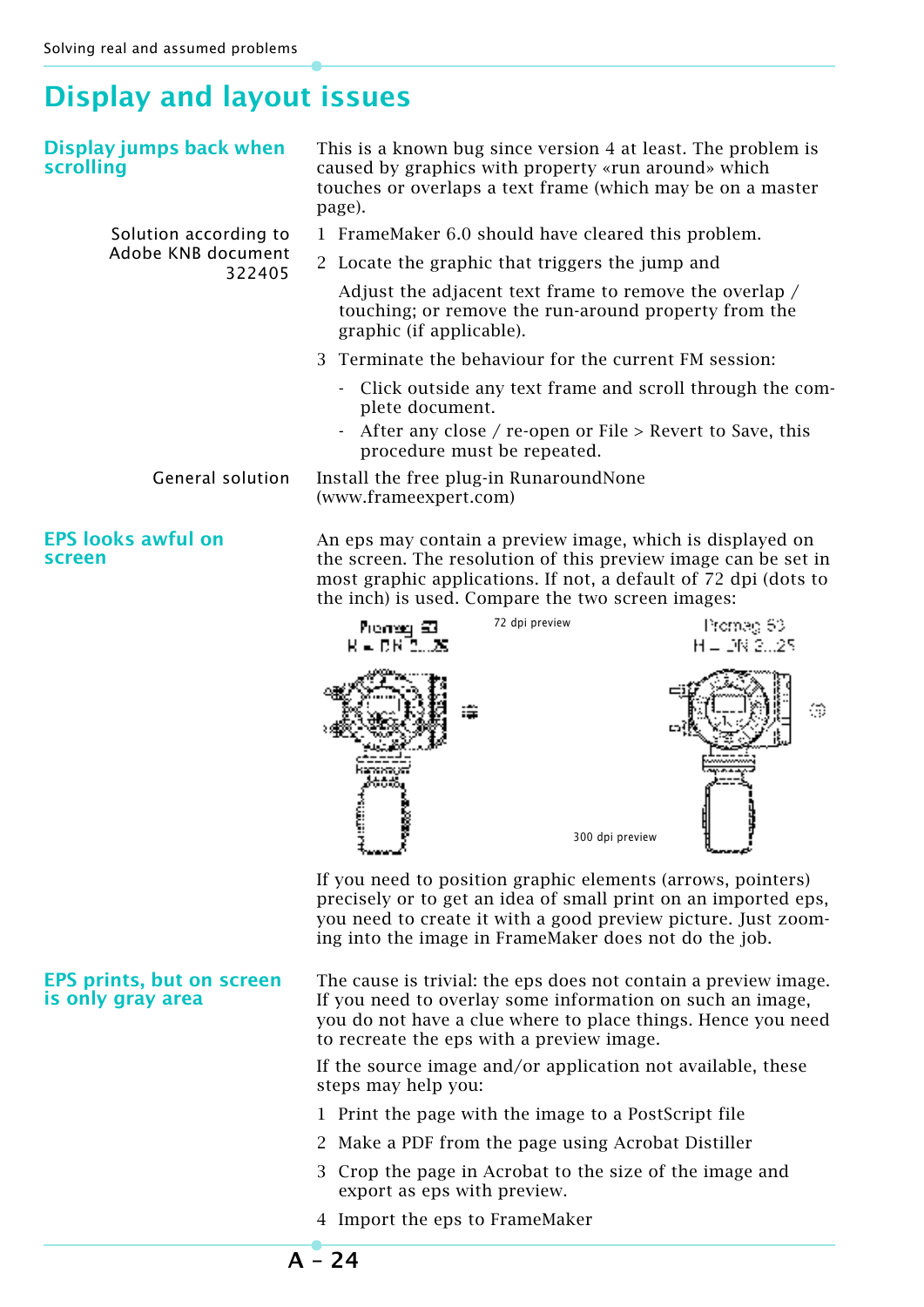2007-01-31

**Destroyed file contents?** After some work (e.g. delete rows in tables, heavy editing of text) your screen may look very strange:



- line thicknesses are wrong
- lines are lost
- text lines are intermingled
- graphics are incomplete
- $e$ tc.

Don't panic, force a screen refresh either with CTRL+l (lower case L) or PageUp, then PageDown or other scrolling and do not forget to enlarge the image (the line may simply 'fall between the pixels' as in the depicted case).

### **Text can not be selected**



You can not select text, as long as the cursor has the shape of a hollow arrow. Wherever you click with this cursor, the object (text frame) is selected (you see the handles of the object) - not the contents (the text).

Check the tools palette for the cursor setting. It will look as displayed in the image.

You must select the 'intelligent' type of cursor (left button with the two cursor shapes on it).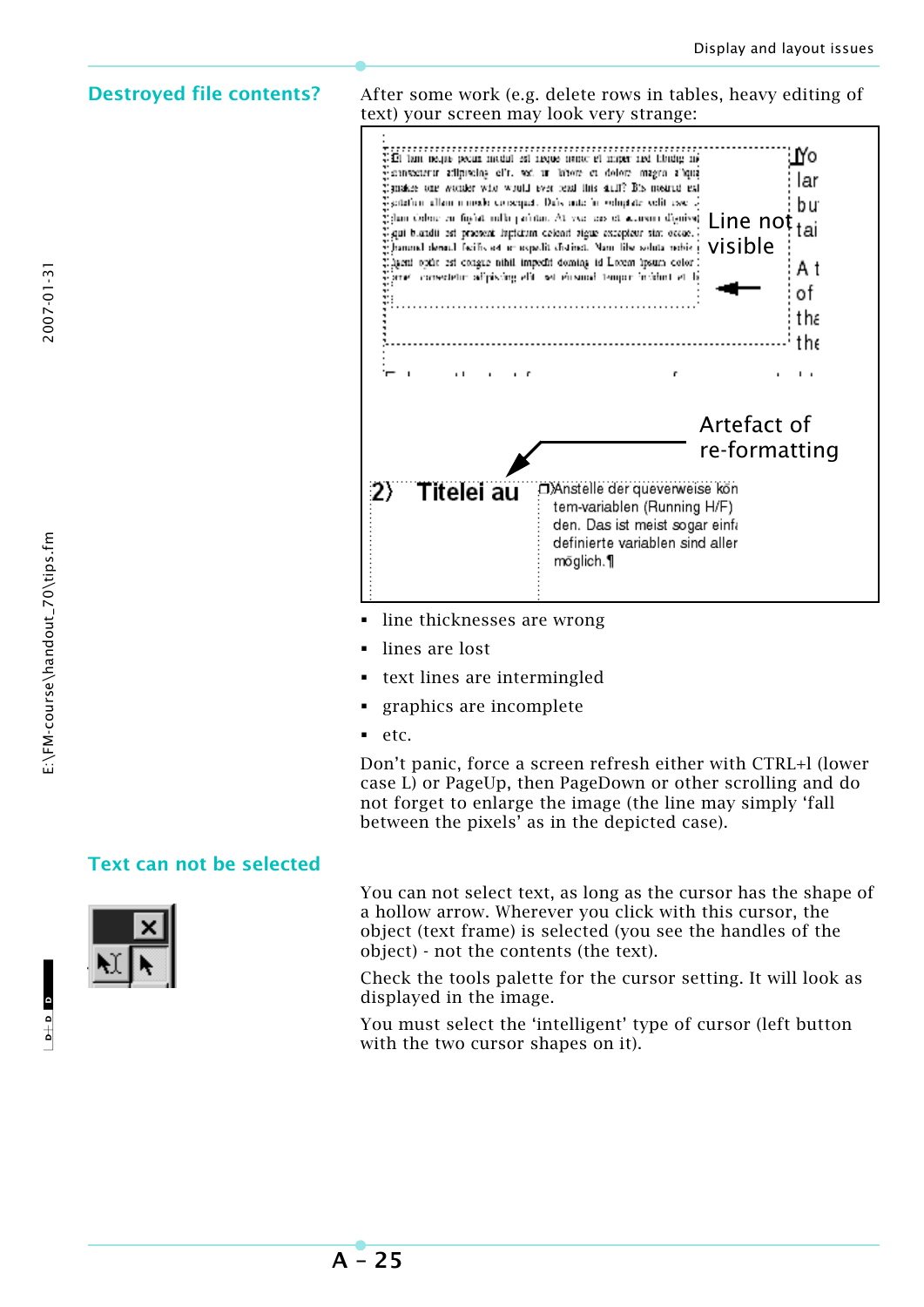# **Ghost objects**

| Real duplicates                      | But you create a duplicate with CTRL+drag                                                                                                                                                        | You can access any object (e.g. a text frame) with CTRL+click.                                                                                                                                                                                                        |
|--------------------------------------|--------------------------------------------------------------------------------------------------------------------------------------------------------------------------------------------------|-----------------------------------------------------------------------------------------------------------------------------------------------------------------------------------------------------------------------------------------------------------------------|
|                                      | se Belest a tahle¶<br>se Belest a Golymn 1                                                                                                                                                       | axid the ET RL key and <i>triple click</i> into a cell<br>axid the Cf AL key and <i>triple click</i> into a cell of<br>J>Select the table anchor (see <i>Selecting non-y</i><br>Select the table anchor (see <i>Selecting non-widt</i><br><i>objects</i> : on page 17 |
|                                      |                                                                                                                                                                                                  | The current (selected) object is the duplicate which you can<br>delete. It is also possible to undo the duplication operation.                                                                                                                                        |
| Additional table<br>headers          | subsequent table pages                                                                                                                                                                           | Another type of ghost object is an additional table header on                                                                                                                                                                                                         |
|                                      | The original heading row                                                                                                                                                                         | Original heading row                                                                                                                                                                                                                                                  |
|                                      | This is something you can not get rid of, but you can not select it!                                                                                                                             |                                                                                                                                                                                                                                                                       |
|                                      | The first table cell                                                                                                                                                                             | the second table cell                                                                                                                                                                                                                                                 |
|                                      | and the next table cell                                                                                                                                                                          | the fourth table cell                                                                                                                                                                                                                                                 |
|                                      | the last line in the table                                                                                                                                                                       | the last cell in the table                                                                                                                                                                                                                                            |
| Try to cure this<br>situation by     | something wrong.                                                                                                                                                                                 | Switching to the master pages, to look whether there is                                                                                                                                                                                                               |
|                                      | activated.                                                                                                                                                                                       | Switching back to the body pages with Remove Overrides                                                                                                                                                                                                                |
| <b>Concealed objects</b>             | Sometimes you can just see the black handles during the<br>complete                                                                                                                              | build-up of the screen. They are invisible when the screen is                                                                                                                                                                                                         |
|                                      | ig non-y<br>on-widt<br>The current (selected) object<br>is the duplicate which you can<br>delete. It is also possible to<br>undo the duplication opera-<br>iko Itina<br>Iro <i>m</i> i<br>tion.¶ | text<br>frame<br>Cursor opening the selection area                                                                                                                                                                                                                    |
| If you suspect invisible<br>objects, | the suspected area.<br>This will select the hidden objects (if there are any).<br>Front                                                                                                          | Start a selection rectangle <b>outside</b> the text frame and sweep<br>Bring them to the foreground with <b>Graphics</b> $>$ Bring to                                                                                                                                 |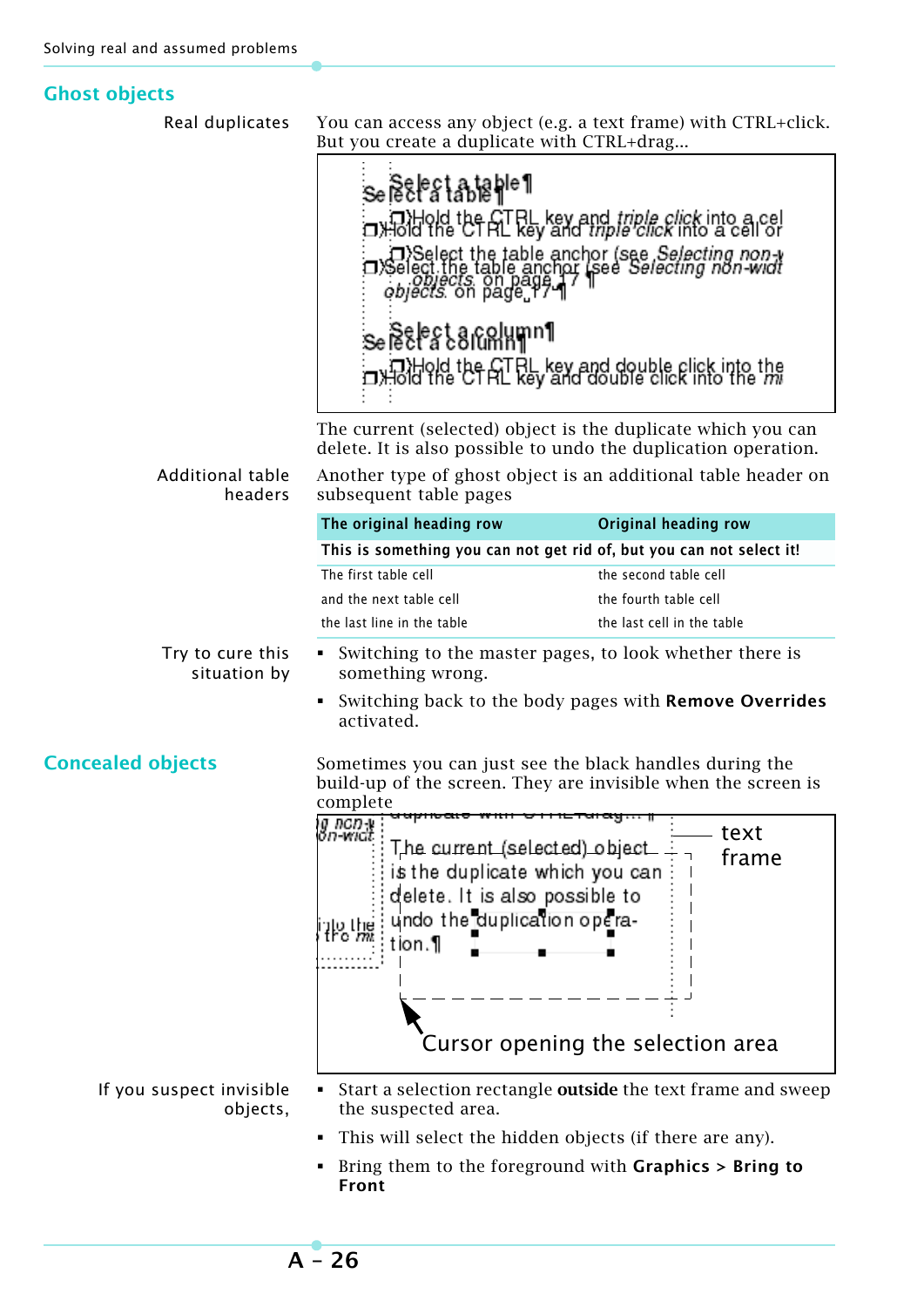**Where is the text?** You have just imported a large text into a text frame, but the frame does not contain all the text.

> Et tam neque pecun modut est neque nonor et imper ned libidig m .<br>consectetur adipiscing elit, sed ut labore et dolore magna aliqua makes one wonder who would ever read this stuff? Bis nostrud exc citation ullam mmodo consequet. Duis aute in voluptate velit esse c ium dolore eu fugiat nulla pariatur. At vver eos et accusam dignissu .<br>qui blandit est praesent luptatum delenit aigue excepteur sint occae. harumd dereud facilis est er expedit distinct. Nam libe soluta nobis sent optio est congue nihil impedit doming id Lorem ipsum dolor .<br>amet, consectetur adipiscing elit, set eiusmod tempor incidunt et la

A thin solid line at the bottom of the text frame indicates that there is more text then the frame can hold.

Enlarge the text frame or arrange for a connected text frame with the same text flow name.

**Can not see facing pages** You have reduced the zoom factor to a value with which pages could be arrange face to face (for example, to check the layout), but they do not:





You may need a low zoom factor if rotated pages are in the document.

The view of a document is saved in the file, hence you can have a different view on each open document.

In **View > Options…** select **Variable** for Page Scrolling to get the display of facing pages.

**Can not find words** Searching for a sequence of words may not yield any result, if the text is interspersed with markers. In this example, the search reports 'not found':

# $6.1$   $\sqrt{67}$  Compose PROFIBUS-DP / PROFIBUS-

# $6.1.1$ ) Funkubnsaruppe EINSTELLUNGENT

| Find/Change       |        |        |                      | $\mathbf{x}$                                 |
|-------------------|--------|--------|----------------------|----------------------------------------------|
| Find              | ∥Text: |        | ▌▌gruppe profibus-dp |                                              |
| □ Consider Case   |        |        |                      | □ Whole Word □ Use Wildcards □ Find Backward |
| Change   To Text: |        |        |                      |                                              |
| Clone Case        |        |        |                      | Look in: C Book C Document C Selection       |
| Eind              |        | Change | Change & Find        | Change All                                   |

E:\FM-course\handout\_70\tips.fm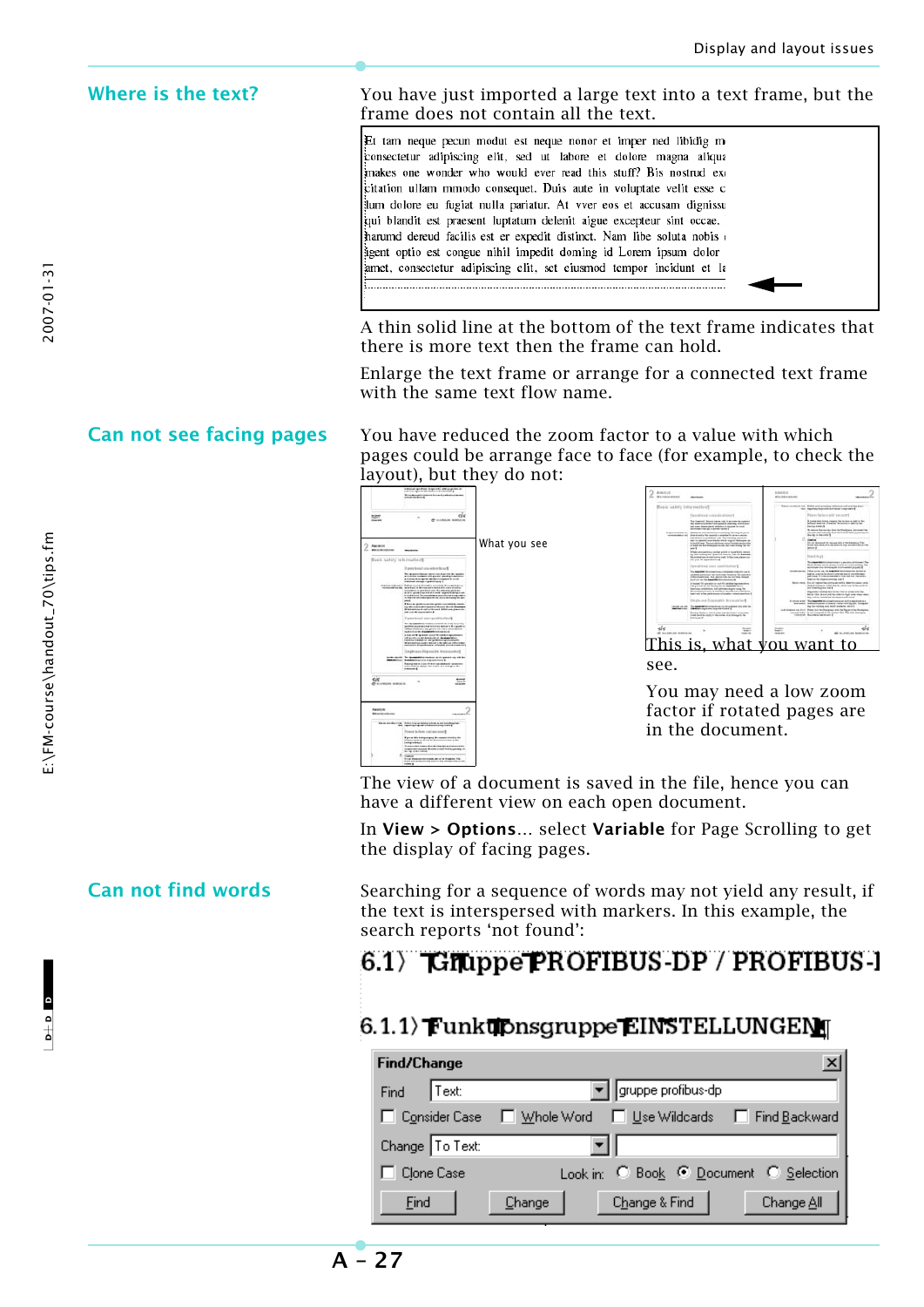To avoid such situations:

- Place cross reference markers at the beginning of a paragraph.
- Insert index markers at the end of a paragraph and combine multiple entries into one marker.

**Optional (discretionary) hyphen not working** You may see ample space at the end of a line and try to split the first word in the next line – but the word is not hyphenated…

> You have just hit a WYSIWYG problem: with standard installation FrameMaker displays fonts with font metrics for optimised presentation of shape – but what we need is optimised placement similar to the placement of text in the printed page. See *Display character positions correctly* on page 36 for a suggestion.

> > Hecate est Iovis et Latonae filia, soror, Est tricopor et triceps, magicarum artium magistra act

fascinationum praeses, cinctra latrantium ca-

seputera et ubi loca sunt caedibus contaminata.

num turma; noctu stans in triviis vel prope

DisplayUsingPrinterMetrics=Off DisplayUsingPrinterMetrics=On

Hecate est Iovis et Latonae filia, soror. Est trl icopor et triceps, magicarum artium magistra ac fascinationum praeses, cinctra latrantium canum turma; noctu stans in triviis vel prope sepulcra et ubi loca sunt caedibus contaminata.§

**Right tab not working** When setting up text frames the inside text may not behave as expected. For example, a right tab might not be executed:

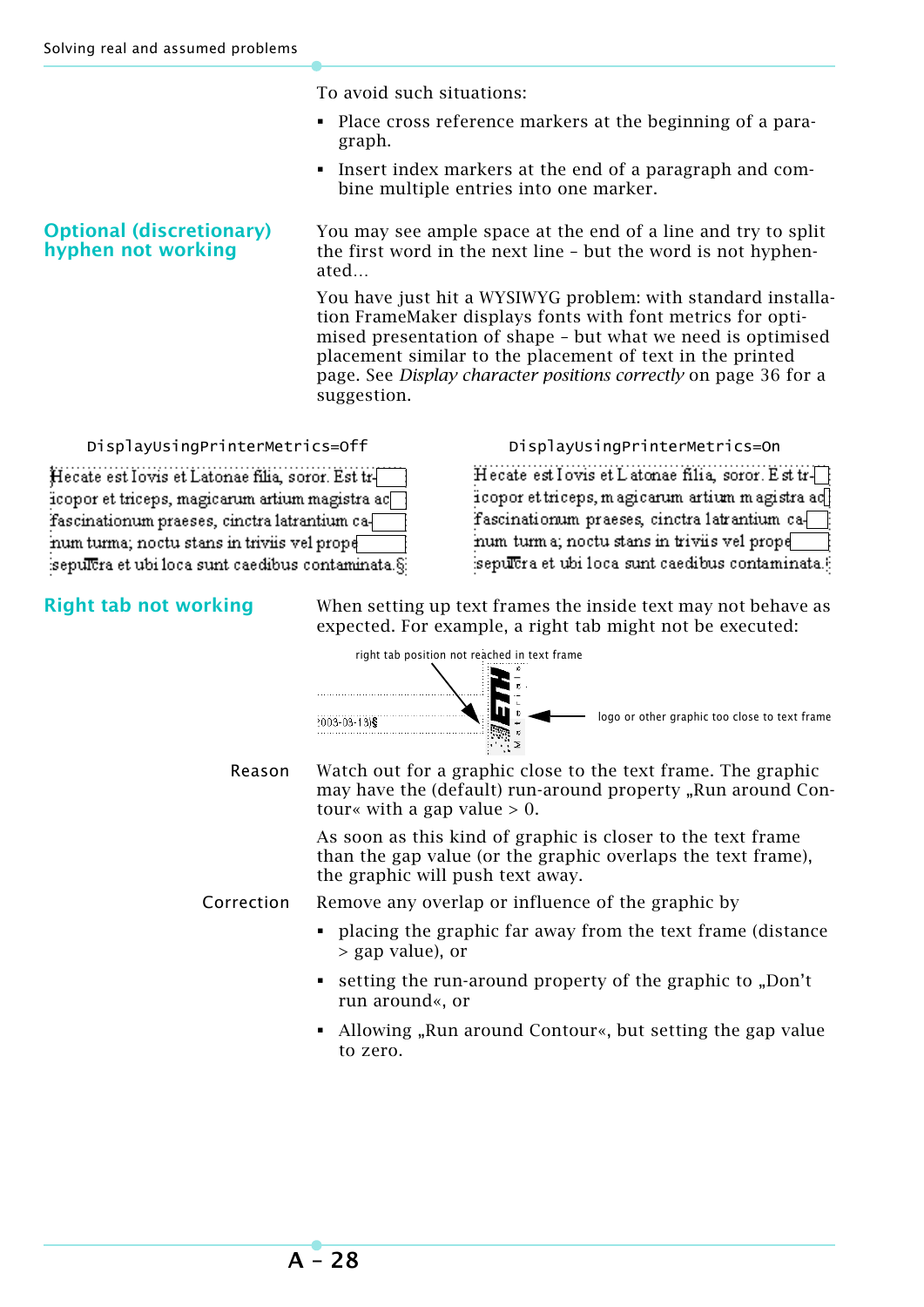### **Table does not split at desired row**

### Example for vertically straddled cells

**Table width and columns** 

The real value of the selected figures may be

For a solution of this problem see [http://](http://www.daube.ch/public_html/docu/fmaker20.html) [www.daube.ch/public\\_html/](http://www.daube.ch/public_html/docu/fmaker20.html) docu/fmaker20.html and

318.0 cm

fmaker36.html

**widths are wrong**

with previous». The bordered frame is the text frame simulating 2 pages containing the table

A table can not split automatically at a certain row, if

• the attribute «float» keeps the first page together

 vertically straddled cells hold rows together. Look at all columns to find overlaps of vertically straddles cells.

Rows are kept together with «keep with next» or «keep

the table attribute «start on next page» forces a table start.

|                                                                 | The heading of the table |                                  |                                                                                              |  |
|-----------------------------------------------------------------|--------------------------|----------------------------------|----------------------------------------------------------------------------------------------|--|
| Watch the vertically straddled<br>cells which block table rows. |                          | Vertically<br>straddled<br>cells |                                                                                              |  |
| The heading of the table                                        |                          |                                  | Vertically<br>straddled<br>cells over-<br>lap those<br>in column<br>$\overline{\phantom{0}}$ |  |
| page x                                                          |                          | page x+1                         |                                                                                              |  |

### Some of the FrameMaker dialogues provide too short entry fields. **Table > Resize Columns** may not display all figures in an entry field. Only the right most figures are displayed!

To select a value, *do not sweep with the mouse over the figures* you might not get all the figures! Instead, *double click on the figures to select all of them* - also the hidden ones.

| <b>Resize Selected Columns</b>         | $\boldsymbol{\times}$ |                   | ected Columns               |                  |
|----------------------------------------|-----------------------|-------------------|-----------------------------|------------------|
| C To Width:                            | 12.8 cm               |                   |                             | $2.8 \text{ cm}$ |
| C By Scaling:                          | 10.0%                 |                   |                             | 10.0%            |
| C To Width of Column Number:           | 2                     |                   | I2<br>f Column Number:      |                  |
| C To Equal Widths Totalling:           | 12.8 cm               | /idths Totalling: |                             | 2.8 cm           |
| C By Scaling to Widths Totalling:      | 116.0 cm              |                   | to Widths Totalling: 6.0 cm |                  |
| C To Width of Selected Cells' Contents |                       |                   | Selected Cells' Contents    |                  |
| (Maximum Width: 12.7 cm                |                       |                   | (Maximum Width: 2.7 cm )    |                  |
| Resize                                 | Cancel                |                   |                             | Cance            |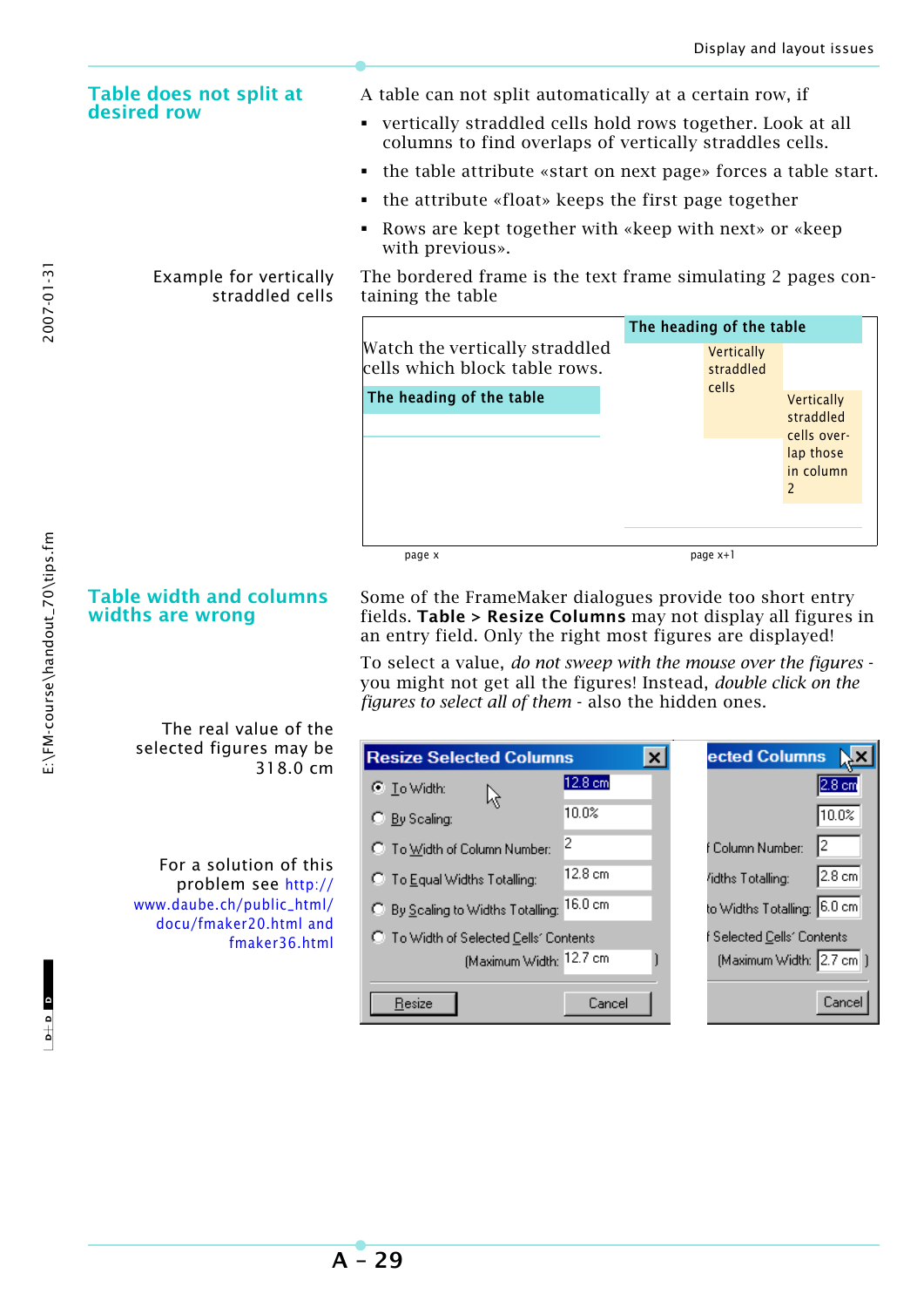# **Importing and graphics**

| <b>Problems with imported</b><br>graphics | Vendors of graphic software tend to modify 'standard' output<br>formats, which are needed to exchange graphics between<br>applications (DXF, EPS, TIFF, WMF, etc.).             |  |  |
|-------------------------------------------|---------------------------------------------------------------------------------------------------------------------------------------------------------------------------------|--|--|
|                                           | If you encounter problems with a FrameMaker document after<br>importing a graphic, at first blame the graphic or its creating<br>application. To fix the problem:               |  |  |
|                                           | • Import the graphic to another application - does it create<br>problems also there?                                                                                            |  |  |
|                                           | Try to get another version of the graphic.<br>٠                                                                                                                                 |  |  |
| Imported graphic is not<br>visible        | If you import a graphic and it is not visible in the container<br>(page, anchored frame, graphic frame), you may just see a<br>white portion of it:                             |  |  |
|                                           | 1 Select the container frame and with <b>CTRL+a</b> select all its<br>contents. You will not see the object handles inside the<br>now unselected container.                     |  |  |
|                                           | 2 If there is really no graphic in the container, all graphic<br>menu items (or buttons) are greyed out. You will re-import<br>the graphic.                                     |  |  |
|                                           | 3 Group the invisible selection just in case more than one<br>object is in the container.                                                                                       |  |  |
|                                           | 4 Scale this contents down very much and <b>Align Tops</b> and <b>L</b> /<br>R Centers it in the container.                                                                     |  |  |
|                                           | Now you should see the complete graphic, at least very<br>5.<br>small. Grab a corner handle and enlarge the graphic to the<br>size of the container:                            |  |  |
|                                           | The graphic you are looking for                                                                                                                                                 |  |  |
|                                           | At import this area was visible<br>The size of the imported object                                                                                                              |  |  |
|                                           | What is this?                                                                                                                                                                   |  |  |
|                                           | 6 Now you may see what (might have) happened:                                                                                                                                   |  |  |
|                                           | In most cases a small object is included in the complete<br>graphic - especially if an eps was created from a CAD drawing<br>not all surrounding stuff might have been removed. |  |  |
|                                           | The small objects may even be far out of the paper on the                                                                                                                       |  |  |

The small objects may even be far out of the paper on the pasteboard of the drawing application (e.g. Illustrator). To avoid this error, you should not select all before creating the eps, but select only the desired items and then create the eps.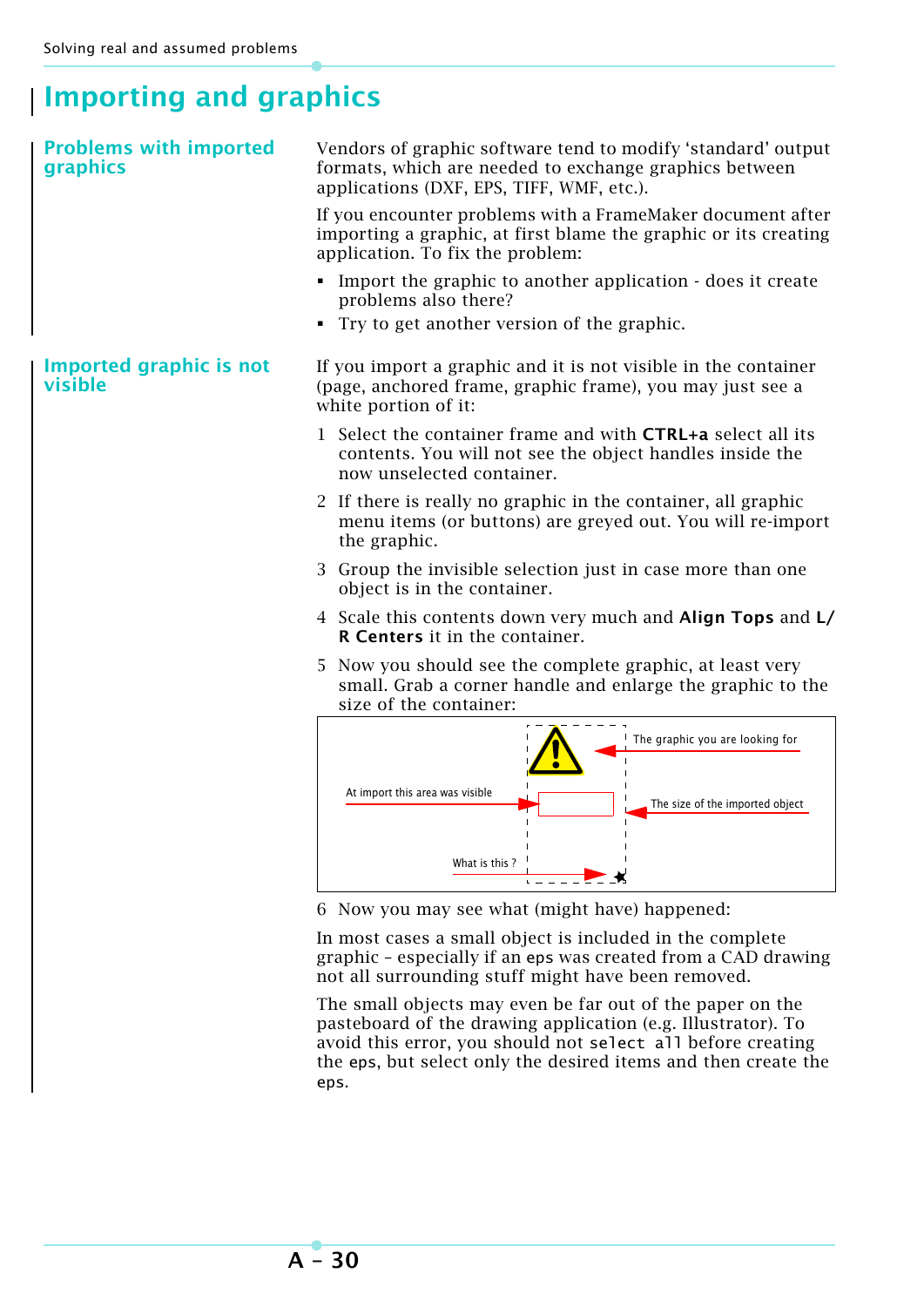# **Colour issues**

 $\frac{1}{2}$  o  $\frac{1}{2}$ 

 $-1$ 

L  $_{\rm B+N}$  =  $\,$  D  $_{\rm C+N}$  . Course\handout\_70\tips.fm  $\,$  E:\FM -course\handout\_70\tips.fm  $\,$ 

E:\FM-course\handout\_70\tips.fm

2007-01-31

| <b>Inconsistent colour</b>             | One of the most pertinent errors is the inconsistent definition                                                                                                                                                                                                                                                                                           |
|----------------------------------------|-----------------------------------------------------------------------------------------------------------------------------------------------------------------------------------------------------------------------------------------------------------------------------------------------------------------------------------------------------------|
|                                        | of colour in files. You can not get rid of this without major<br>work:                                                                                                                                                                                                                                                                                    |
| Import colour from<br>correct document | 1 Open a document from which you know that the colours<br>are OK                                                                                                                                                                                                                                                                                          |
|                                        | 2 Open the document with incorrect colour definitions.                                                                                                                                                                                                                                                                                                    |
|                                        | 3 Import only the colour definitions (File > Import > For-<br>mats) from the clean source document.                                                                                                                                                                                                                                                       |
|                                        | 4 This import is cumulative, that is, special colours in the<br>target document are not removed.                                                                                                                                                                                                                                                          |
|                                        | 5 If the problem persists when updating the book with the<br>file in question, an imported graphic may be the culprit.                                                                                                                                                                                                                                    |
| Start with an empty<br>document        | 1 Set up an empty file with $File > New > Document > Por-$<br>trait                                                                                                                                                                                                                                                                                       |
|                                        | 2 Delete all entries in the catalogues (paragraph, character),<br>the table designer, the cross-reference formats.                                                                                                                                                                                                                                        |
|                                        | 3 Import the desired formats from the file with the colour<br>error - but do not import the colour specifications!                                                                                                                                                                                                                                        |
|                                        | 4 If you really have a special colour set up, do it again.                                                                                                                                                                                                                                                                                                |
|                                        | 5 Select the text in the file with the error and paste it into the<br>new file. You may use Select All (CTRL+A) to get every-<br>thing.                                                                                                                                                                                                                   |
| Note:                                  | In many cases, however, this method import the error with the<br>selected text (and graphics included etc.)                                                                                                                                                                                                                                               |
| Just live the annoyance                | Ignoring the problem is only possible if you do not intend to<br>take this document to a commercial printer!                                                                                                                                                                                                                                              |
| <b>Imported graphics</b>               | Imported graphics can be the source of invalid colour defini-<br>tions. To find the graphic which causes the problem,                                                                                                                                                                                                                                     |
|                                        | Remove one by one of the graphics and check for the prob-<br>lem. As soon the problem disappears, you have found the<br>graphic in error.                                                                                                                                                                                                                 |
|                                        | • The colour definition in the erroneous graphic can only be<br>handled in the application in which the graphic was cre-<br>ated.                                                                                                                                                                                                                         |
|                                        | • If the problematic graphic is an eps (Encapsulated Post-<br>Script), a TIFF or JPEG the original application can not be<br>determined by the graphic type. Only Your intelligence can<br>help here                                                                                                                                                      |
| <b>Huge number of colours</b>          | You may notice a huge number of colours in your colour cata-<br>logue after importing graphics of format png (portable net-<br>work graphic). These colours are named RGB nnn, nnn, nnn.<br>You should not delete these, but also not apply to any<br>objects, since these colours may get lost when the file is<br>saved as MIF (see www.microtype.com). |
| Note:                                  | You get these colours only for 256-colour (8-bit) PNG files.<br>Hence use also for screen dumps PNG with 'millions of colours'.                                                                                                                                                                                                                           |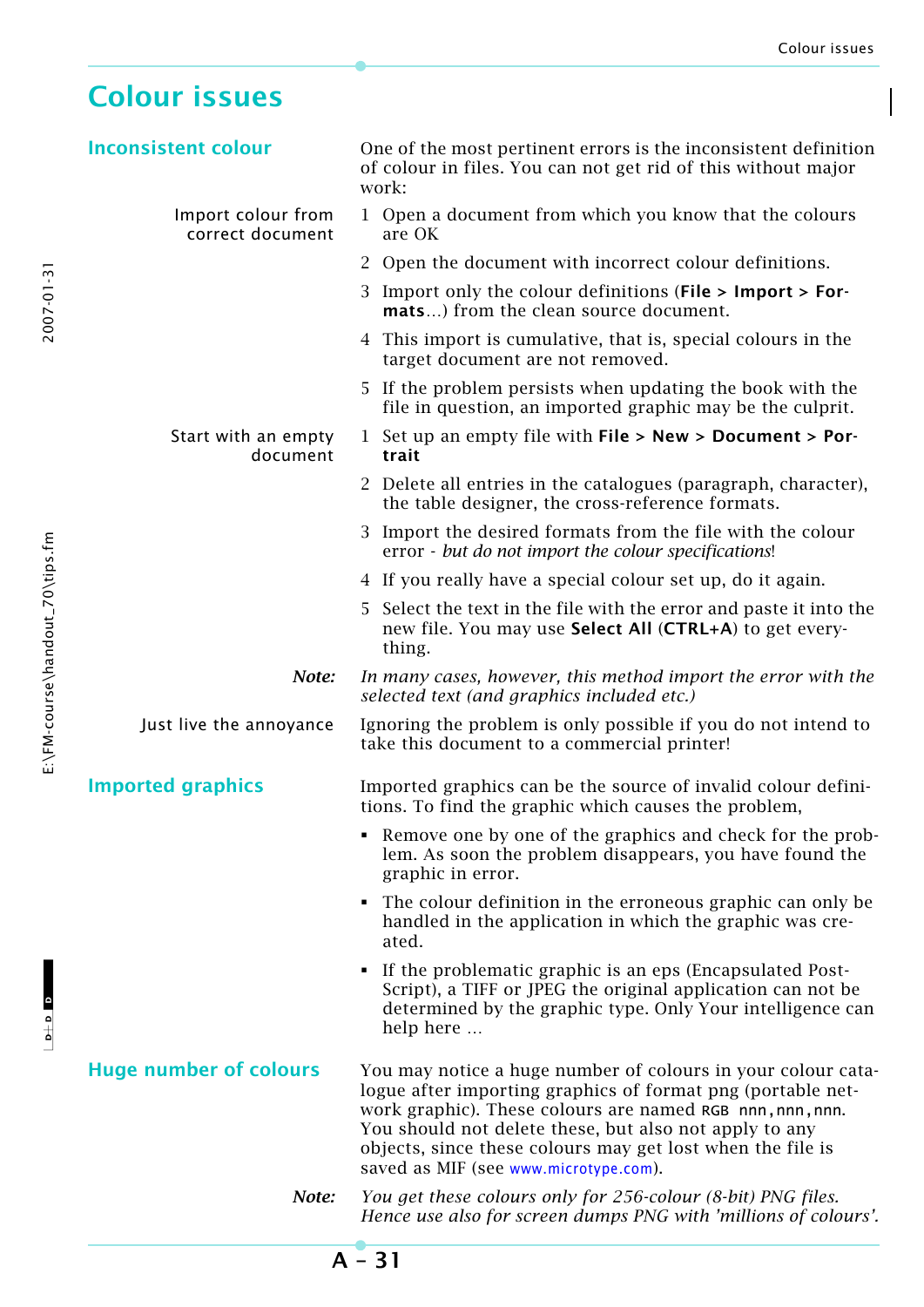# **Font issues**

| <b>Font xxx missing</b>  | See also Be aware of unavailable fonts on page 18                                                                                                                                                                                                                                                         |               |  |  |
|--------------------------|-----------------------------------------------------------------------------------------------------------------------------------------------------------------------------------------------------------------------------------------------------------------------------------------------------------|---------------|--|--|
|                          | When opening a file, the following error message may occur.                                                                                                                                                                                                                                               |               |  |  |
|                          | Document named abc uses unavailable fonts.<br>To reformat the document using available fonts, click OK                                                                                                                                                                                                    |               |  |  |
|                          | In the FrameMaker console window you see what has been<br>found and substituted:                                                                                                                                                                                                                          |               |  |  |
|                          | The "Gugus" Font is not available.<br>"Times-Roman" will be used in this session.                                                                                                                                                                                                                         |               |  |  |
|                          | <b>Situation</b>                                                                                                                                                                                                                                                                                          | <b>Action</b> |  |  |
|                          | The unknown fonts are important and they must not be substituted per- Cancel<br>manently by the FrameMaker default Times.                                                                                                                                                                                 |               |  |  |
|                          | Activate File > Preferences > Remember missing Font<br>names. Now open the file again (you get the same message).                                                                                                                                                                                         | OK            |  |  |
|                          | The unavailable font is not essential or just a variation of Times.                                                                                                                                                                                                                                       | OK            |  |  |
|                          | Whether the substitution is permanent or just in this session, depend on<br>the setting of File > Preferences > Remember missing Font<br>names                                                                                                                                                            |               |  |  |
|                          | You want to get rid of the unavailable fonts in the document                                                                                                                                                                                                                                              | Cancel        |  |  |
|                          | Activate File > Preferences > Remember missing Font<br>names. Now open the file again (you get the same message).                                                                                                                                                                                         |               |  |  |
|                          | Save the file; Deactivate File > Preferences > Remember<br>missing Font names                                                                                                                                                                                                                             |               |  |  |
| Note:                    | If you can not get rid of the unavailable font by these meas-<br>ures, the font may be used in an imported graphic or an empty<br>document. See hereafter for methods to find these occurrences.                                                                                                          |               |  |  |
| Where is the unavailable | Make a copy of your document before you start your research!                                                                                                                                                                                                                                              |               |  |  |
| font used?               | $\Box$ Use the <b>Edit &gt; Find/Change</b> dialogue to search for a Char-<br>acter Format. In the character definitions dialogue set all<br>but the font family name to as is.<br>Search the body pages, the master pages and the reference<br>pages for the font and correct any use of it.             |               |  |  |
|                          | $\Box$ The font in question may be used in imported graphics<br>(also in an eps). You need the original application to<br>change the font. In an eps file you can at least search with<br>an ordinary text editor - but do not modify the font name<br>just in the editor! Recreate the eps file in case. |               |  |  |
|                          | $\Box$ The font in question may be used in empty text lines of<br>FrameMaker graphics. Text lines are created with the A-<br>tool. To find these,<br>do for each anchored frame with a graphic:                                                                                                           |               |  |  |
|                          | Select the anchored frame, then select all objects with<br>CTRL+A.                                                                                                                                                                                                                                        |               |  |  |
|                          | If you get grouped objects, ungroup them until ungroup<br>is not possible anymore.                                                                                                                                                                                                                        |               |  |  |
|                          | Check for empty objects and deselect them by holding<br>the shift-key while you click on such an object.                                                                                                                                                                                                  |               |  |  |
|                          | Group everything which is left selected                                                                                                                                                                                                                                                                   |               |  |  |
|                          |                                                                                                                                                                                                                                                                                                           |               |  |  |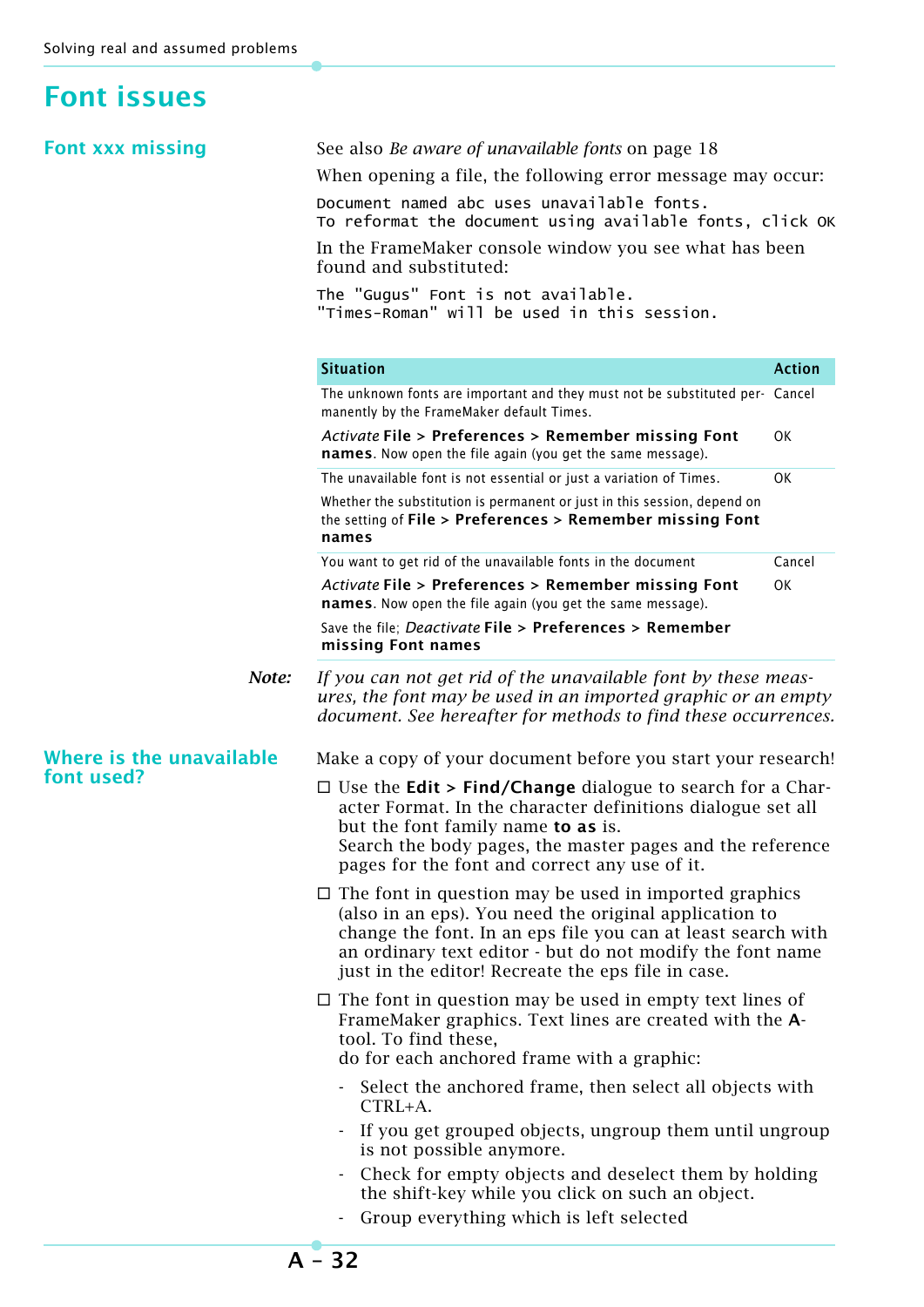- Select all again, deselect the grouped object. Only the empty objects are selected now. Delete them.
- *Note: A FrameScript script is available from Carmen Publishing for deleting empty graphic lines. This requires FrameScript form Finite Matters to be installed in your FrameMaker. See Extensions by API clients on page 1-15 for these resources.*

**A – 33**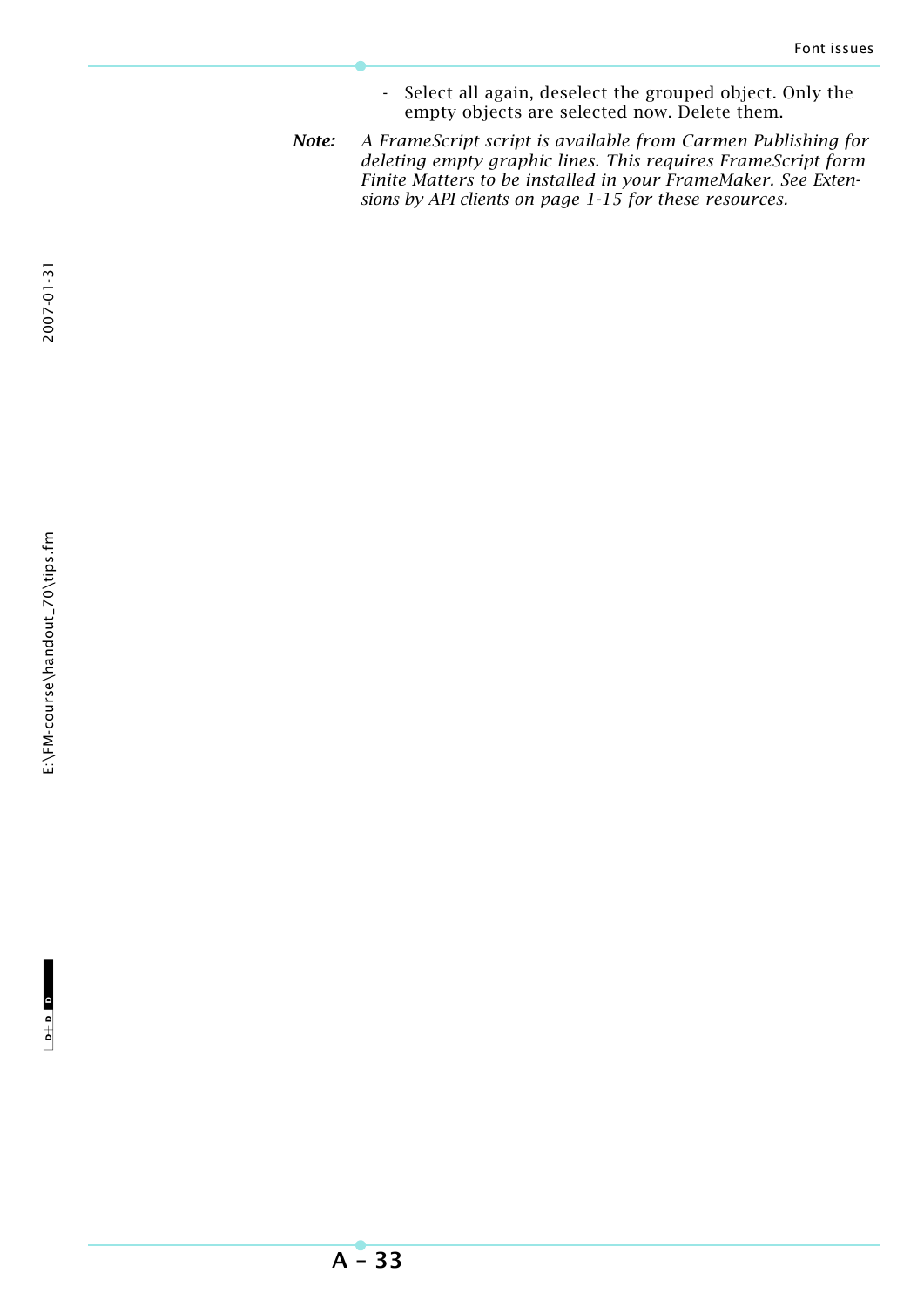# **Printing and presentation issues**

### **Misalignment between text and graphics**

Sometimes graphic elements are needed as an overlay to the text on the page (The U shaped line in the example below). **Messsystem Promag 53 (Kompakt-Ausführung)**



 $G =$  Foundation Fielbus, EEx i  $K =$  Foundation Fielbus

To place the graphic correctly you will use a large zoom level. However, the printed version may still be different and not accurate.

To avoid this effect, change the maker.ini file according to *Display character positions correctly* on page 36.

### **Accents not displayed in running header**

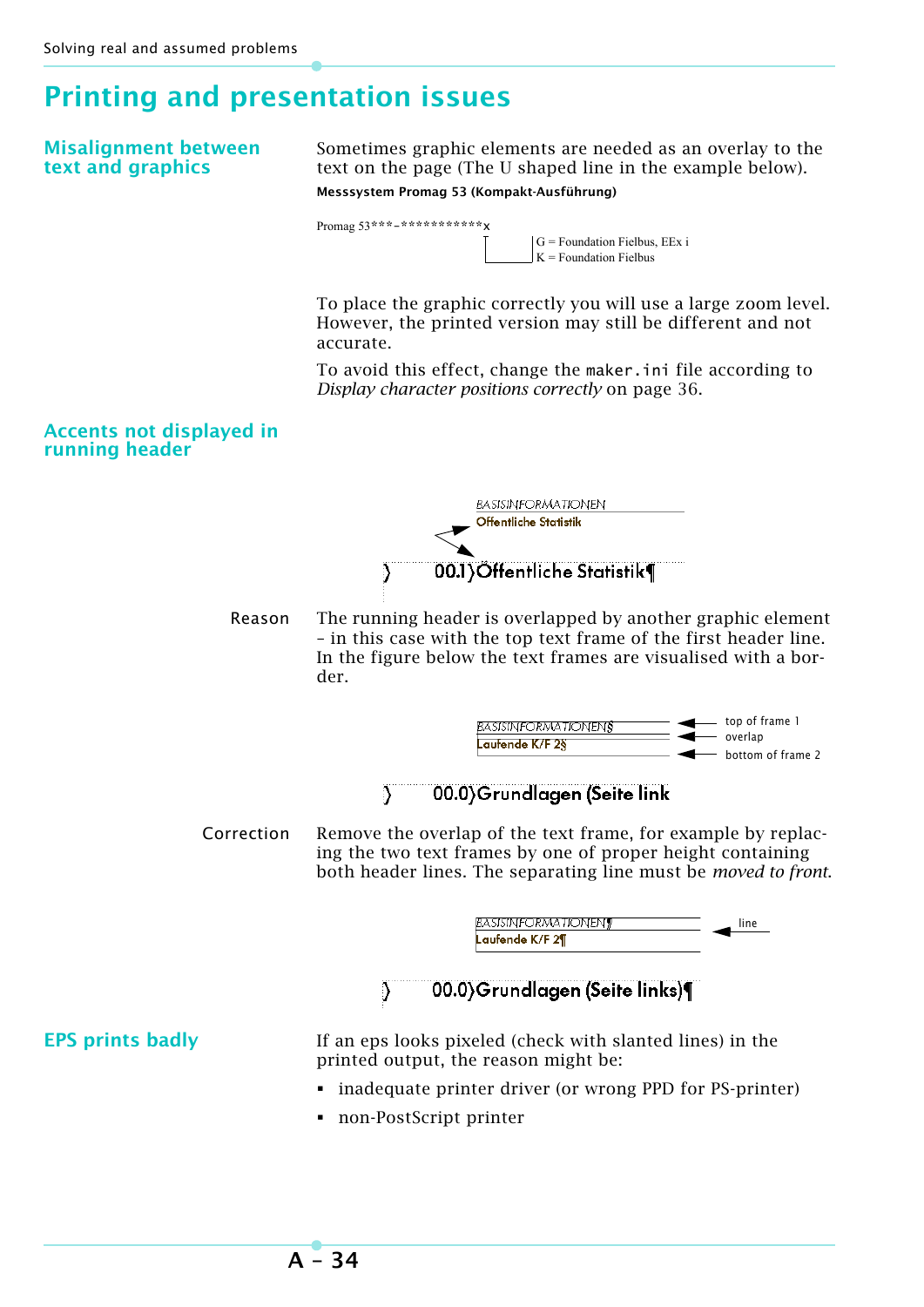$\mathbf{I}$ 

# **Recommended modifications to FM**

# **Set reasonable default for your work**

| <b>Zoom factors</b>  | To get reasonable zoom factors in your session, adapt the<br>zoom factors to the screen size and resolution. The following<br>is for an 20" display. In section [Preferences]                         |
|----------------------|-------------------------------------------------------------------------------------------------------------------------------------------------------------------------------------------------------|
| set to               | Zoom=28, 36, 50, 74, 90, 125, 200, 353, 500, 1000                                                                                                                                                     |
|                      | When zoomed to 353% a nudge (moving an object by<br>ALT+arrow key or $\mathbb{Z}[\mathbb{Z}]\$ moves by 0.1mm steps <sup>13)</sup> .                                                                  |
| <b>Dash patterns</b> | The following setting provide finer patterns than the FM<br>default settings. In section [DashPatterns]                                                                                               |
| set                  | 1=Dash, $8, 4$<br>$2 = H \cdot d$ den, 4<br>3=Longdash, 16, 8<br>$4 = Dot, 2, 4$<br>5=Dash-Dot, 8, 4, 2, 4<br>6=Dash-Dot-Dot, 8, 4, 2, 4, 2, 4<br>7=Chain, 8, 4, 4, 4<br>8=Phantom, 20, 4, 4, 4, 4, 4 |
| <b>Line widths</b>   | The default line widths for graphics are rather coarse. In the<br>section [Preferences]                                                                                                               |
| set (for example) to | Penwidths=0.28pt, 0.7pt, 1pt, 1.4pt                                                                                                                                                                   |
|                      | or (will display as values converted to pt)                                                                                                                                                           |
|                      | Penwidths=0.1mm, 0.25mm, 0.35mm, 0.5mm                                                                                                                                                                |
| <b>Snap and grid</b> | Be aware, that some of these settings from the section<br>[Preferences] are overridden by document settings.                                                                                          |
|                      | Snap=On<br>Gravity=Off<br>DefaultRulerCm=0.1cm<br>DefaultGridCm=1cm<br>DefaultSnapCm=0.1cm                                                                                                            |
| <b>Template path</b> | If you want to get document templates from a special loca-<br>tion, change in section [Directories]                                                                                                   |
| from                 | TemplateDir=templates<br>Templatesr=templates                                                                                                                                                         |
| to (for example)     | TemplateDir=D:\_doc-std\Frame<br>Templates=D:\_DOC-STD\Frame\FM-templates                                                                                                                             |
| <b>Smart quotes</b>  | Depending on the main language of your document you<br>should define the proper typographic quotes in section<br>[Spelling]. Select the appropriate set from the comment<br>block:                    |
|                      | ; Deutsche anführungszeichen<br>SmartQuotes=\xe2\xd4\xe3\xd2                                                                                                                                          |
|                      | 13 A nudge is defined as 1pt at zoom factor 100. Hence a factor of 253 nudg-<br>es by 0.1mm (1 pt = $25.4$ mm/72 = $0.352\overline{7}$ mm)                                                            |

**A – 35**

 $\frac{1}{2}$  o  $\frac{1}{2}$ 

 $\begin{array}{c}\n\bullet + \circ \\
\bullet\n\end{array}$